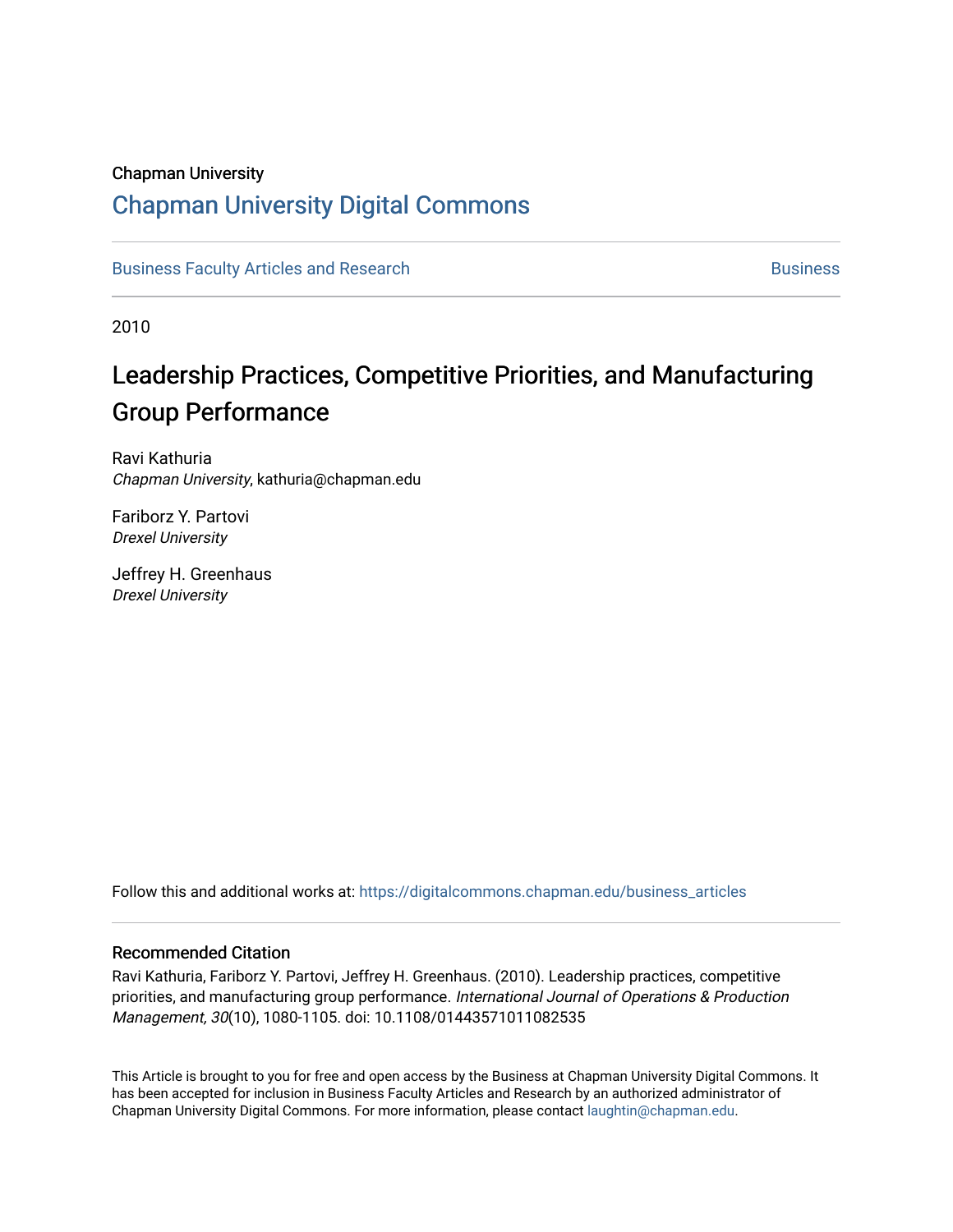## Leadership Practices, Competitive Priorities, and Manufacturing Group **Performance**

### **Comments**

This is a pre-copy-editing, author-produced PDF of an article accepted for publication in International Journal of Operations & Production Management, volume 30, issue 10, in 2010 following peer review. The definitive publisher-authenticated version is available online at [DOI: 10.1108/01443571011082535.](https://doi.org/10.1108/01443571011082535)

Copyright Emerald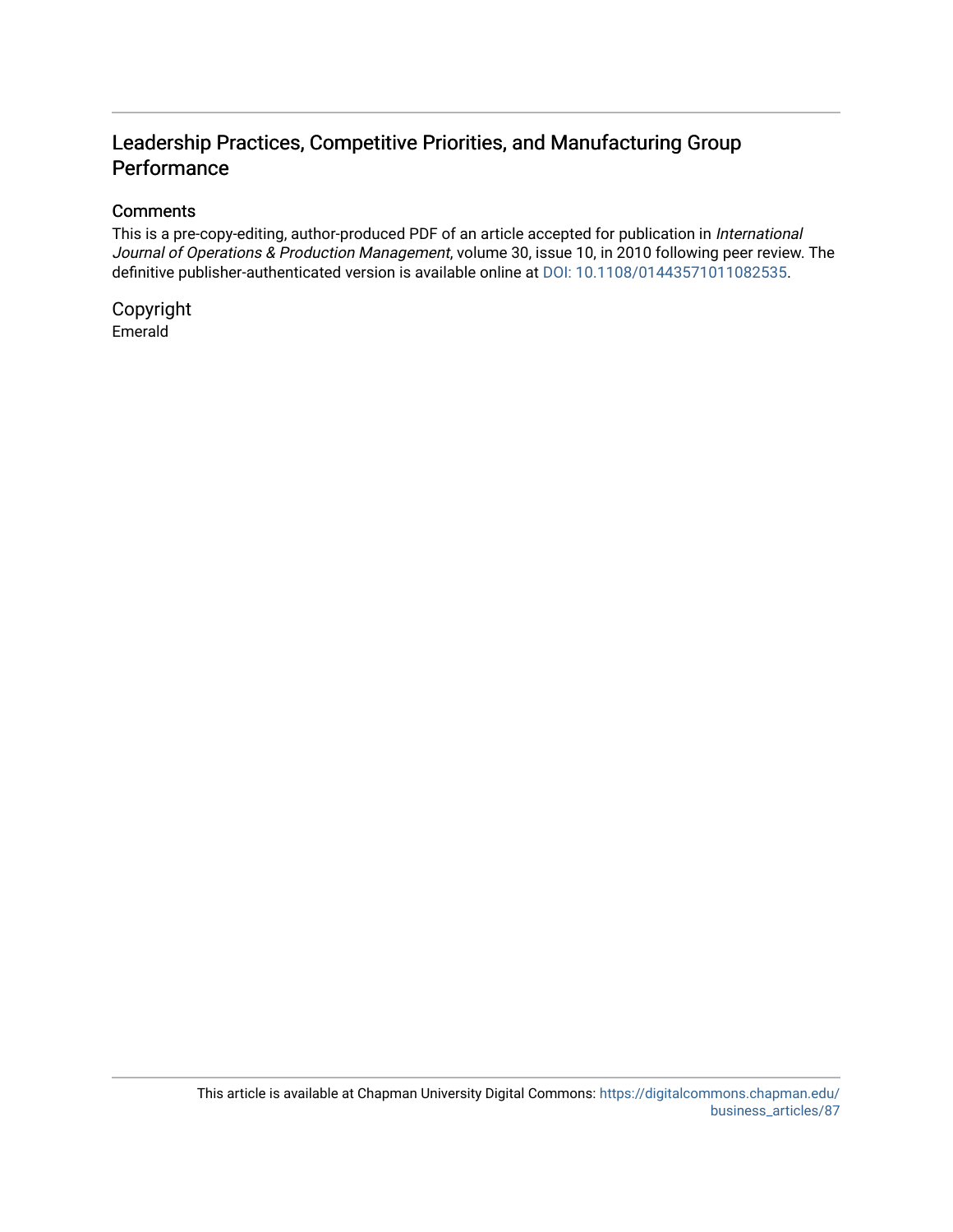### **Leadership Practices, Competitive Priorities, and Manufacturing Group Performance**

**Ravi Kathuria**

James L. and Lynne P Doti Chaired Professor in Operations Management Argyros School of Business and Economics Chapman University One University Dr. Orange, CA 92866 Phone: (714) 628-2703 Fax: (714) 532-6081 e-mail: [kathuria@chapman.edu](mailto:kathuria@chapman.edu)

**Fariborz Y. Partovi** 

LeBow Distinguished Research Fellow and Professor of Operations Management Department of Decision Sciences LeBow College of Business Drexel University Philadelphia PA 19104 Tel: 215-895-6611 Fax: 215-895-2907 e-mail: [partovif@drexel.edu](mailto:partovif@drexel.edu)

**Jeffrey H. Greenhaus**

William A. Mackie Professor of Management Department of Management LeBow College of Business Drexel University Philadelphia, PA 19104 Phone: (215) 895-2139 Fax: (215) 895-2891 e-mail: [greenhaus@drexel.edu](mailto:greenhaus@drexel.edu)

**Submitted to IJOPM: August 31, 2008 First Revision: December 30, 2009 Second Revision: May 14, 2010**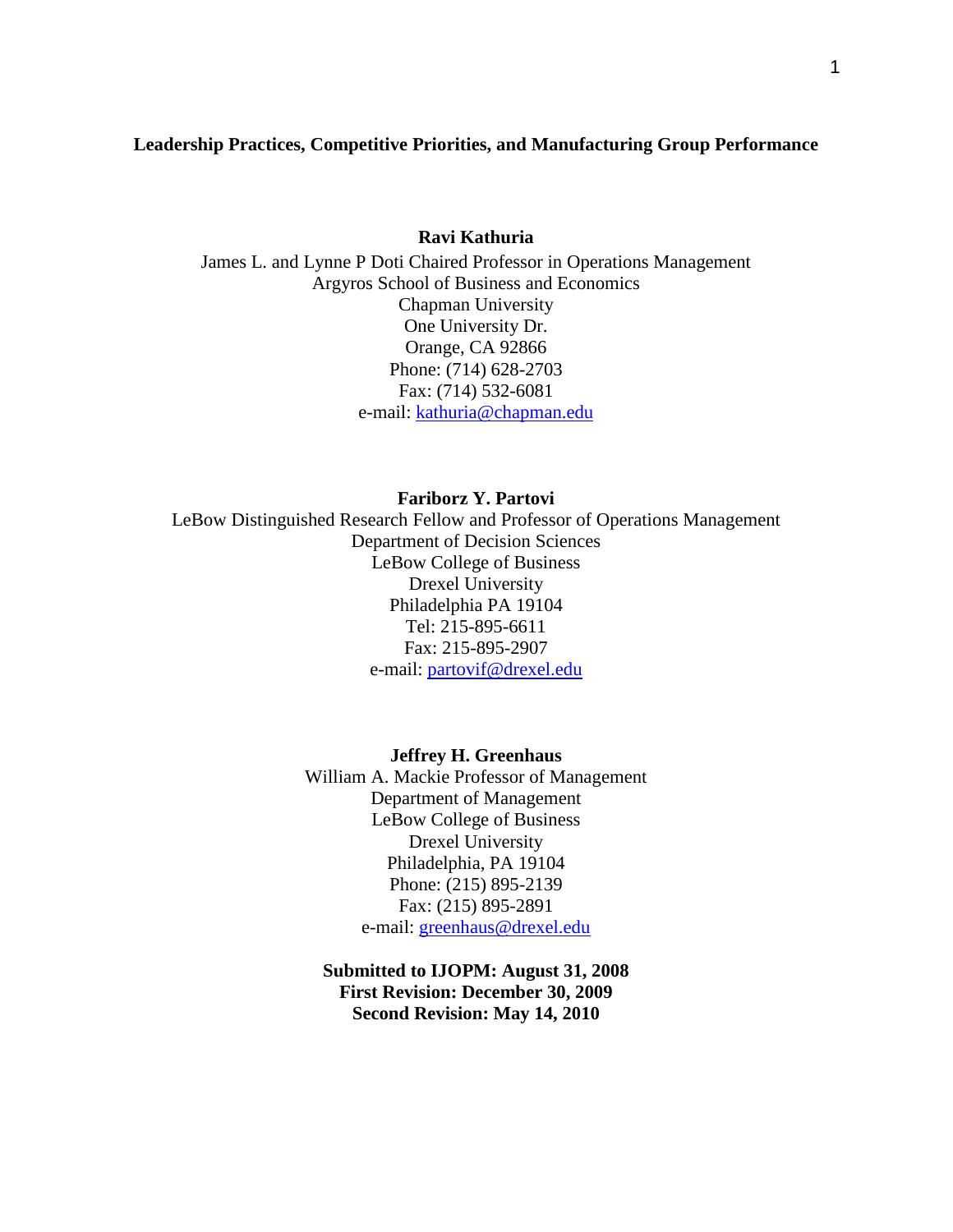#### **About the Authors**

**Dr. Ravi Kathuria** is the James L. and Lynne P. Doti Chaired Professor in Operations Management at the Argyros School of Business & Economics, Chapman University located in Orange, California, USA. He worked in the industry and as operations consultant for over eight years before embarking on his Ph.D. His research interests include operations strategy, the Internet and entrepreneurship, management of service firms, and supply chain integration. His work has been published in several leading journals, such as the *Journal of Operations Management, Production and Operations Management, Decision Sciences, International Journal of Operations and Production Management, International Journal of Production Research, Omega,* and *Journal of Management Education*. He has presented papers at numerous conferences and has been nominated and awarded best paper distinctions on various occasions, including the *Chan Hahn Prize* for the *Academy of Management Best Paper Award in the Operations Management Division*. He serves on the editorial review boards of *Journal of Operations Management* and *Production and Operations Management.*

**Dr. Fariborz Y Partovi** is the LeBow Distinguished Research Fellow and Professor of Operations Management at Drexel University, Philadelphia, USA. He received his Ph.D. in Managerial Sciences from Wharton School at the University of Pennsylvania. His research focuses on service management, operations strategy, strategic technology selection, and product design and development. His work has been published in such journals as the *Journal of Operations Management, International Journal of Operations and Production Management, IEEE Transactions in Engineering Management, Omega, and European Journal of Operations Research.*

**Dr. Jeffrey H. Greenhaus** is the William A. Mackie Professor of Management and Director of the Ph.D. Program in Business at Drexel University, Philadelphia, USA. He received his Ph.D. in Industrial-Organizational Psychology from New York University and teaches courses in organizational behavior and human resource management. His research has appeared in such journals as the *Academy of Management Review, Journal of Applied Psychology, Journal of Vocational Behavior, Academy of Management Journal, Organizational Behavior and Human Decision Processes, Journal of Management, Journal of Organizational Behavior, and Personnel Psychology*. Jeff has served on the editorial review boards of the *Journal of Applied Psychology, Journal of Vocational Behavior*, and *Career Development International*.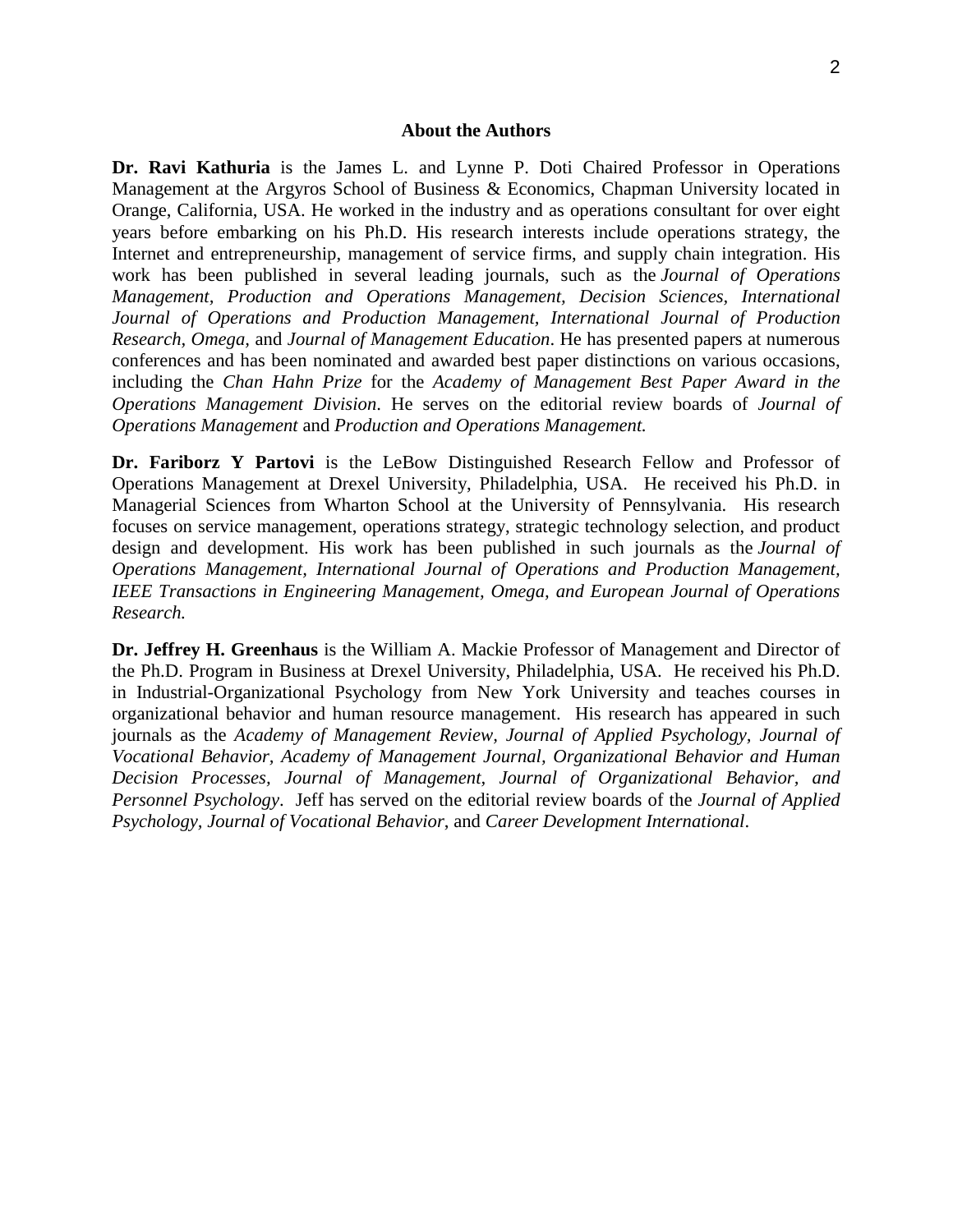### **Leadership Practices, Competitive Priorities, and Manufacturing Group Performance**

#### **ABSTRACT**

This study examines the role of manufacturing leadership in enhancing manufacturing performance for different manufacturing configurations based on their competitive orientation. The study hypotheses are tested using data from three levels of respondents in excess of 480, from about 100 manufacturers. The results support our general contention that the use of effective leadership practices positively contributes to the overall manufacturing performance, beyond the fixed effects of manufacturing configurations and industry membership. The manufacturing leadership, however, does not seem to affect customer satisfaction. The implications of the study findings for research and practice are discussed.

*Key Words: Operations Strategy; Manufacturing Configurations, Competitive Priorities; Leadership; Management Practices Survey.*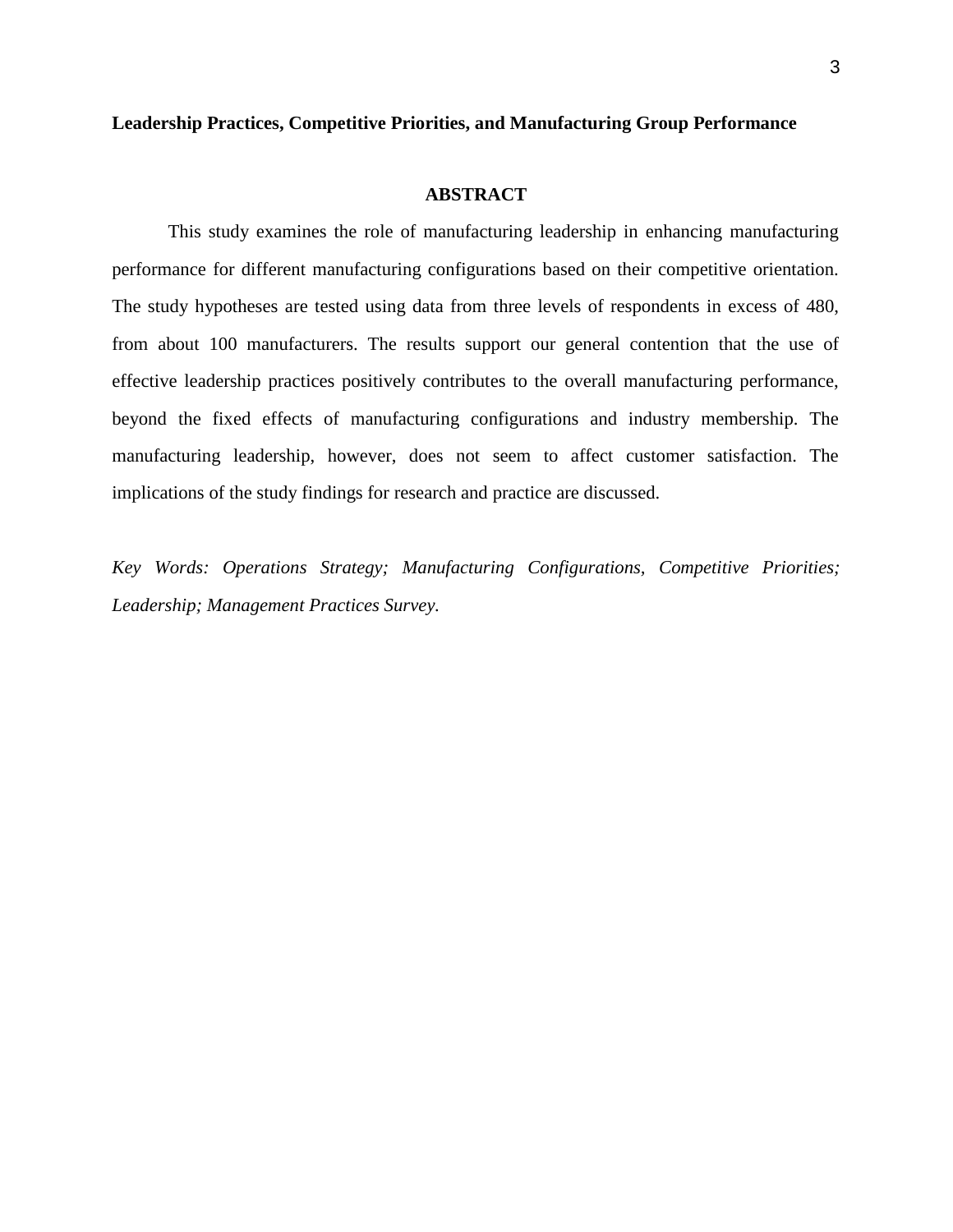### **INTRODUCTION**

The topic of manufacturers' competitive priorities and leadership was first broached in operations management when Skinner (1969) examined the strategy of two furniture manufacturers: one manufacturing a low-price product line and the other making high-price, high-style furniture. Skinner stated that the two manufacturers would need to develop different policies, personnel, and operations to be able to carry out their strategies successfully. The leadership styles he suggested were: "much or little involvement in detail, authoritarian or nondirective style, and much or little contact with [the] organization" (1969, p.141). Later, Wheelwright (1984), building upon Skinner's (1969) framework, commented "...The root cause of many a 'manufacturing crisis' is that a business's manufacturing policies and people workers, supervisors and managers—have become incompatible with its plant and equipment, or that both have become incompatible with its competitive needs" (1984, p.85).

Subsequent research in manufacturing strategy underscored the need for aligning strategic decisions in various areas—structural and infrastructural—with the competitive priorities emphasized by a company. For example, Hill (1989), Kleindorfer and Partovi (1990), and Safizadeh et al. (1996) attempted to align the structural decisions, such as technology and process choice, with competitive priorities. On the infrastructural side, Berry and Hill (1992) examined the choice of manufacturing, planning and control systems, and Kathuria et al. (1999) aligned IT applications with competitive priorities and the process structure.

Later, some studies related to human resource management and competitive priorities appeared in the operations management literature. For example, Jayaram et al. (1999) examined the linkage between human resource management practices and four dimensions of manufacturing performance—quality, cost, flexibility, and time. Santos (2000) identified human resource management policies appropriate for each of the four competitive priorities. Ahmad and Schroeder (2003) investigated the impact of seven human resource management practices on an aggregate operational performance measure, and examined whether the use of these practices differed by country or industry.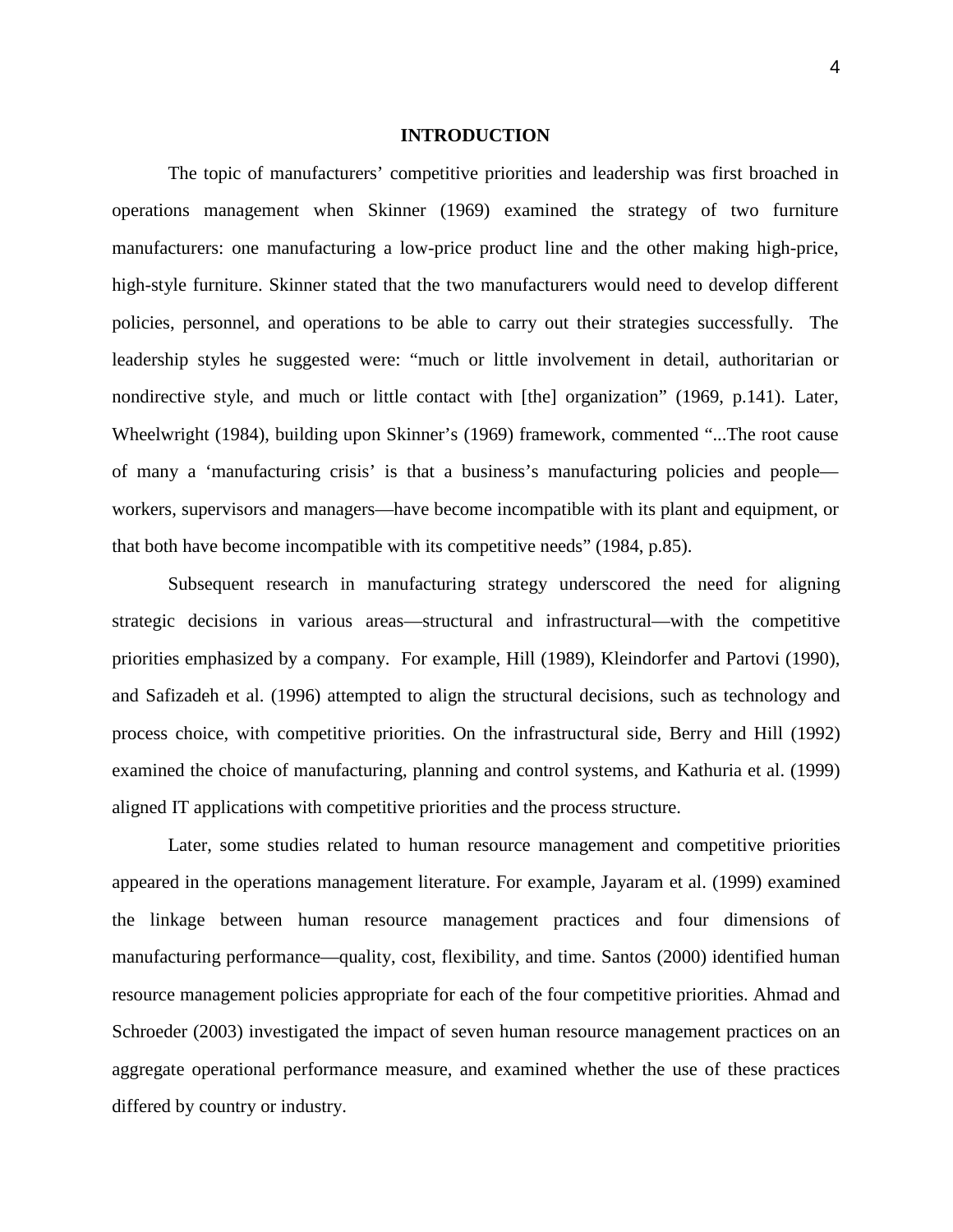The aforementioned research in operations management is of much importance, but most studies have examined the main, mediating or interaction effects of variables rather than configurations of variables. A configuration denotes "a multidimensional constellation of conceptually distinct characteristics that commonly occur together" (Meyer et al., 1993). Configuration models are apt for studying complex, multivariate phenomena in operations management (Bozarth and McDermott, 1998; Boyer et al., 2000). Some relevant configuration studies in operations management have focused on a) competitive orientation and manufacturing performance (cf., Kathuria 2000); b) manufacturing strategies and performance (cf., Devaraj et al., 2001); c) entrepreneurial orientation (cf., Jambulingam et al., 2005), and d) lean production practices and job characteristics (cf., de Treville and Antonakis, 2006). To the best of our knowledge, no comprehensive research has been done where the effects of competitive orientation of manufacturers (configurations) and leadership practices have been simultaneously examined on manufacturing performance.

The competitive orientation is a type of configuration and is defined after Kathuria (2000) as the emphasis on a set of competitive priorities (quality, flexibility, delivery, cost). Consistent with Hill's (1989) notion of order-winners and order-qualifiers, each company places a varying degree of emphasis on these priorities as it uses some priorities as order winners and others as order-qualifiers. The leadership is defined after Yukl (1989) who posits that leaders/managers display all of the fourteen behaviors or practices, such as planning, inspiring, networking, etc., but to varying degrees. The present study addresses the following research question: Does leadership explain incremental variance in predicting manufacturing performance beyond the fixed effects of competitive orientation?

### **THE CONCEPTUAL MODEL**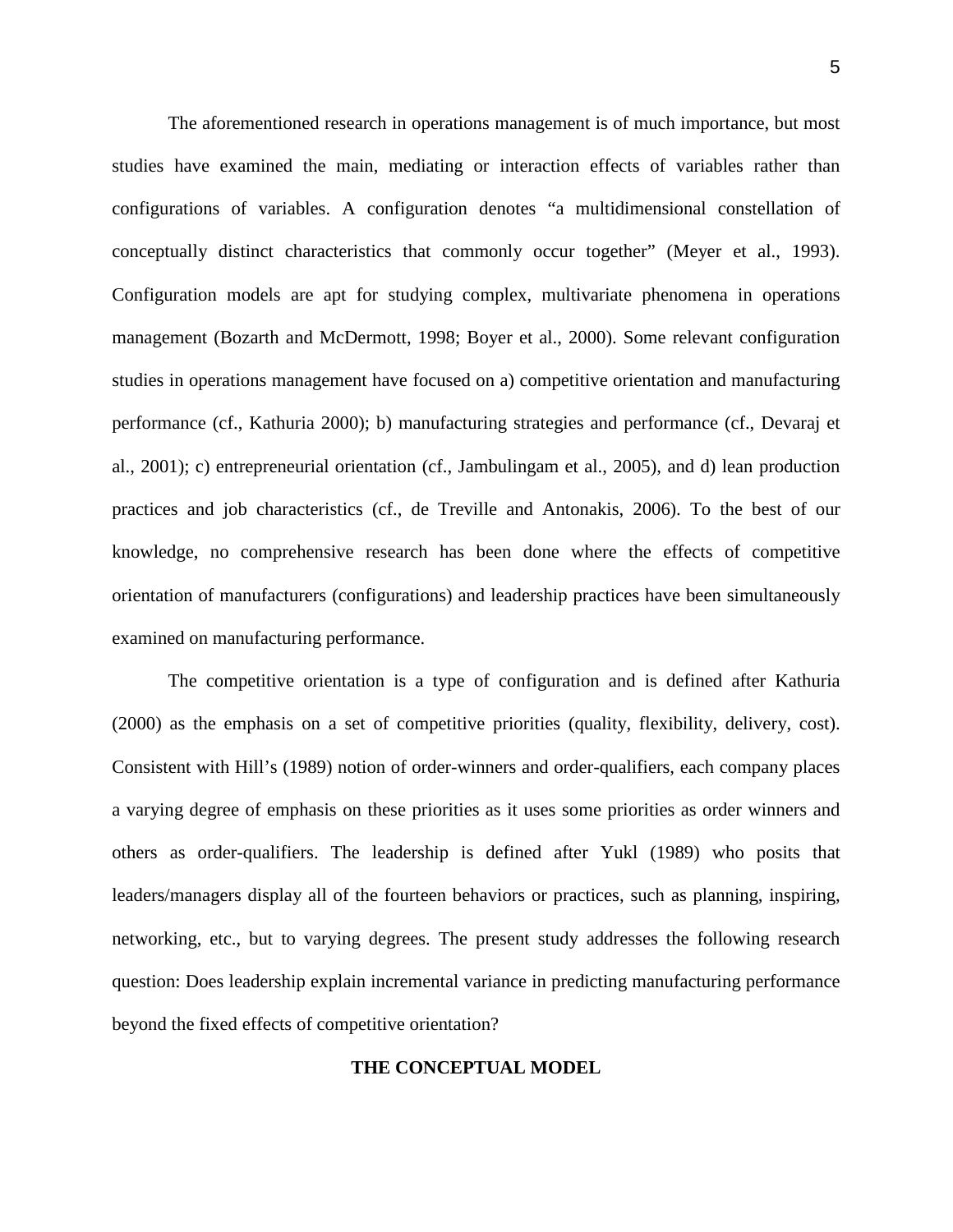The issue of leadership and strategy has been discussed in the strategic management literature at the corporate and strategic business unit (SBU) level (cf., Gupta & Govindrajan, 1984; Govindrajan, 1989; Thomas et al., 1991). Since the unit of analysis of these studies was a corporation or an SBU, the researchers focused on the characteristics and practices of top executives, and used strategic options, such as low cost and differentiation, as "trade-offs." None of these studies has considered competitive orientation of manufacturers and leadership practices of their manufacturing managers who are instrumental in getting the work done at the plant level.

In the organizational sciences literature, Liden and Antonakis (2009) underscore the need to partial out the effects of firm-level factors as well as industry while testing the impact of leadership behavior on organizational outcomes. They further note "[T]here are still not enough studies that consider (or at least control for) macroeconomic or microeconomic fixed effects…that might be correlated with the variables under study (Bluedorn and Jaussi 2008)" (p. 1595). Given the importance and dearth of leadership studies involving organizational variables as fixed effects, we propose to examine the effect of manufacturing leadership on manufacturing performance beyond the fixed effects of competitive orientation of the focal organization and the industry to which the organization belongs.

### **Competitive Orientation, Leadership Practices, and Performance: A Conceptual Linkage**

**Competitive Orientation.** The competitive orientation of manufacturers is defined as their relative emphases on various competitive priorities, which have been referred to as the content or the dimensions of manufacturing strategy (Swamidass and Newell, 1987). For a detailed description of these priorities, please refer to Miller and Roth (1994), Safizadeh et al. (1996), Ward et al. (1998), and Kathuria (2000), among others. Looking at the common set of competitive priorities in various theoretical and empirical papers (cf., Ward et al., 1998; Boyer et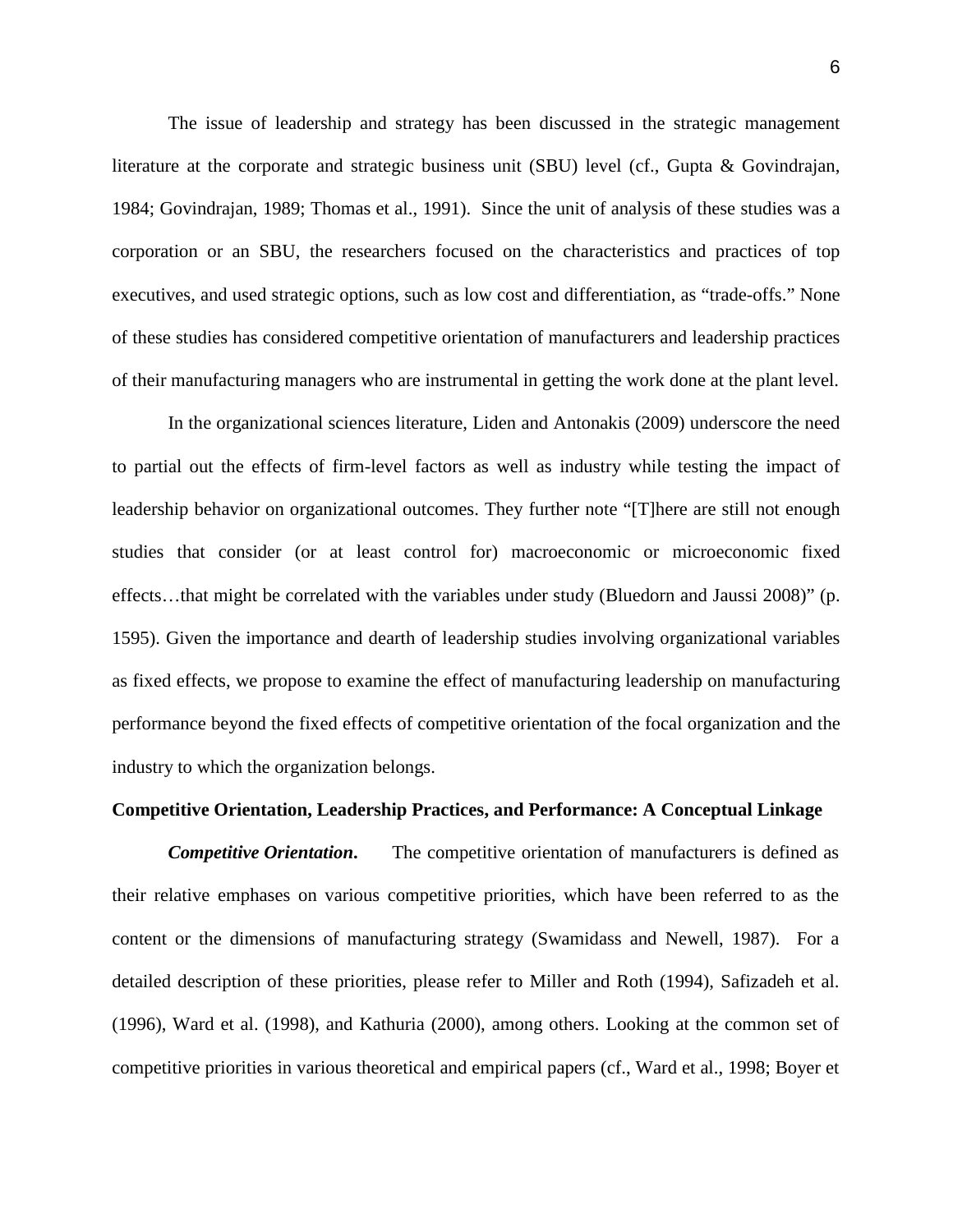al., 1996), we consider the four basic ones—quality, delivery, flexibility, and cost—for this study.

Recently, Swink et al. (2005) noted a growing literature on manufacturing capabilities or competitive priorities being mutually reinforcing or cumulative. Their observation is consistent with a group of researchers in the operations strategy field who have suggested that manufacturers pursue competitive priorities and build related capabilities in a particular order (Nakane, 1986; Ferdows & De Meyer, 1990; Noble, 1995). Similarly, Flynn and Flynn (2004) and Rosenzweig and Roth (2004) have noted that manufacturers are able to simultaneously emphasize multiple competitive priorities. Miller and Roth (1994), Kathuria (2000), and Frohlich and Dixon (2001), among others, have surmised that manufacturers can be grouped based on their relative emphases on competitive priorities.

Early researchers in manufacturing strategy (cf., Wheelwright, 1984; Skinner, 1985) considered these priorities to be mutually exclusive. They maintained that a manufacturer has to choose between conflicting competitive priorities, such as delivery and flexibility. Skinner (1996) clarified his original stance on the issue and said that the trade-offs are dynamic in nature. He maintained that the trade-offs do still exist, but in many variations. Boyer and Lewis (2002) found no trade-off between quality and cost, but asserted that some other trade-offs between competitive priorities still remain. Safizadeh et al. (2000) observed that different patterns of trade-offs exist in plants with different production processes. Pagell et al. (2000) found the existence of trade-offs at higher levels, as well as evidence of simultaneous improvements along multiple competitive dimensions.

Some researchers have attempted to reconcile the two apparently opposing views by taking an integrative perspective (Schmenner and Swink, 1998; Lapre and Scudder, 2004).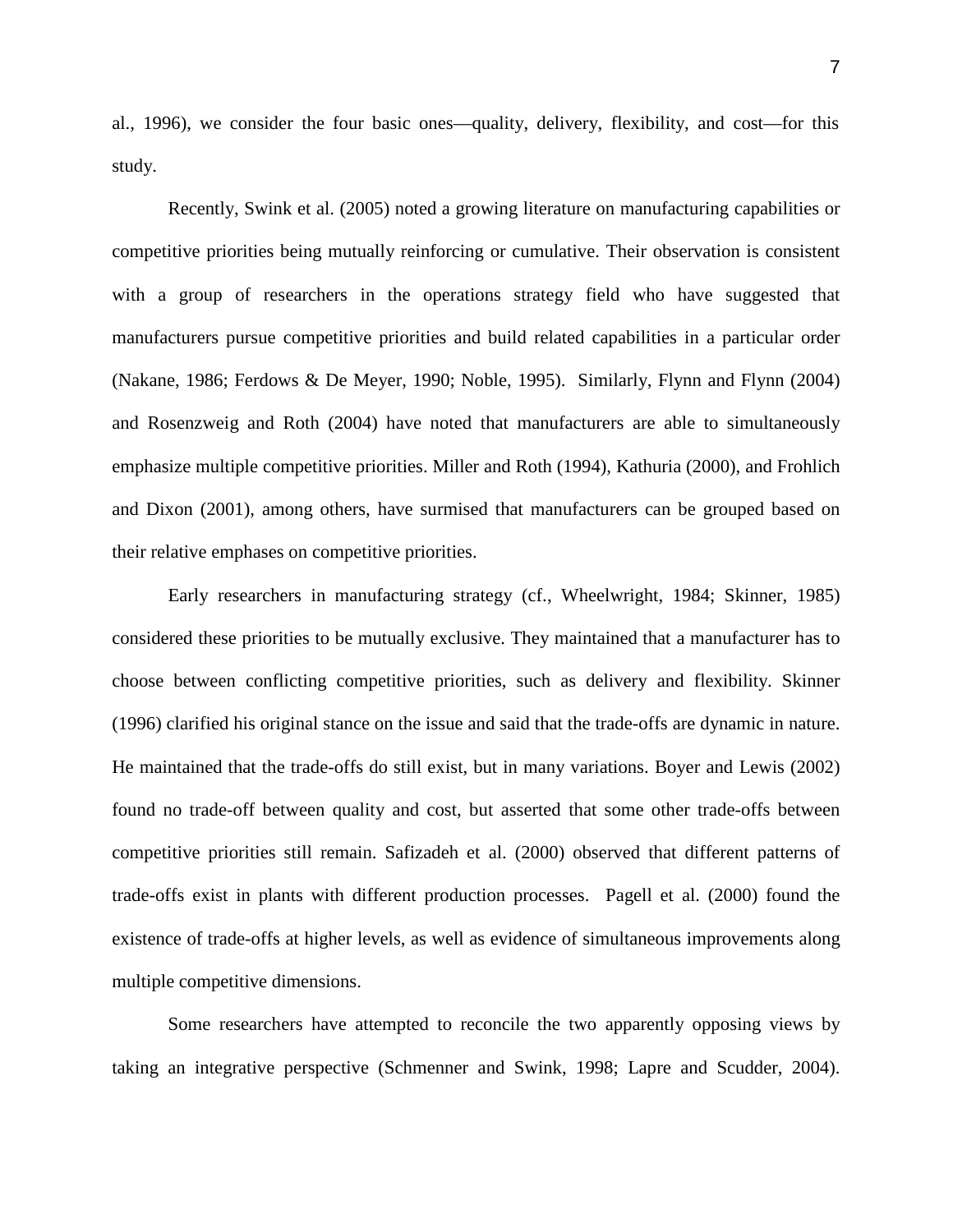Swink et al. (2005) noted "a growing literature suggests that capabilities are mutually reinforcing, or cumulative" (pp. 428-429). Recognizing this trend, we believe that manufacturers may simultaneously pursue multiple competitive priorities and that their emphasis on these priorities is manifest through their competitive orientation.

*Leadership Practices.*Most of the manager-task congruence studies in the organizational behavior literature considered dichotomies of leadership styles, such as authoritative vs. participative leadership. Researchers now favor the use of more specific leadership practices rather than the dichotomies used in the past. For this study, we use Yukl's (1989) taxonomy of fourteen leadership practices that he subsequently developed into a widely used measure of leadership known as the Managerial Practices Survey (MPS). These practices are generic behaviors applicable to all types of managers and organizations, and include: networking, team building, supporting, mentoring, inspiring, recognizing, rewarding, consulting, delegating, planning, clarifying, problem solving, monitoring and informing.

Yukl's measure of leadership (MPS) captures a broad category of leader behaviors that are common to other well-known measures of leadership, such as the notion of transformational leadership generally credited to Bass and Avolio (1994). Tracey and Hinkin (1998) note several striking similarities between the four dimensions of transformational leadership proposed by Bass and Avolio (1990) and the fourteen managerial practices put forth by Yukl. For example, Tracey and Hinkin (1998) contend that the inspirational motivation dimension of transformational leadership, which is described as 'behaviors that communicate expectations (clarify) and create a team spirit (team building) through enthusiasm (inspiring), is simply a blend of the clarifying, team building, and inspiring behaviors' in Yukl's taxonomy. They also showed significant correlations ranging from 0.64 to 0.82 ( $p < 0.01$ ) between the scales of Multifactor Leadership Questionnaire (MLQ) of Bass and Avolio (1990) and MPS of Yukl (1989).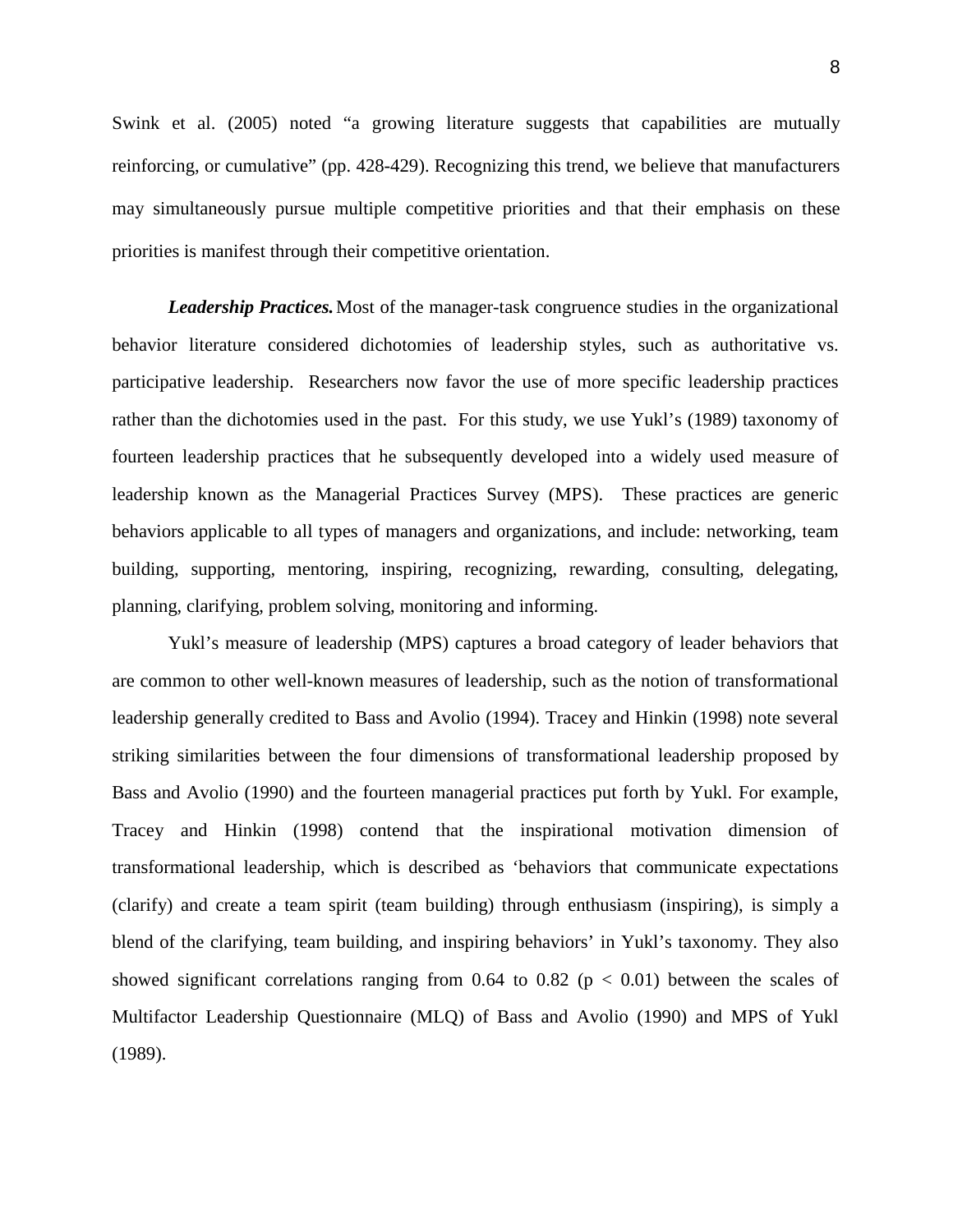**Performance.** Recognizing the difficulty of obtaining objective financial measures of performance in similar studies (cf., Swamidass and Newell 1987; Rosenzweig et al., 2004), we used a set of seven perceptual measures for manufacturing group performance. Researchers (cf., Bozarth and Edwards 1997) have also noted the difficulty with the use of objective measures to compare performance across units with different technologies and product lines. In such situations, Ketokivi and Schroeder (2004) consider perceptual measures to be a viable alternative. Hence, we used perceptual measures, such as quality of work, productivity of the group, and customer satisfaction, which are easily comparable across different industries represented in our sample. Evidence for the validity of perceptual measures of performance can be inferred from statistically significant correlations between perceptual and corresponding objective measures of performance (Dess and Robinson 1984, Vickery 1997, Ward et al. 1994, 1998). Since this study focuses on the manufacturing managers' leadership practices and not the top management, we use manufacturing group performance as the outcome variable rather than organizational performance. The latter would most likely depend upon factors beyond the direct control of a manufacturing manager, such as market conditions, economic conditions, technological changes, and governmental policies (Yukl and Van Fleet, 1992).

*The Conceptual Linkage.* The conceptual model linking the above three components is presented in Figure 1. Leaders can influence the performance of an organization by: a) the use of specific leadership behaviors when interacting with peers, subordinates and outside parties, b) making appropriate decisions about management systems and organization structure, and c) determining the competitive strategy for the organization (Yukl 2008). A middle-level manager, such as a manufacturing manager, can exert most influence on the manufacturing performance by displaying appropriate leadership behaviors as s/he might play a limited role in the other two—manufacturing systems and competitive strategy. The competitive strategy or competitive orientation is nevertheless linked to manufacturing performance (cf., Kathuria 2000), and the manufacturing systems might be specific to a particular industry type.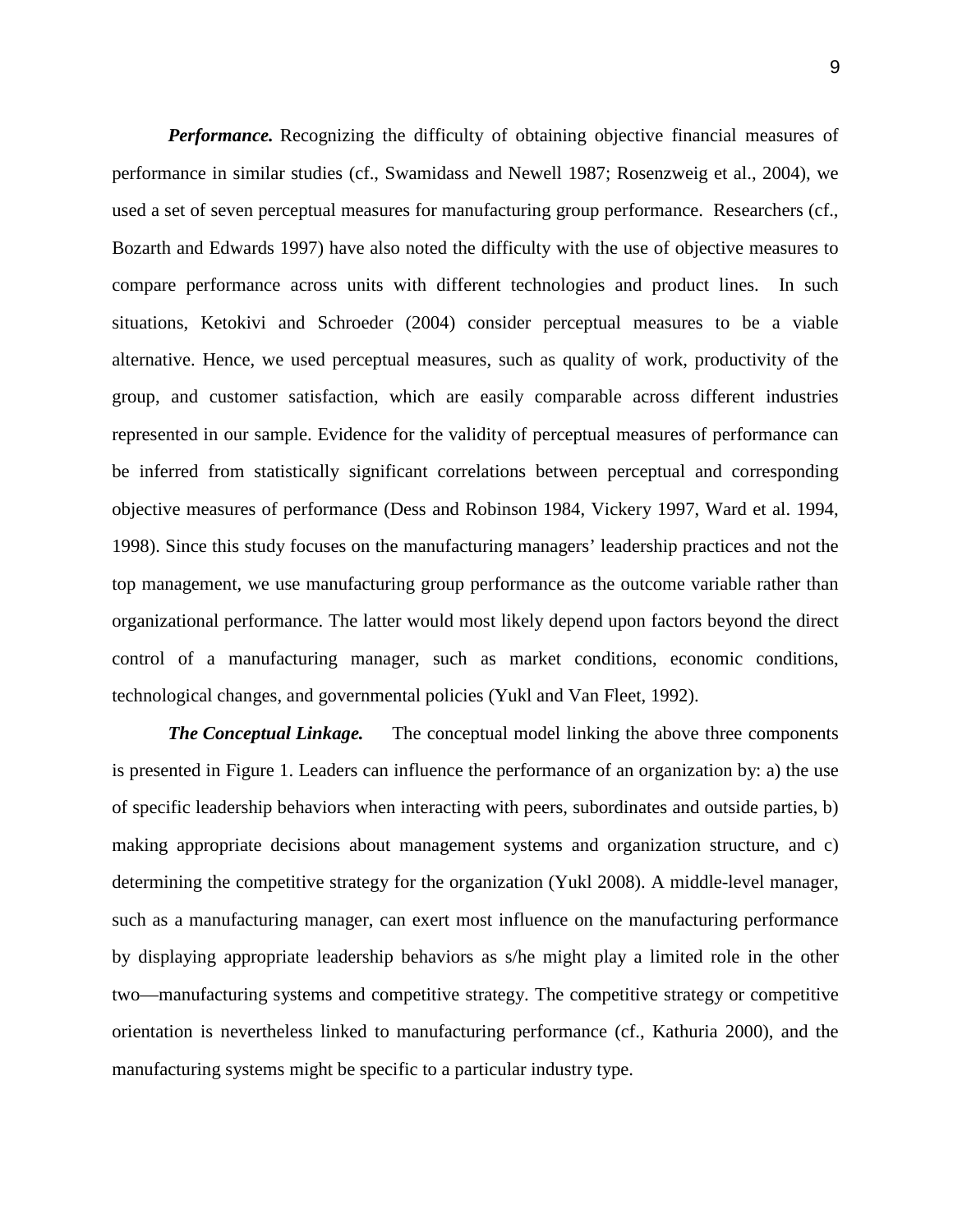Liden and Antonakis (2009) noted that leader behaviors in organizations cannot be completely understood if studied in isolation of the context, which in our case represents the competitive orientation of the organization and its membership in a particular type of industry. Antonakis et al. (2003) also found the leadership styles to be intricately related to the contexts in which they occurred. We statistically control for the fixed effects of the context and surmise that beyond the fixed effects of industry type and competitive orientation (configuration type), the more effective the leadership of the manufacturing manager the higher the performance.

> \_\_\_\_\_\_\_\_\_\_\_\_\_\_\_\_\_\_\_\_\_\_\_\_\_\_\_\_\_\_ Insert Figure 1 About Here \_\_\_\_\_\_\_\_\_\_\_\_\_\_\_\_\_\_\_\_\_\_\_\_\_\_\_\_\_\_

### **HYPOTHESIS**

A leader continuously evokes motivational responses from followers and modifies their behavior (Burns 1978). A charismatic or transformational leader, based on his/her behavioral tendencies and personal characteristics, espouses admiration and respect from his/her followers (Waldman and Yammarino 1999). A transactional leader is able to recognize the needs and desires of his/her followers and attempts to satisfy those by focusing on contingent reward behavior (Burns 1978; Bass 1990). Contrary to some early views, it is possible for a leader to be both transformational and transactional (Shamir 1995; Waldman, Bass and Yammarino 1990).

The fourteen leadership behaviors in Yukl's taxonomy are grouped under three categories, namely Relationship-oriented, Participative leadership and delegation, and Workoriented practices. Work-oriented behaviors help eliminate or reduce wasted resources, errors, redundant operations, etc., and thereby enhance group performance (Yukl 2006). Relationshiporiented behaviors help build mutual trust, reduce stress, etc., and thus facilitate group performance (Bass 1990). Participative behaviors encourage development and application of new ideas, facilitate learning, and thus help enhance team performance (Yukl 2006). Next, we discuss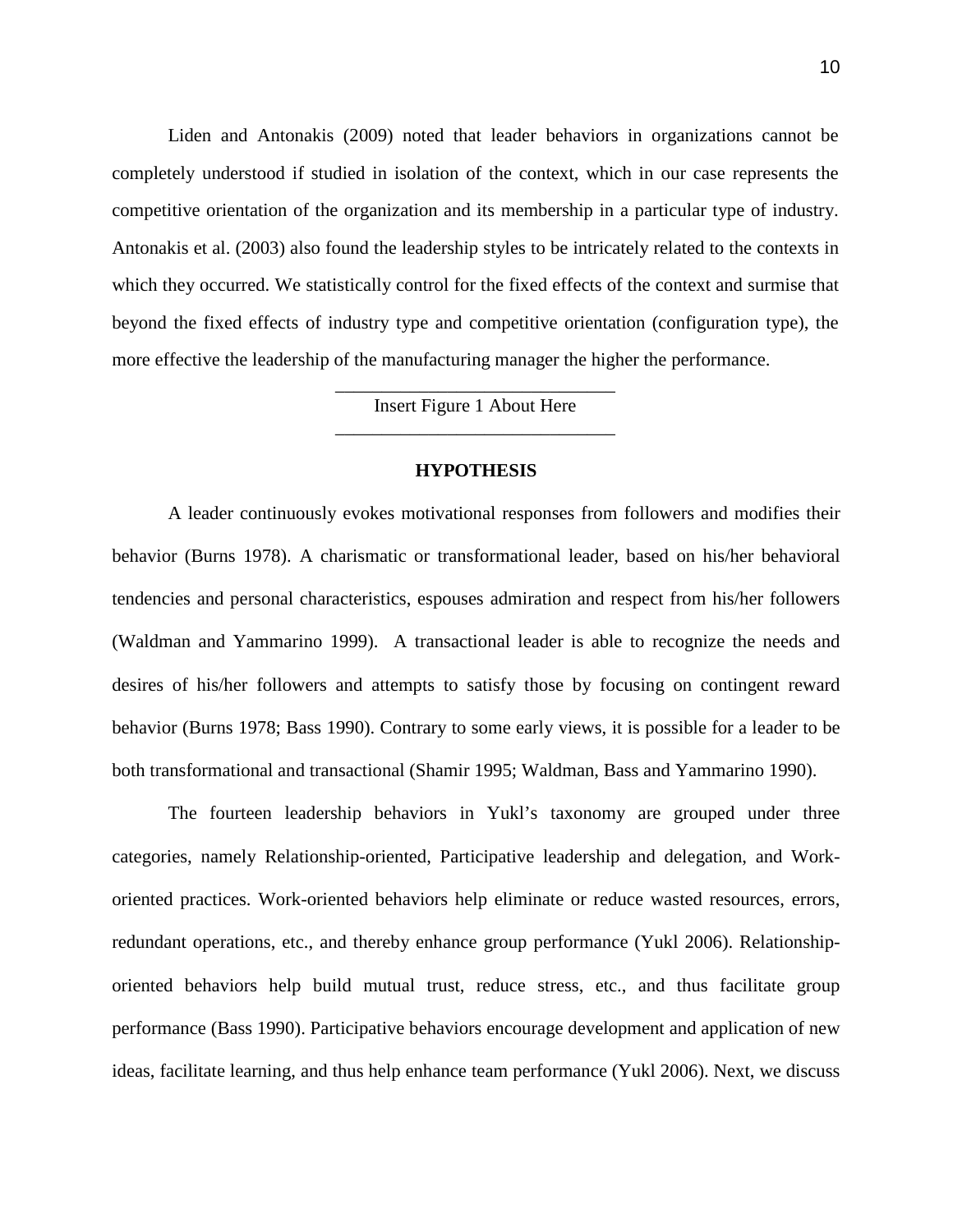how each of the fourteen practices, generally grouped under the three categories mentioned above, enhances manufacturing performance.

The effective leadership of a manufacturing manager helps improve manufacturing performance on many fronts. For example, Delegating, i.e., empowering employees to take action and implement decisions helps a company reduce its manufacturing lead time, since the time otherwise spent on seeking approvals is now saved. Sorting out problems quickly at the source (by the employees) should help reduce the cycle time, and thus enable a company to compete on the basis of time (Northey and Southway, 1993; Slater, 1993). This might help improve timeliness of deliveries, quantity produced, productivity, and efficiency. Timely deliveries may, in turn, improve customer satisfaction. Empowered employees also do the 'action planning' for day to day activities. Further, the employees may also be authorized to identify and resolve work-related problems, thus improving accuracy and quality of work.

Similarly, when a manager encourages employees to give suggestions for improvement, invites them to participate in decision making, and incorporates their ideas in decisions (i.e., Consulting behavior), the employees understand the decision process and its implications better (Lawrence & Smith, 1955; Bass and Shackleton, 1979). The opportunity to participate and shape the decision process helps increase employees' 'ownership' of the outcome (Howell and Costley, 2001). As a result, the ensuing acceptance and commitment to carry out the decision on part of the employees is likely to enhance group performance (Vroom and Jago, 1988; Bass, 1990).

An effective manufacturing manager is likely to judiciously determine the utilization of production personnel, allocate resources according to priorities, and improve coordination to avoid waste--the elements of the Planning behavior (Yukl, 1989). To avoid or minimize delays due to work interruptions, a manufacturing manager is likely to identify, analyze, and resolve problems in a timely fashion, i.e., demonstrate Problem Solving behavior (Yukl, 1989). Also, strict enforcement of rules is considered necessary when the objective is to control product costs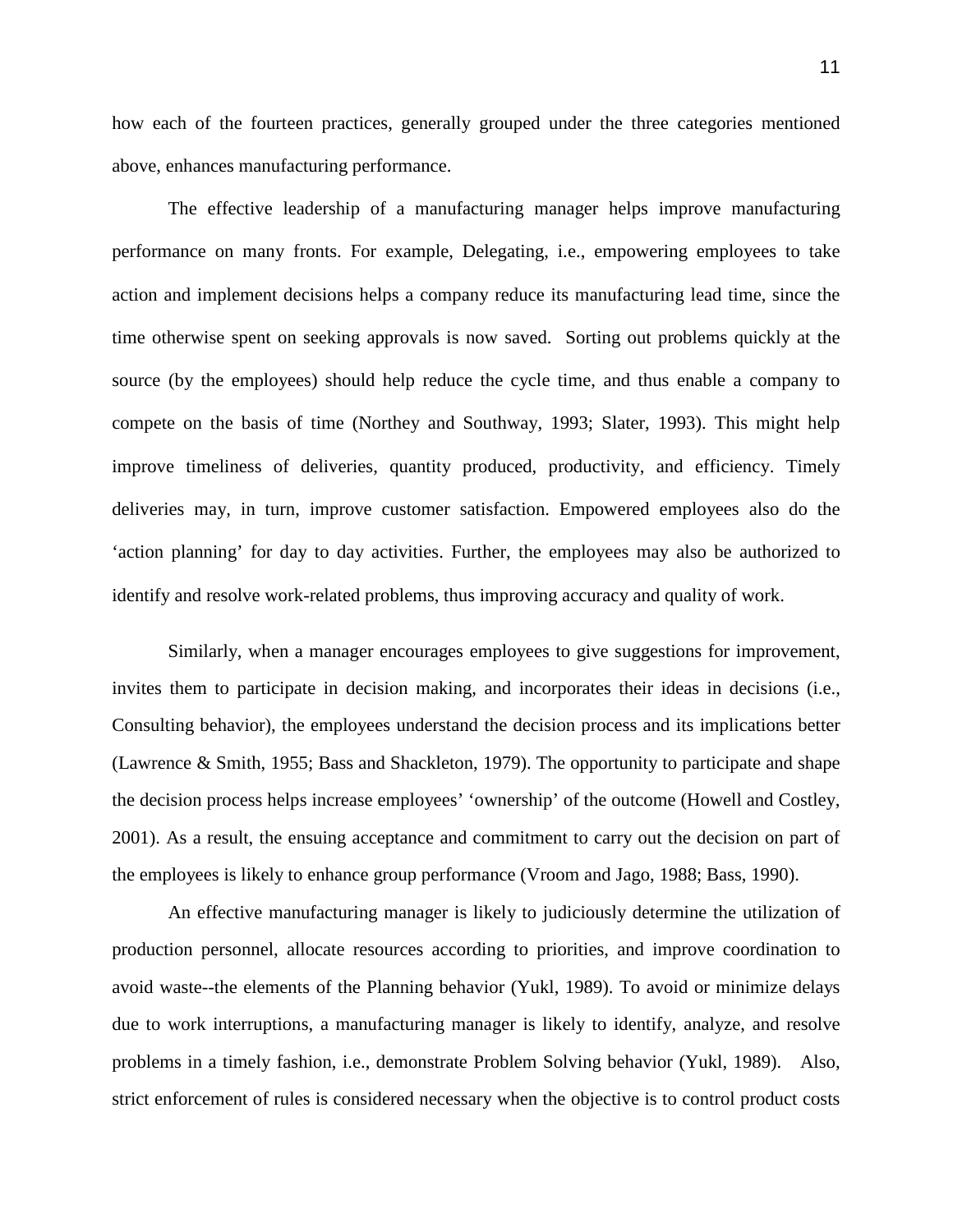(Porter, 1980, 1985). A manufacturing manager can enforce rules and thus control costs, by constant monitoring, i.e., checking the way work progresses (Yukl, 1989).

When tasks require a specific set of procedures for successful completion, effective leadership usually results in better group performance (Wofford, 1971; Griffin, 1980; Kahai et al., 1997). This is probably because a clearly defined task structure gives the leader a set of steps to guide the employees more effectively (Howell and Costley, 2001). It is, therefore, logical to infer that the leadership practices, such as Planning, Problem Solving, Informing, Clarifying and Monitoring would help a manufacturing manager carry out the manufacturing tasks more effectively.

An effective manager handles possible variations in delivery schedule, product mix, and product design by gathering information from potential sources, including vendors and customers (Networking). Brennesholtz (1996) suggests that manufacturing managers should spend time to understand how salespeople and customers bring uncertainty in the system through varying demand for different products. To cope with changing demands of the customers, managers should encourage cooperation and teamwork among employees (Team Building). This reasoning for team building behavior is supported by Wofford (1971), who found conflict management to be an important managerial characteristic when a manager faced unstructured and complex tasks. Conflict management is classified as team building behavior under Yukl's (1989) taxonomy. Further, networking plays an important role in manufacturing settings where the ability to handle changes in the product mix and customer delivery schedule, to adjust capacity rapidly, and to introduce new products or new designs quickly is important. It seems plausible that managers, who are good at managing relationships, are likely to be more effective in managing a group that faces variability in output, input, processing requirements, product mix, etc.

Dealing with uncertainty on an ongoing basis could lead to frustration among employees, which could be addressed or avoided by generating enthusiasm for work (Inspiring), and by being considerate of employee needs (Supportive). It appears that a supportive leader helps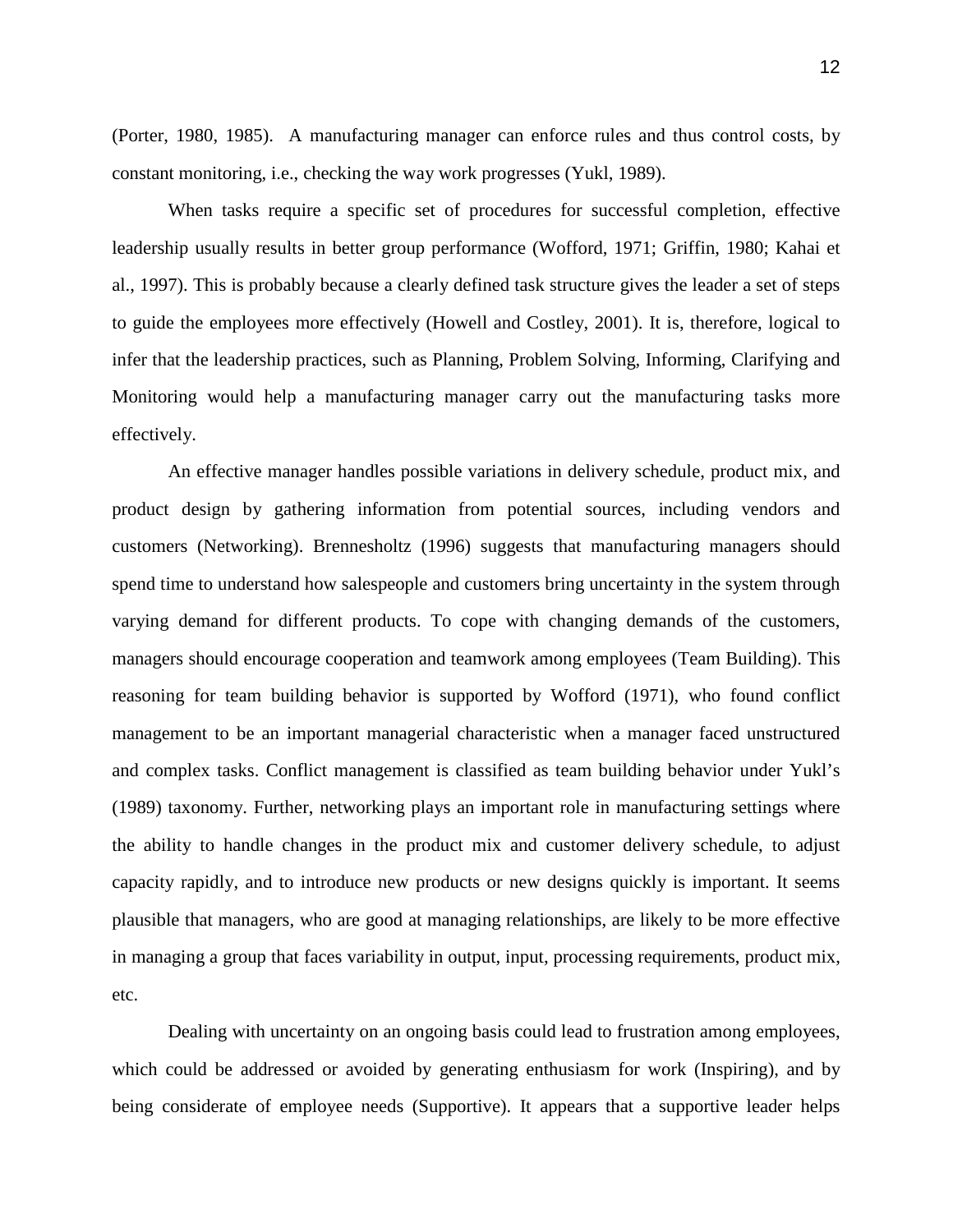employees overcome the anxiety often associated with a new complex task (Howell and Costley, 2001). The encouraging and confidence building behavior of such a manager allows employees to more efficiently apply their collective energies toward effective performance (Burke, 1965).

Generally, tasks that are complex in nature and require creativity are better performed under relationship-oriented leadership (DuBrin, 1998). Non-routine tasks are best carried out when the manger maintains collegial relationship with employees (Hall, 1962). Developing and mentoring helps foster cooperative relationships that are especially useful when dealing with non-routine and unstructured tasks (Upton, 1994). Expressing appreciation for special effort (Recognizing) needed to deal with uncertainty and recommending employees for appropriate rewards (Rewarding) are also likely to help improve manufacturing performance when dealing with uncertainty. When employees perform a large variety of tasks, a leader's contingent reward-punishment behavior is likely to enhance performance (Podsakoff et al., 1984).

The use of the above mentioned leadership practices by a manufacturing manager might be influenced by the competitive orientation of the manufacturing unit. For example, it is plausible that a manufacturing firm would hire a manufacturing manager with a particular leadership style, manifested through various leadership practices, in order to pursue a specific competitive strategy evidenced through a varying degree of emphasis placed on different competitive priorities. In other words, managers with a certain leadership style might be considered more suitable for a given competitive orientation. Similarly, it is also reasonable that the emphasis placed on certain competitive priorities, and the resultant competitive orientation, might be germane to the type of industry that a manufacturing firm belongs. Hence, in order to cull out the true effects of leadership on manufacturing performance, we need to statistically control for the potential confounding effects of the competitive orientation and industry type. Thus, we propose:

*H1. Effective leadership will contribute to manufacturing performance beyond the fixed effects of competitive orientation and industry type.*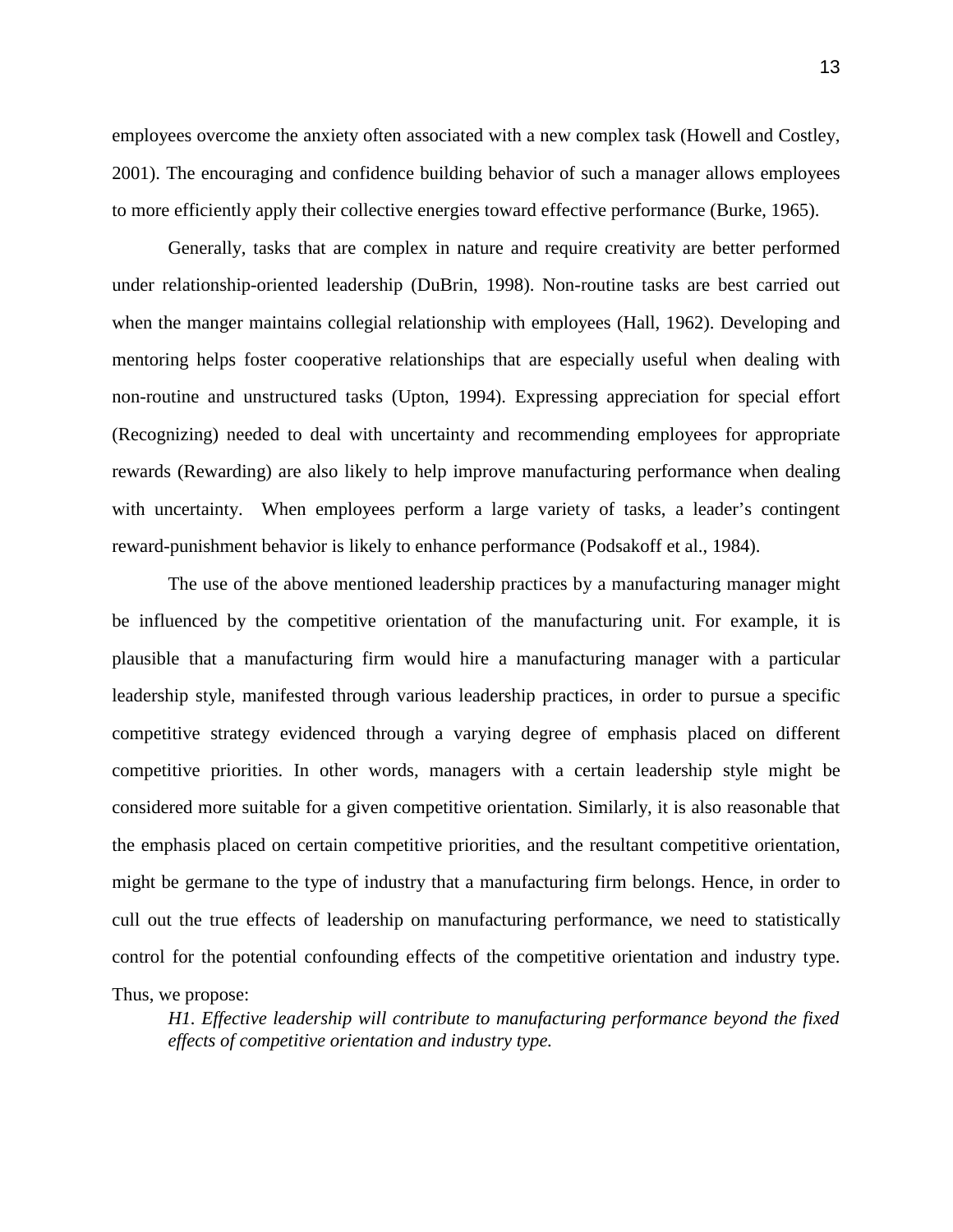### **METHODOLOGY**

### **Sample**

The unit of analysis for this study was a manufacturing unit. These units included manufacturing plants or divisions of some large firms, and for smaller organizations, the entire organization—a majority in our sample. Data were collected from manufacturing managers, three of their subordinates, and their superiors (i.e., the general managers). The data from manufacturing managers was used for assessing manufacturing units' competitive orientation. Three subordinates per manufacturing manager were used for determining the leadership practices of manufacturing managers, and the general managers were used to obtain data on the performance of manufacturing managers. Responses from three different sources of each unit were matched for the analyses. Anticipating a low response due multiple respondents, five from each participating organization, we identified a large potential pool of over 1,300 manufacturers from directories of manufacturers in the Mid-Atlantic region of the United States.

First, a letter accompanied by a postage-paid reply card was mailed to solicit participation in the study. Over 100 letters came back undelivered due incorrect address or change of address. One hundred and fifty-eight manufacturers agreed to participate in the study and another 150 expressed interest but were unable to participate due either other commitments at the time or reduced in-house manufacturing activity. A set of five questionnaires was sent to each of the 158 manufacturing companies that agreed to participate. Of the 790 questionnaires distributed, a total of 483 questionnaires (98 manufacturing managers, 99 general managers, and 286 Employees) were returned, yielding a response rate of over 60 percent.

This research focused on six industries in the manufacturing sector, as done in other manufacturing strategy related studies by Boyer et al. (1996) and Swamidass (1994). Table 1 contains the composition of the sample that is consistent with the type of industries in the original sample. In terms of the mix, 20% of the companies are in consumer nondurable, 15% in fabricated metal, 11% in electrical machinery and electrical goods, 9% in machinery except electrical and computers, 7% in transportation and aerospace, and 38% are in the chemical,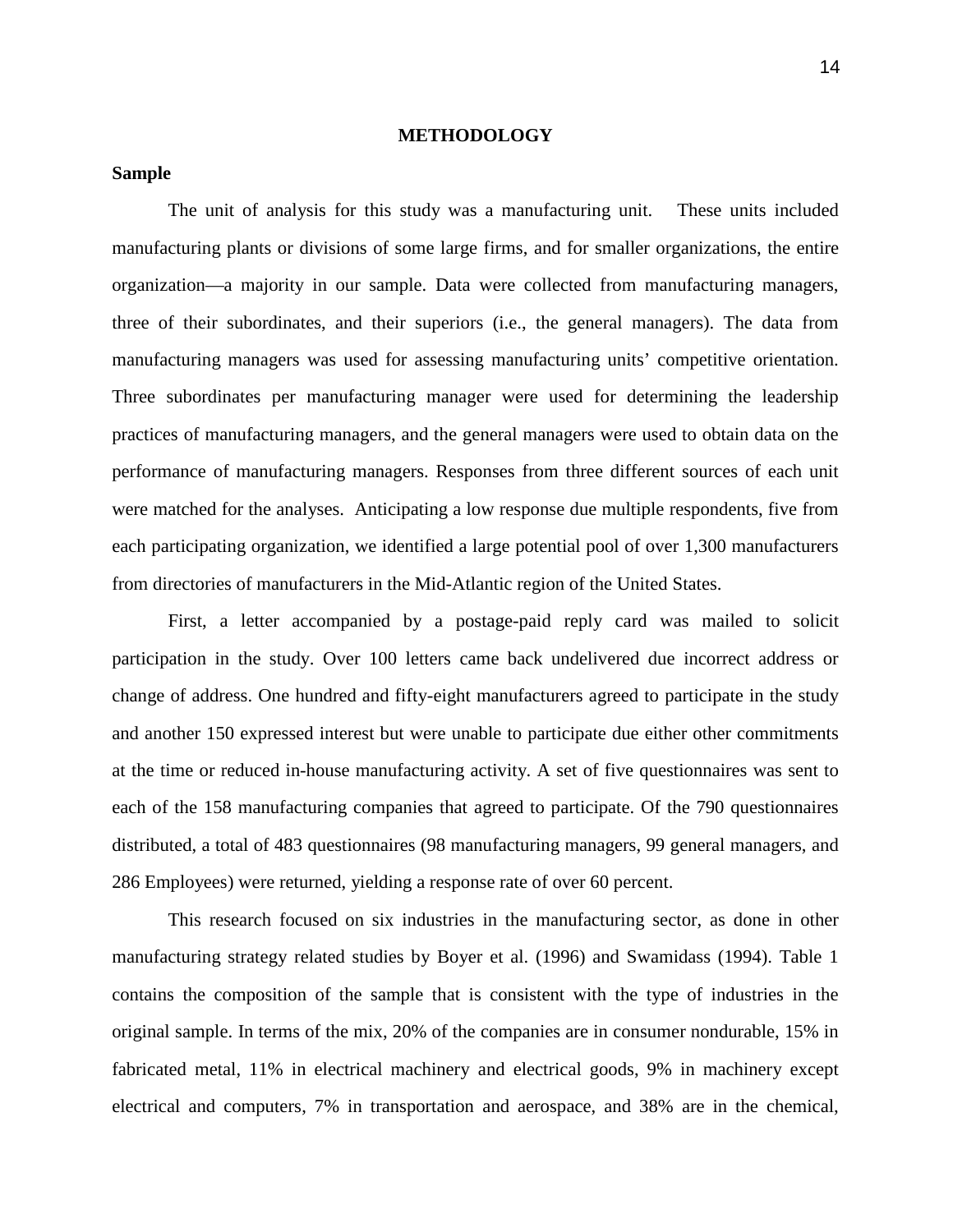pharmaceutical, or packaging industry. The average manufacturer in the sample had annual sales of U.S. \$43 million and 275 employees.

> \_\_\_\_\_\_\_\_\_\_\_\_\_\_\_\_\_\_\_\_\_\_\_\_\_\_\_\_\_\_ Insert Table 1 About Here \_\_\_\_\_\_\_\_\_\_\_\_\_\_\_\_\_\_\_\_\_\_\_\_\_\_\_\_\_\_

### **Development of Measures**

*Competitive Priorities.* The emphasis on the four competitive priorities was measured using a total of seventeen items, listed as the 'management priorities in manufacturing' in the Appendix. These items were taken from several seminal conceptual works (Hayes and Wheelwright, 1979; Wheelwright, 1984; Giffi et al., 1990), and empirical studies (Nemetz, 1990; Roth and Miller, 1990; Wood et al., 1990; Morrison and Roth, 1993; Ritzman et al., 1993). The fact that measures were drawn from well-established empirical and conceptual works helps to assure their validity (Bohrnstedt, 1983). Manufacturing managers rated all items on a five-point scale with values ranging from 1 - 'Not at all Important' to 5- 'Extremely Important.' The items in the questionnaire were arranged in a random order.

First, a factor analysis with oblimin rotation was conducted to ensure that the items in the manufacturing manager survey loaded on the factors as expected. The oblimin rotation was used because the competitive priorities are not considered orthogonal to one other. In fact, a company may simultaneously place high emphasis on more than one priority. A two-stage rule was used to ensure that a given item represented the construct underlying each factor (Nunnally, 1978). First, a unique factor loading of at least 0.45 was the criterion set for including an item in a factor. Second, if an item loaded on more than one factor, with difference between weights less that 0.10 across factors, the item was deleted from the final scale. The cost and quality-ofconformance scales retained all the items as expected. The flexibility scale retained four of the five items, and for the delivery scale, one of the three items (making fast deliveries) was dropped due to a low factor loading.

Next, Cronbach alpha coefficients for the competitive priority scales were computed to assess internal consistency of the scales. These reliability estimates for the scales based on factor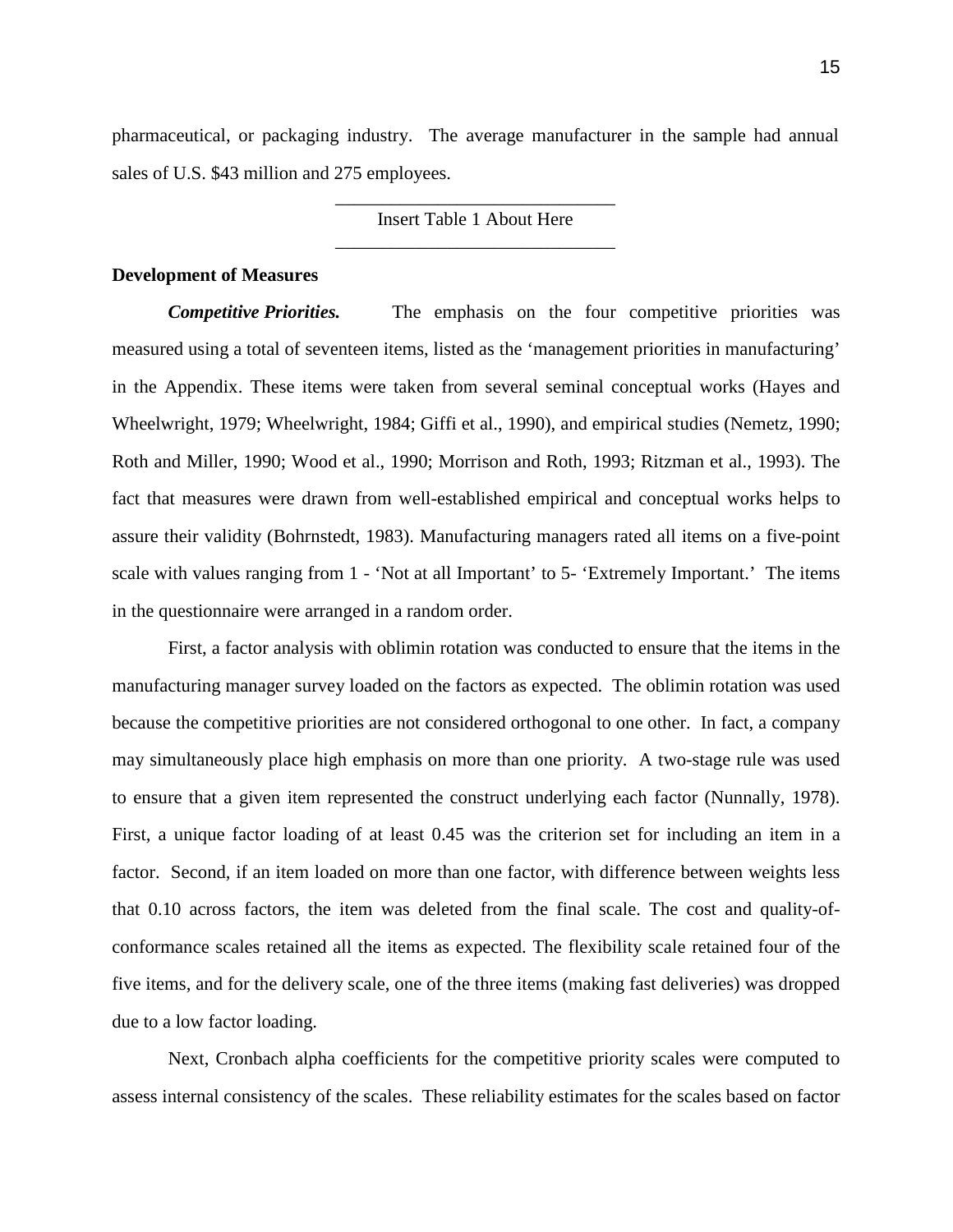analysis ranged from 0.61 to 0.73, with one exception. The quality-of-design scale had an alpha of 0.46 and was therefore dropped from further consideration. The alphas for the original scales ranged from 0.60 to 0.73. Since the alphas for the revised scales were no different from those of the original scales, we retained the original scales for subsequent analyses. Finally, we determined the scores for each scale by adding up the individual scores for the corresponding items and then dividing by the number of items.

*Leadership Practices.* The specific measures for the leadership practices were obtained from Professor Gary Yukl who has the copyright for this instrument. For research purposes, the instrument is available for free [Phone: 518-442-4932; Fax: 518-442-4765; E-mail: G. Yukl@albany.edu]. The use of the instrument in many studies (Yukl, Wall and Lepsinger, 1990) lends support to its validity. To ascertain scale reliabilities for this dataset, we computed Cronbach's Alpha coefficients for all of the leadership practices. The internal consistency is very high for all of the fourteen scales (alphas range from 0.82 to 0.93).

A common criticism in the leadership literature is the use of single-informant for assessing leadership style. Researchers in the operations management literature have also voiced such concern (Ketokivi and Schroder, 2004; Boyer et al, 2005). We targeted three employees per manager to assess his/her leadership style. Before averaging the responses of multiple subordinates for a manager on each leadership practice, the level of agreement among subordinates was assessed, using a one-way analysis of variance on each scale score for the 99 companies. The *F*-tests were significant ( $p < 0.05$ ) for each of the fourteen scales, which imply that the variation among managers is much greater than the variation among individual respondents reporting to these managers. In other words, differences among managers, on each of the fourteen practices, are significantly greater than the differences in managers' behaviors perceived by their respective subordinates. Eta squared for each *F*-test was computed to determine the proportion of variance in behavior means accounted for by managers. The eta square values were then converted to eta, and were found to be much higher than those reported in earlier research using Yukl's questionnaire (Yukl et al., 1990).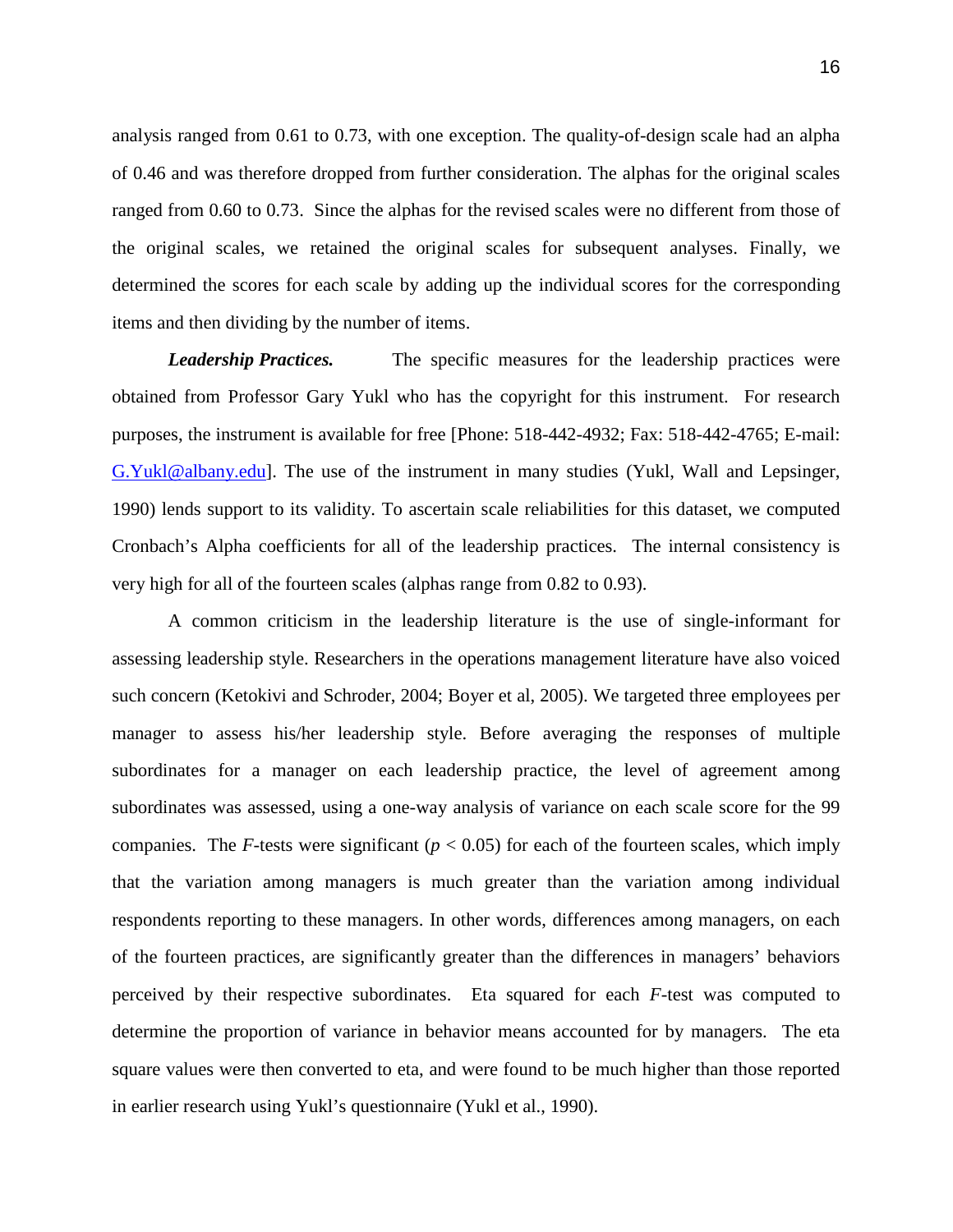Intraclass Correlation (ICC) is another measure for inter-rater reliability for two or more raters and is a representation of the fraction of between group variation that does not contain within group variation (Boyer and Verma (2000). Given that we had 69 items on the leadership survey, we calculated the ICCs based on the aggregate scale scores (Boyer and Verma 2000). The formula used to calculate ICC is:  $(MS_{between} - MS_{within}) / (MS_{between} + (k-1) * MS_{within})$ , where *MS* stands for mean squared variance, *between* stands for between groups, *within* stands for within groups, and *k* is the number of raters. The ICCs for the fourteen scales ranged between 0.12-0.43.

The leadership practice scores of manufacturing managers were first computed by averaging across items, and then across respondents to produce fourteen scores for each manufacturing manager. As per theory, the fourteen scores were then collapsed into three categories, namely Relationship-oriented, Participative leadership and delegation, and Workoriented practices. The correlations between the three leadership categories were found to be very high (0.72-0.83), which could cause multicollinearity issues in data analyses. Hence, we combined them into one scale for leadership. The Cronbach's alpha for the combined scale was 0.94, which suggests that the scales are largely unidimensional and hence could be combined into one scale.

*Performance.* The measure of manufacturing group performance was based on the information provided by general managers on a total of seven items, if relevant (Question 1 in Section I of the General Manager Survey in the Appendix). The superiors were first asked to judge the relevance of each item for evaluating the performance of the group managed by their manufacturing manager, and then rate the performance on a seven point scale ranging from "Unsatisfactory" to "Excellent." The items are: quality of work, accuracy of work, productivity of the group, customer satisfaction, operating efficiency, quantity of work, and timeliness in meeting delivery schedules. The above measures are generic enough to be applicable to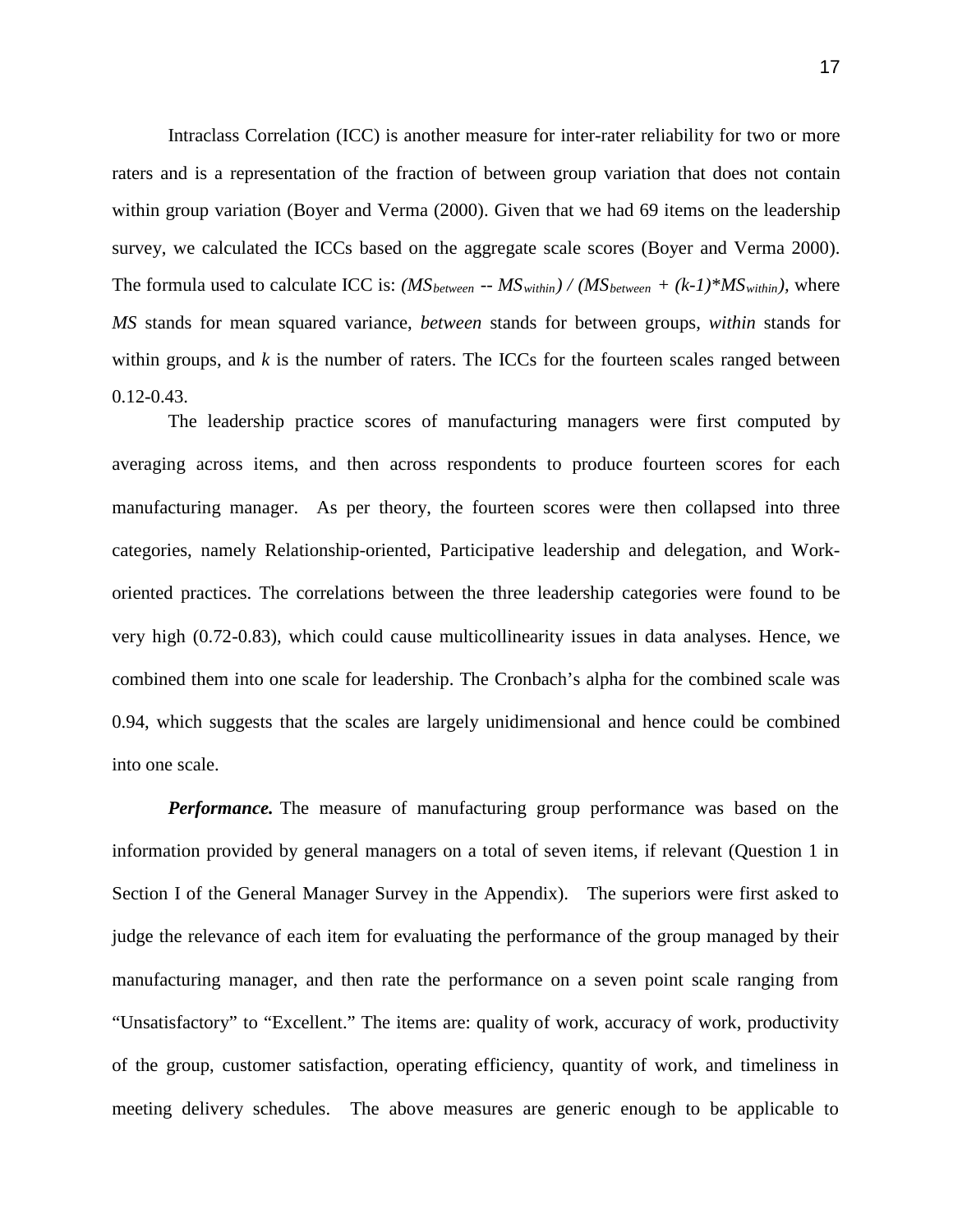different industries, and different units pursuing dissimilar strategies. Further, the objective financial measures of performance such as profit growth, profit margin, sales increase, market share, return on investment, etc., were considered to be inappropriate for this study because they reflect the contribution of the organization as a whole, and not of the manufacturing group in particular.

### **The Threat of Common Method Variance**

The common method bias is likely to be encountered in the data analysis when responses from a single respondent are used to measure criterion and predictor variables (Miller and Roth, 1994; Podsakoff et al., 2003). Similarly, when self-reported data on two or more variables are collected from the same source at one time, correlations among them may be systematically contaminated by any defect in that source. The present study does not seem to suffer from these limitations as we obtained the measures of the criterion variable, manufacturing performance, from the superiors of manufacturing managers and the measures of the two predictor variables competitive orientation and leadership—from manufacturing managers and their subordinates respectively. Further, we used up to three subordinates per manager to collect data on the leadership practices. Thus, a total of up to five employees per company were used to collect data on the three primary study variables. The industry type, though self-reported by the manufacturing manager, is an objective, categorical variable that is not subject to the limitations of a Likert type scale.

Next, we adopted some procedural and statistical measures recommended by Podsakoff et al. (2003) to reduce the incidence of mono-method bias. For instance, we promised and kept anonymity of the respondents. Further, respondents were told that there were no "right or wrong" answers, thus reducing the respondents' desire to provide socially desirable or lenient responses,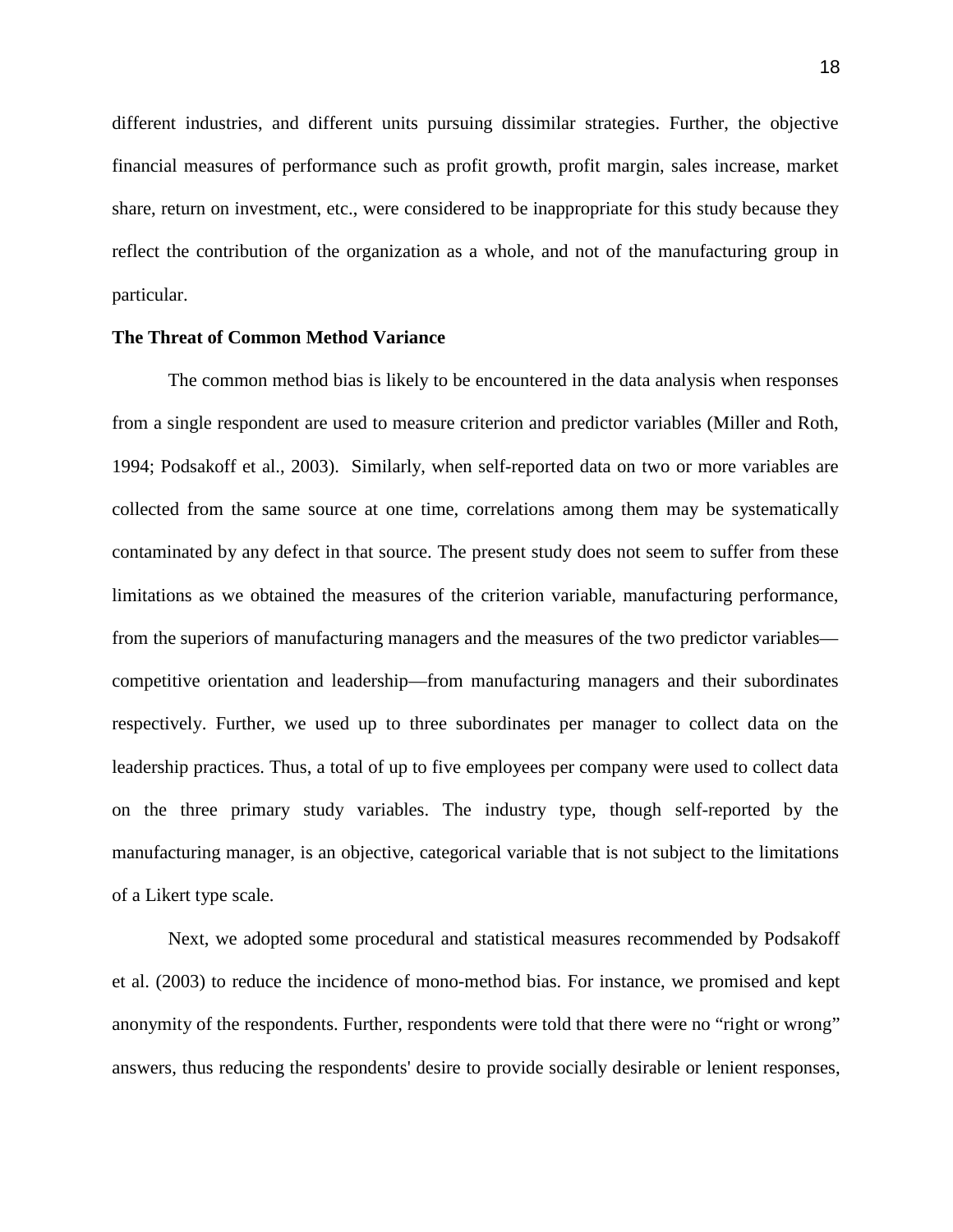as well as consistent answers to questions based on some implicit theories (Podsakoff and Organ, 1986). We also followed the recommendation of Podsakoff et al. (2003) to physically separate the items representing different variables on each of the three surveys. Next, we tested for nonresponse bias by comparing the respondents and non-respondents on the number of employees and sales. Student t-tests indicated no significant differences between the two groups. Thus, nonresponse bias does not seem to pose a serious threat to the findings of this study.

### **RESULTS AND DISCUSSION**

### **Competitive Orientation**

To identify the configurations of manufacturers with different competitive orientations, the competitive priorities data was cluster analyzed using Ward's method with the Squared Euclidean distance measure. To strike a balance between parsimony (few clusters) and accuracy—a challenge with cluster analysis—we used several rules of thumb as guides for determining an appropriate number of clusters, as employed in similar studies by Miller and Roth (1994) and Boyer et al. (1996).

First, a dendogram was generated using a hierarchical clustering model, which graphically illustrated how the manufacturers quickly grouped into four main clusters. Second, the stability of membership in the four clusters was checked using three iterations of the Ward's method with the number of clusters set at three, four, and five. A comparison of the three solutions indicated that larger clusters split into smaller new clusters, yet the group membership remained stable across solutions. Third, the robustness of the four-cluster solution was checked by running Ward's clustering method several times after shuffling the observations, which did not affect the cluster membership in any way. Finally, ANOVA was used, followed by Scheffe's pairwise comparisons of means, to test for differences in the competitive orientation of clusters. At the 0.0001 level of significance, we concluded that the four clusters didn't have the same competitive orientation. Table 2 presents the cluster means, the standard errors, the group numbers from which this group was significantly different at the 0.05 level of significance or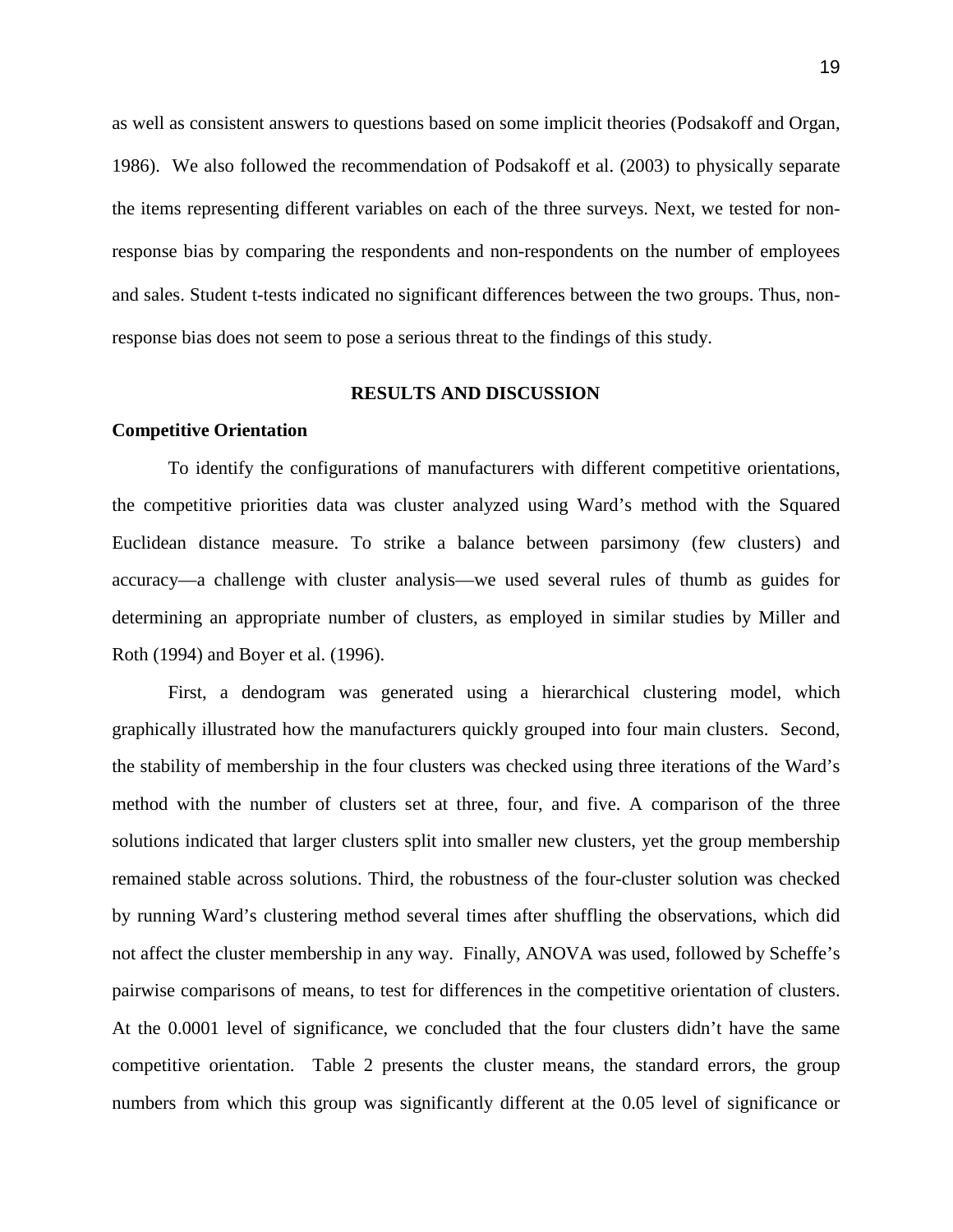less, and the relative ranking of the emphasis on the four competitive priorities within each group.

### \_\_\_\_\_\_\_\_\_\_\_\_\_\_\_\_\_\_\_\_\_\_\_\_\_ Insert Table 2 About Here \_\_\_\_\_\_\_\_\_\_\_\_\_\_\_\_\_\_\_\_\_\_\_\_\_\_\_\_\_\_

The competitive orientation of the four clusters is identified as follows. It may be noted that all clusters place a high emphasis on quality, as expected. In addition, manufacturers in Cluster 1 are mainly focusing on delivery, and are hereafter called "Speedy Conformers." Cluster 2 seems to have no distinct emphasis, and is named "Starters." Cluster 3 is mainly focused on cost, and is referred to as "Efficient Conformers." Cluster 4 seems to place an equally high emphasis on flexibility, delivery and cost, and is thus named "Agile" manufacturers. The above interpretation is based on (a) the relative emphasis on competitive priorities among clusters, and (b) the relative emphasis on competitive priorities within a cluster.

### **Competitive Orientation, Leadership Practices and Performance**

The descriptive statistics of the study variables are presented in Table 3. Please note that the correlation coefficients of average manufacturing performance with the individual performance measures are quite high, ranging between 0.60-0.70, but since these variables are not used concurrently in any single model they do not pose any statistical challenge.

### \_\_\_\_\_\_\_\_\_\_\_\_\_\_\_\_\_\_\_\_\_\_\_\_\_ Insert Table 3 About Here \_\_\_\_\_\_\_\_\_\_\_\_\_\_\_\_\_\_\_\_\_\_\_\_\_\_\_\_

The study hypothesis was tested by the significant additional variance explained in the manufacturing performance by effective leadership in light of the competitive orientation and industry membership of the organization. Since it is plausible that organizations select leaders for their specific styles that are consistent with the organization's competitive orientation, which is known to be related to organizational performance (cf., Kathuria 2000), we included the competitive orientation (an organizational variable) as a fixed-effect in order to minimize the potential for any omitted-variable bias. Similarly, the type of industry was introduced as a control variable, and was coded as a dummy variable with six types of industries.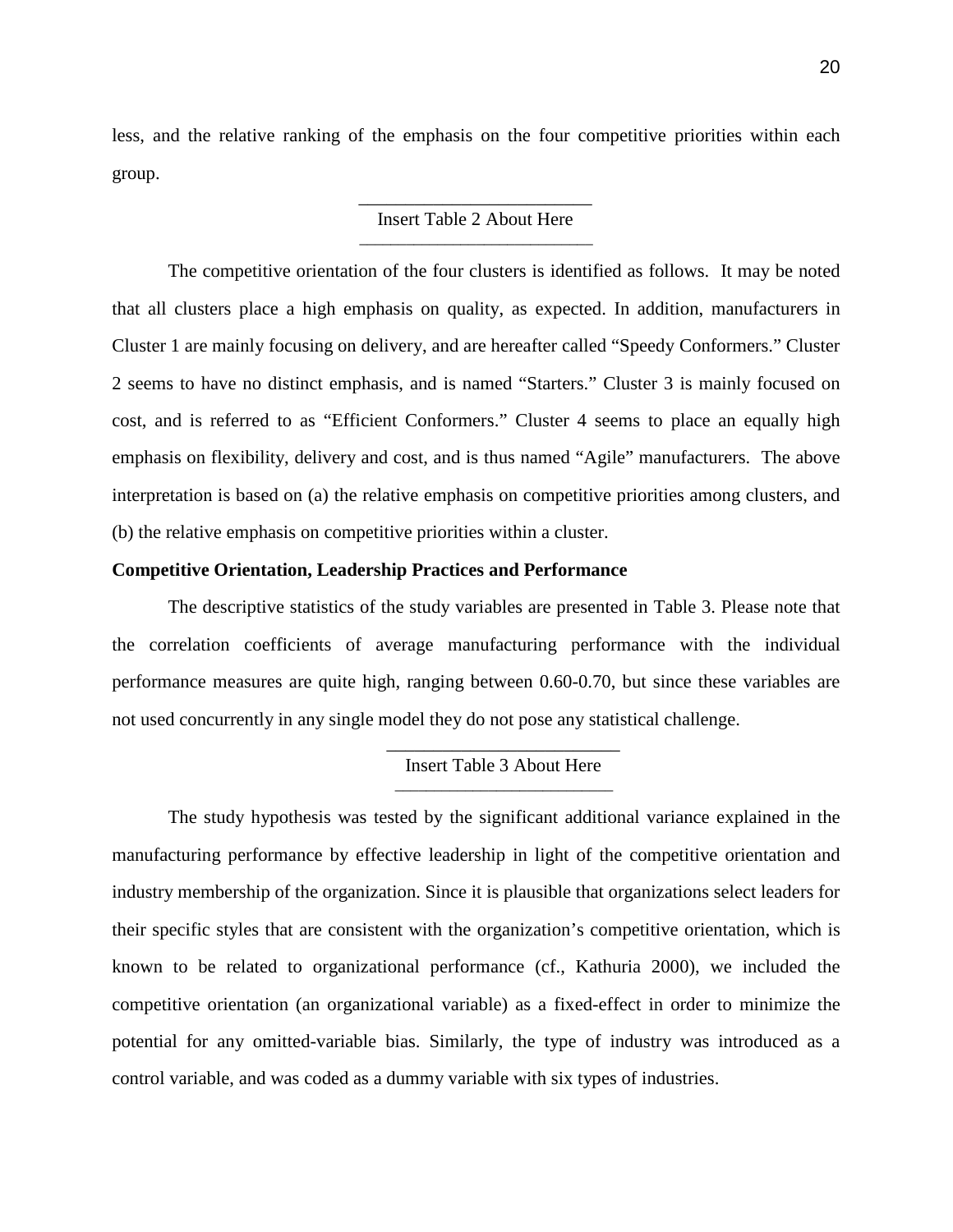The overall model effects were tested using the *hierarchical regression* analysis in SPSS, since we had *a priori* reasons for ordering predictors in the model. The order of entry was first industry type  $(6-1=5$  dummy variables), then competitive orientation type  $(4-1=3)$  dummy variables), followed by the exogenous variable of interest, effective leadership. The regression models are expressed as under:

Model 1: Dependent variable = fn{intercept, industry type  $(k-1$  dummies)}

Model 2: Dependent variable = fn{intercept, industry type  $(k-1)$  dummies), configuration (q-1 dummies)}

Model 3: Dependent variable = fn{intercept, industry type (k-1 dummies), configuration (q-1 dummies), leadership}

First, we ran the above models with average manufacturing performance as the dependent variable. The test results are presented in Table 4. The industry effect was generally found to be non-significant at  $p < 0.10$ . The corresponding change in R-squared, when the industry dummy block is added, is 0.032 and the associated change in *F* is 0.600 (n.s. at  $p \le 0.10$ ). Though the overall industry effect on manufacturing performance is non-significant, the Fabricated Metal industry group seems to have statistically significantly ( $p \leq 0.10$ ) higher performance than the referent (omitted) group comprised mainly of Chemical and Pharmaceutical firms. There is no specific reason for choosing this as the referent group except that it happens to be the largest group.

### \_\_\_\_\_\_\_\_\_\_\_\_\_\_\_\_\_\_\_\_\_\_\_\_\_ Insert Table 4 About Here \_\_\_\_\_\_\_\_\_\_\_\_\_\_\_\_\_\_\_\_\_\_\_\_\_\_\_\_\_\_

In Model 2, we added the three competitive orientation dummies; the Agile group is the referent (omitted) group as we expect this group to have the highest performance compared to the other three groups. The incremental variance explained in manufacturing performance on account of the competitive orientation dummies is non-significant (change in *R-squared* = 0.031; *F-change* = 0.977, n.s.). We, however, noted that manufacturing performance for Starters is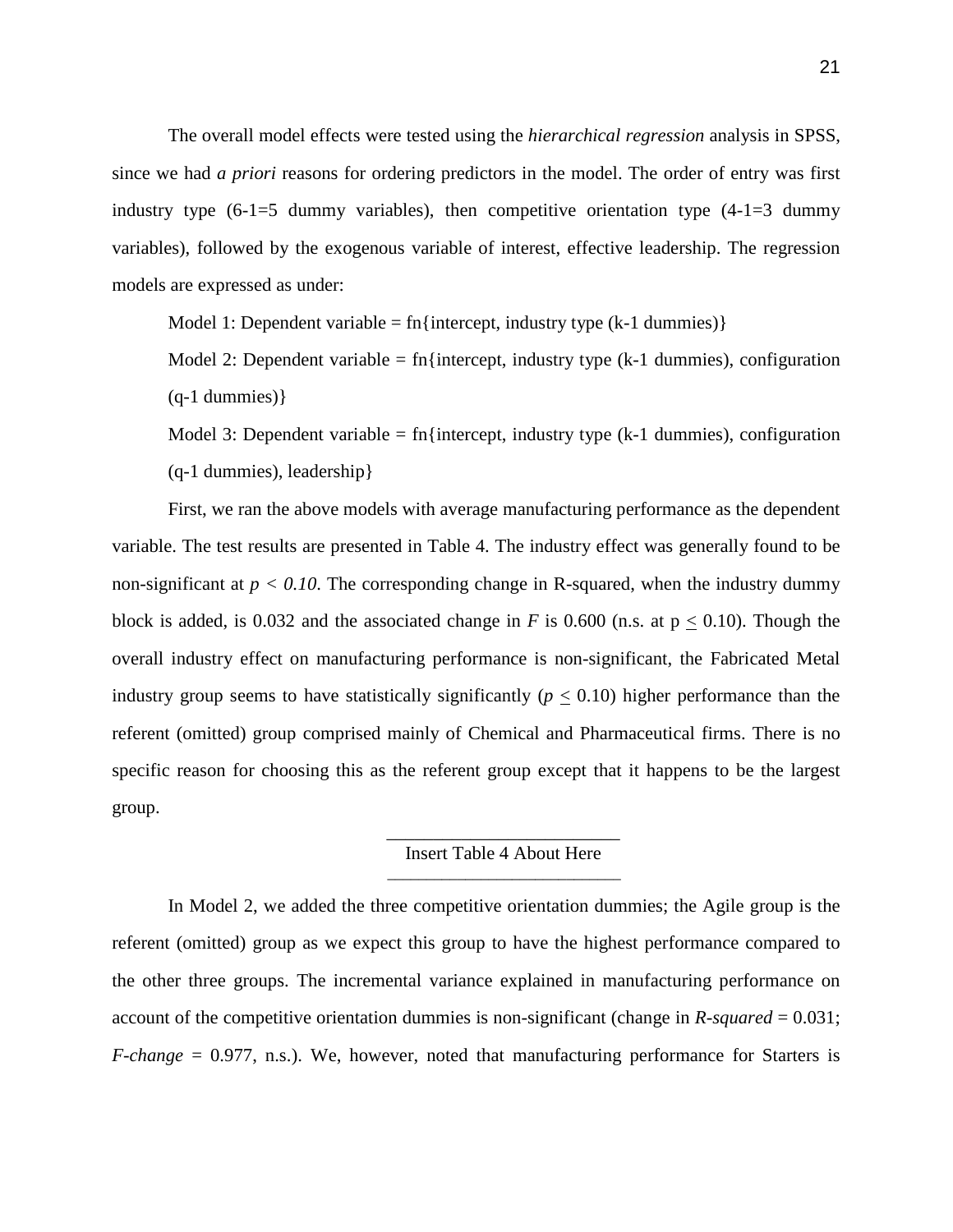statistically significantly lower than that of the Agile manufacturers at  $p \leq 0.05$ , which is consistent with the extant literature.

In Model 3, we added leadership—the variable of special interest in this study. The leadership variable's beta coefficient is statistically significant at  $p \leq 0.01$ , which supports Hypothesis H1 as it explains an incremental variance of 8.8 percent in manufacturing performance, beyond the fixed effects of competitive orientation and industry type. The beta coefficient for Fabricated Metal industry group continues to be positive and statistically significant ( $p \leq 0.10$ ), which means that this group has higher performance than the referent (omitted) group when the industry membership and leadership practices across groups are kept unchanged. The beta coefficient for Starters also continues to be negative and statistically significant ( $p \le 0.10$ ), which implies that the Agile manufacturers perform better than Starters when the industry membership and leadership practices across groups are kept unchanged.

The estimate regarding the effect of leadership on manufacturing performance is consistent (i.e., unbiased) as we controlled for the fixed effects of competitive orientation and industry type. The positive and statistically significant beta coefficient for the leadership variable (*beta* = 0.312,  $p \le 0.01$ ) indicates that the manufacturing manager's leadership enhances manufacturing performance as the industry membership and competitive orientation are kept unchanged. That is, above and beyond the differences in manufacturing performance on account of the industry membership and competitive priorities of an organization, if a manufacturing manager demonstrates effective leadership practices, such as planning, inspiring, networking, etc., the manufacturing performance of the organization is further improved.

We further tested the hypothesis with the individual performance items as respective dependent variables. The same procedure as described above was followed; first the industry dummies were entered, next the competitive orientation dummies, and finally the leadership variable. For sake of brevity, only Model 3 results for each of the seven individual performance items as the dependent variable are presented in Table 5. The incremental variance explained (change in R-squared) and the corresponding change in F-value, when the leadership variable is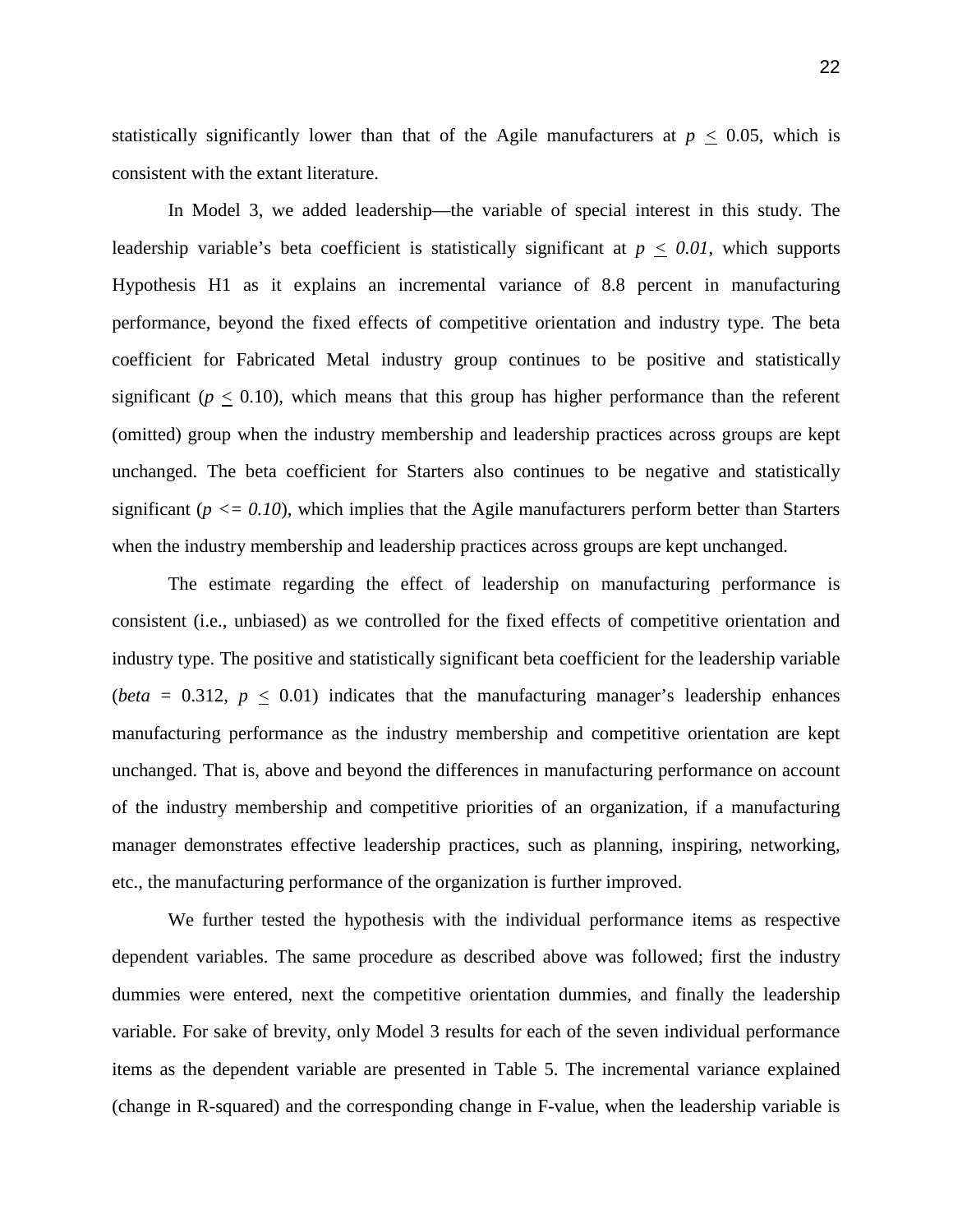added, is statistically significant at  $p \le 0.10$  in six of the seven cases. The only exception is in the case of Customer Satisfaction, which is further discussed below. The associated leadership beta coefficients are similarly statistically significant in the same six of the seven cases.

### \_\_\_\_\_\_\_\_\_\_\_\_\_\_\_\_\_\_\_\_\_\_\_\_\_ Insert Table 5 About Here \_\_\_\_\_\_\_\_\_\_\_\_\_\_\_\_\_\_\_\_\_\_\_\_\_\_\_\_\_

The manufacturing manager's leadership practices do not seem to enhance customer satisfaction, which represents an aspect of manufacturing performance. The other six manufacturing performance items that are positively affected by leadership are: accuracy, quality, productivity, efficiency, timeliness, and quantity of output. A closer examination reveals that the manufacturing manager's leadership is able to influence these six measures of performance as they all seem to be under the direct reach of the manufacturing group. Their efforts can directly impact these six aspects of the output. If the manufacturing manager is able to lead effectively, the employees will pay extra attention to ensuring the accuracy and quality of the output, they will produce the desired quantities and in a timely manner, and they will do so efficiently and without wasting resources (i.e., high productivity). If these aspects of the manufacturing performance are ensured, one would expect that the output might satisfy the customer. The customer satisfaction, however, is a function of the expectations and perceptions of the customer. For example, if the customer's expectations exceed his/her perceived value of the output, the customer is not satisfied, and vice-versa. The manufacturing manager and his/her employees may not have as much influence in forming or managing customer expectations and hence the leadership practices of the manufacturing manager do not seem to directly impact customer satisfaction. It is, however, important to note that customer satisfaction is influenced by the competitive orientation of the organization. That is, customers dealing with the Agile group seem to be more satisfied than the other three groups of manufacturers—Starters, Speedy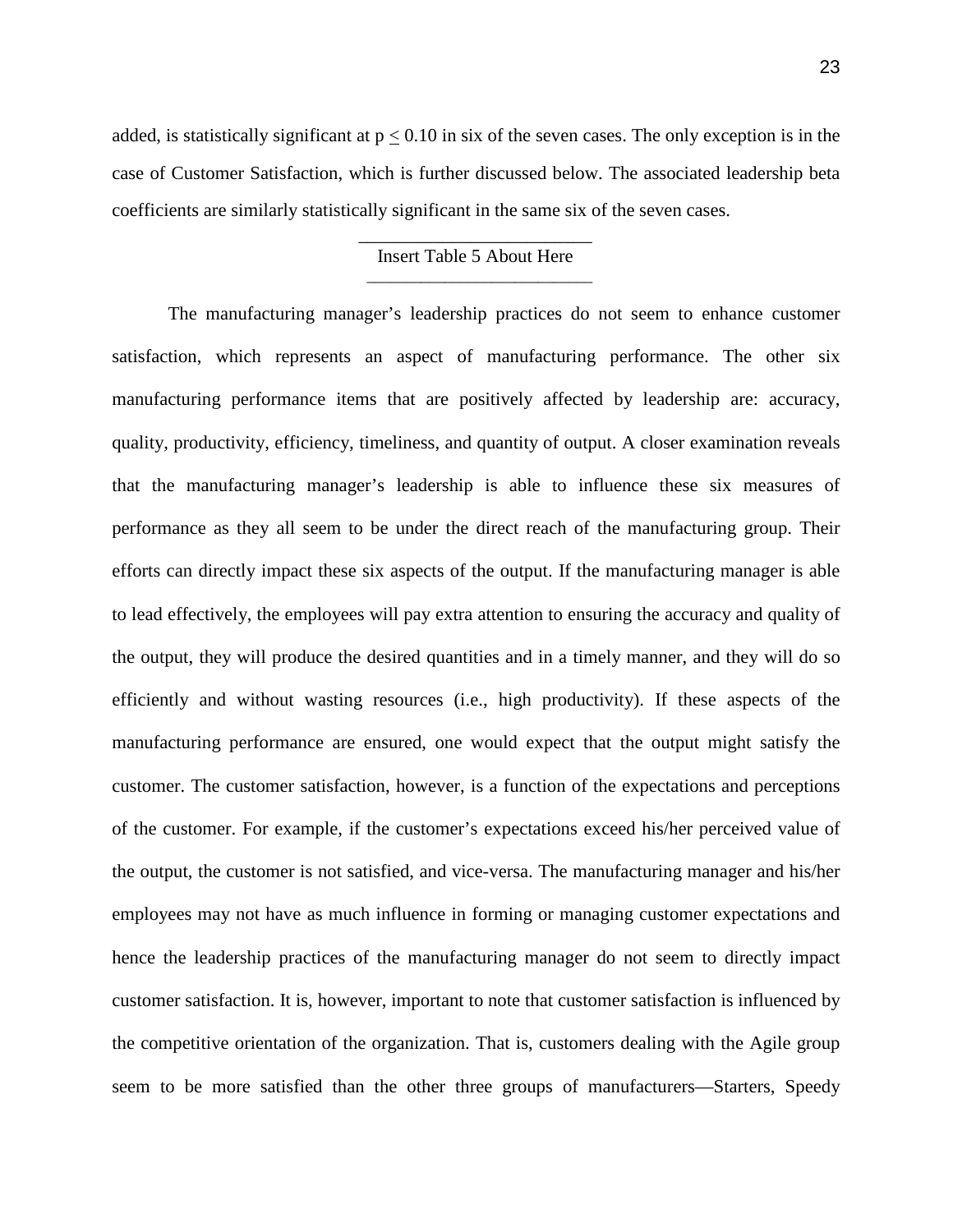Conformers and Efficient Conformers, but the leadership practices of the manufacturing manager do not seem to have any extra impact on customer satisfaction. It may be that since agile manufacturers are more flexible to accommodate customer preferences than the rest, they seem to fare better on customer satisfaction.

### **CONCLUSION AND IMPLICATIONS**

This study illustrates the use of behavioral theory of leadership in the context of managing operations with varying competitive orientations in different industries. The results support our contention that the use of effective leadership is positively associated with performance beyond the fixed effects of organizational variables, such as competitive orientation and industry membership.

### **Theoretical Implications**

The findings of this study lend empirical support to Skinner's (1969) general assertion that manufacturing leadership practices are important to successfully pursue operations strategies or goals. Further, by simultaneously examining the competitive orientation of manufacturers as configurations along with the leadership practices, this study has added to the call and works of contemporary researchers (cf., Ahmad and Schroeder, 2003; Bendoly et al., 2006; de Treville and Antonakis, 2006; Liden and Antonakis, 2009) in integrating behavioral theories in operations management. It is our hope that future researchers would further develop and integrate the application of leadership theory in operations management.

With the use of up to three respondents for ascertaining the leadership style of each participating manufacturing manager, this study underscores the importance of using multiple respondents in empirical operations management studies as also noted by Ketokivi and Schroeder (2004) and Boyer et al. (2005). Finally, by using two additional high-ranking respondents, one each for the other two study variables (manufacturing performance and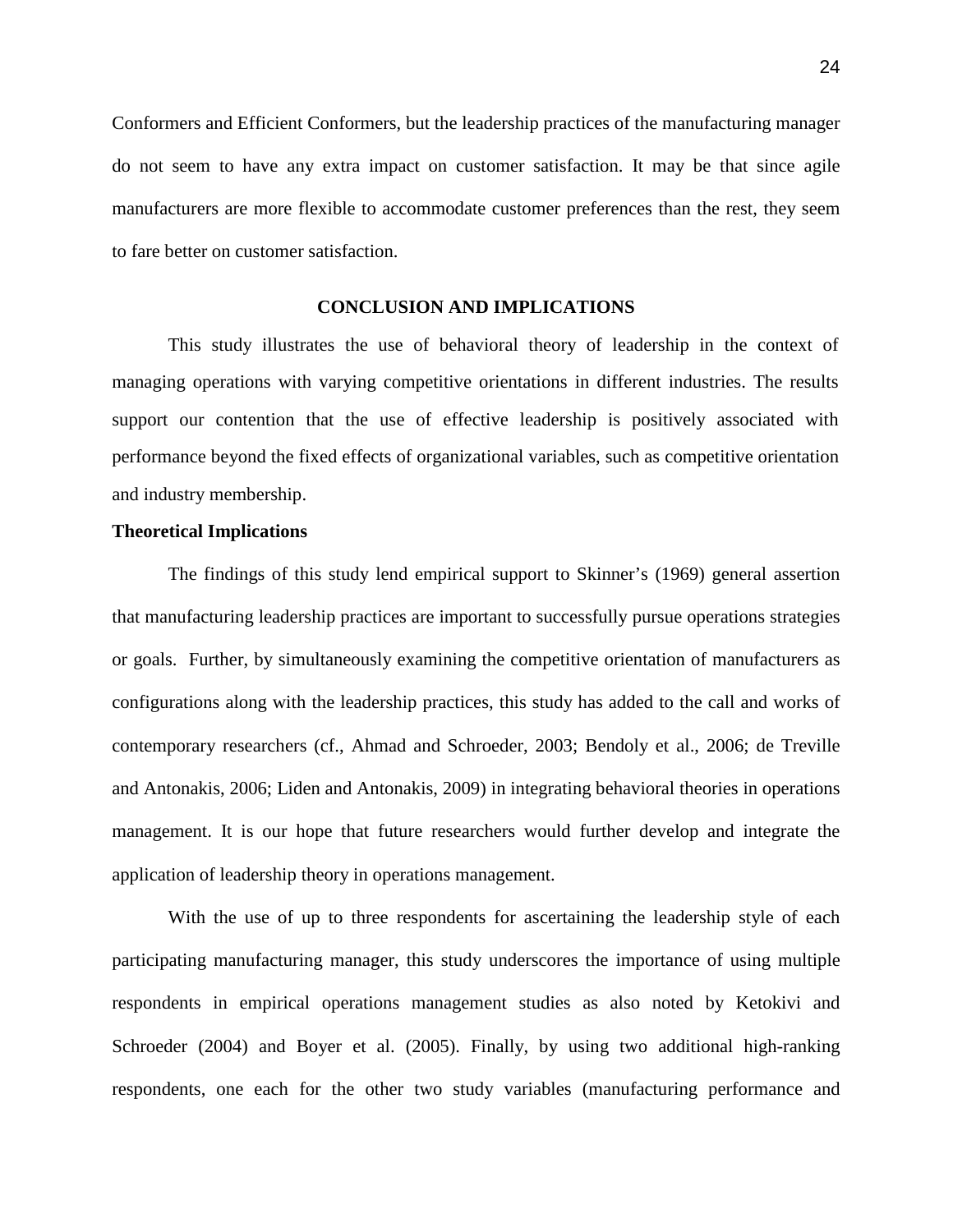competitive priorities), we have vigorously attempted to moderate the incidence of common methods variance due to mono-respondent bias. Though it is difficult to collect data from multiple respondents from within an organization, the richness of it outweighs the difficulty. Hence, we assert that future studies should strive to collect data on different study variables from different individuals from each participating organization, and, if possible, use multiple individuals for each variable of interest.

### **Practical Implications**

As manufacturers make their progression from sole cost consciousness—traditional approach in manufacturing—to pursuing a combination of priorities identified as their unique competitive orientation, their manufacturing managers need to use a gamut of effective leadership practices, such as planning, delegating, inspiring, mentoring, etc., which help further augment the overall manufacturing performance. The use of leadership practices in a manufacturing company with a given competitive orientation is likely to enhance a manager's effectiveness in pursuing the manufacturing unit's competitive priorities. Manufacturers may also take note that effective manufacturing leadership enhances performance on a host of measures, such as quality, timeliness, efficiency, quantity, etc., which are directly influenced by the manufacturing group. For measures, such as customer satisfaction, manufacturers should note that effective manufacturing leadership by itself is not adequate to enhance customer satisfaction, but needs to be augmented by other means. For example, manufacturers should, perhaps, work on managing customer expectations of their products and simultaneously enhance their experience (perceptions) by being more flexible in accommodating customers' dictates regarding the product and schedule changes.

#### **Limitations and Directions for Future Research**

The findings of this study may be viewed in light of its limitations that open up avenues for further research in this area. First, the cross-sectional design used in this study precludes causality. Thus, we cannot say with certainty whether the use of leadership practices for a given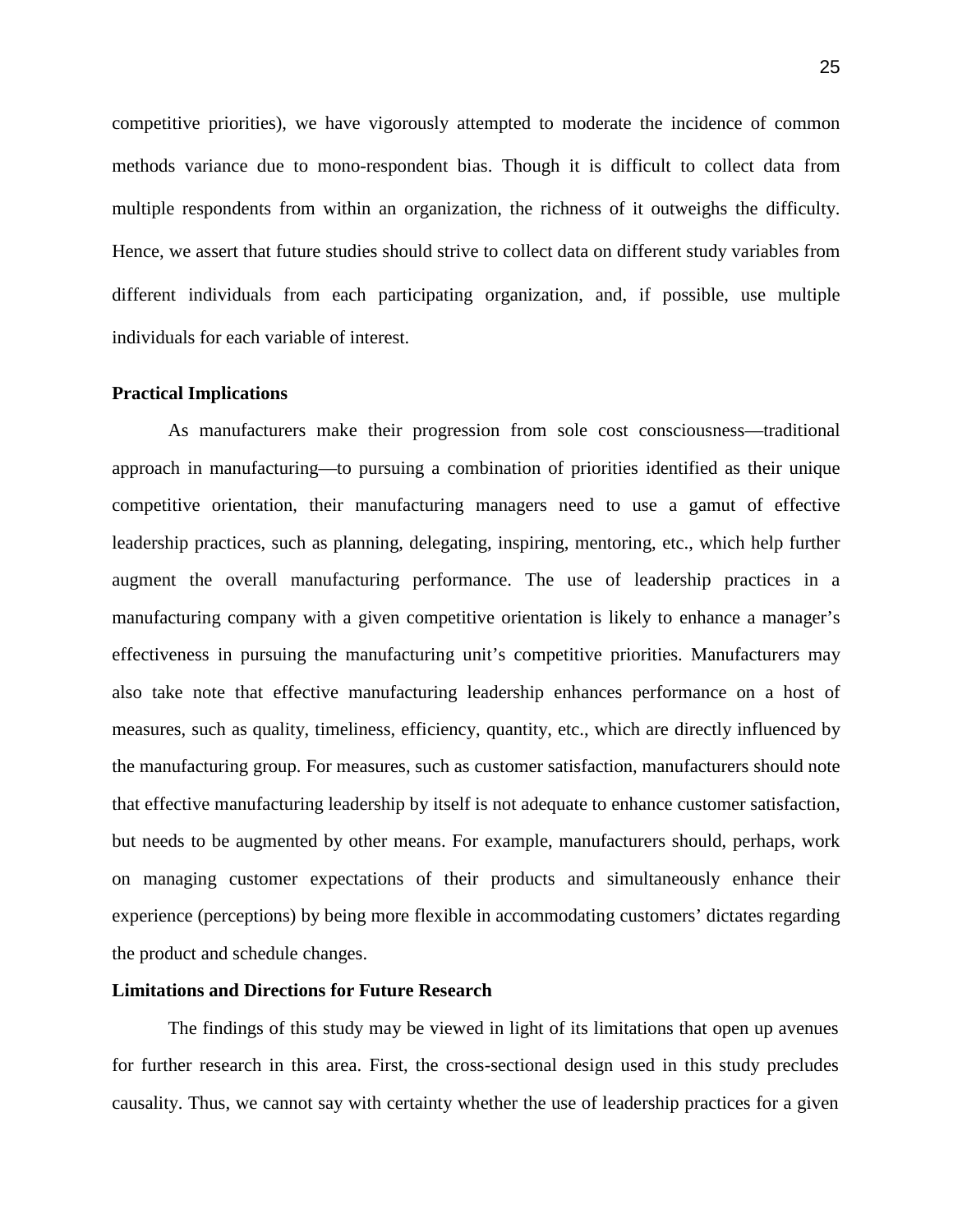competitive orientation leads to better performance or if the better performing manufacturing managers are more aware of what leadership practices to use. In future, longitudinal studies or experimental designs may be considered to explore this issue further, but we could not use that approach in this study due to the problems of cost and sample attrition over time, among others.

Second, though we were successful in getting multiple respondents from each participating company, the commitment from five individuals, including two high-ranking officials, might have deterred many companies from participating in the study. Though total number of respondents in this study is in excess of 480, our attempt to overcome potential criticisms of survey research, such as mono-respondent bias and CMV, yields 98 data points from as many manufacturing units. Given the limited sample size, we were unable to disentangle the unique effects of different leadership styles for different manufacturing configurations. Future research should attempt to match different leadership practices/styles to different competitive orientations.

Third, the measures of competitive priorities used in this study are well-grounded in the literature, which lends credibility to their validity. Further, the wide range of ratings on each priority and the resultant four clusters with different competitive orientation may suggest that the manufacturing managers understood the questions properly and filled out the surveys with minimal 'social bias.' Future research should, however, try to incorporate the suggestions of Boyer and Pagell (2000), such as reverse coding some items, among others. Attempt should be made to refine measures for the quality-of-design construct and avoid the use of double-barreled questions.

Fourth, even though we tried to isolate the effects of some organizational factors by including them as fixed effects in the regression model or by considering perceptual manufacturing performance and not the organizational performance as our outcome variable, it is quite likely that even the perceived group performance may be influenced by other factors not included in this study. For example, as previous research has shown, the fit between competitive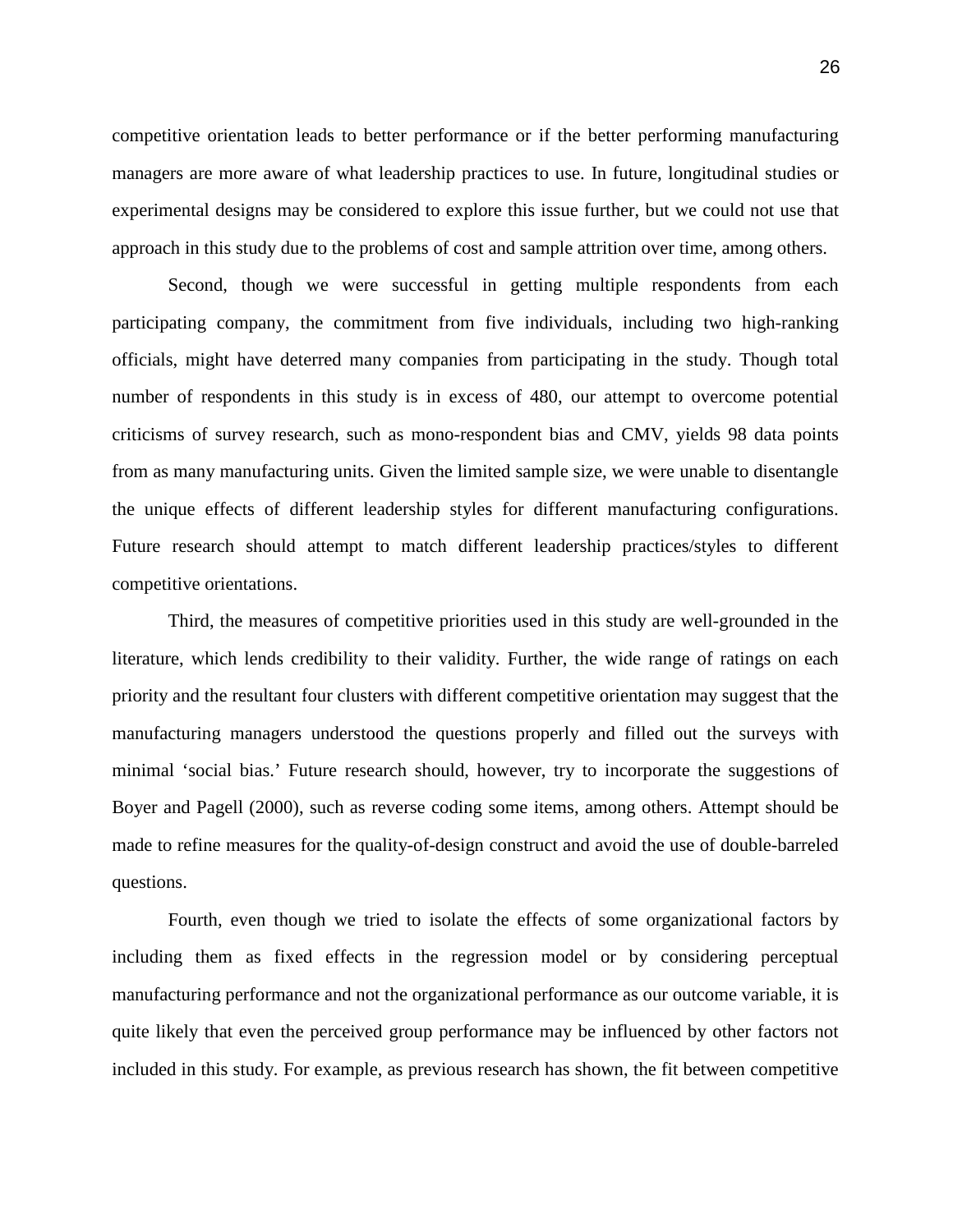orientation and the environment may affect performance (Ward and Duray, 2000). Similarly, the process choice may influence a company's competitive orientation (Safizadeh et al., 2000).

Finally, employee characteristics, such as subordinates' prior experience, training, or skills may influence the need for demonstrating the leadership practices differently for different competitive orientation, but we didn't collect data on employee variables. Incorporating these employee characteristics in future endeavors may further enhance our understanding of the critical links between leadership practices, competitive orientation, and manufacturing performance.

### **REFERENCES**

- Ahmad, S., Schroeder, R.G., 2003. The impact of human resource management practices on operational performance: recognizing country and industry differences. *Journal of Operations Management*, 21(1): 19-43.
- Antonakis, J., Avolio, B.J., Sivasubramaniam, N., 2003. Context and leadership: An examination of the nine-factor full-range leadership theory using the Multifactor Leadership questionnaire. *Leadership Quarterly*, 14: 261-95.
- Bass, B.M., 1990. *Bass & Stogdill's Handbook of Leadership*. New York: The Free Press.
- Bass, B.M., Avolio, B.J., 1994. *Improving organizational effectiveness through transformational leadership.* Thousand Oaks, CA: Sage.
- Bass, B.M., Avolio, B.J., 1990. *Manual for the multifactor leadership questionnaire.* Palo Alto, CA: Consulting Psychologists Press.
- Bass, B.M., Shackleton, V.J., 1979. Industrial democracy and participative management: A case for synthesis. *Academy of Management Review*, 4: 393-404.
- Bendoly, E., Donohue, K., Schulz, K. (2006). Behavior in operations management: Assessing recent findings and revisiting old assumptions. *Journal of Operations Management*, 24(6): 737–752.
- Berry, W.L., Hill, T.J., 1992. Linking systems to strategy. *International Journal of Operations and Production Management,* 12(10): 3-15.
- Bluedorn, A.P., Jaussi, K.S., 2008. Leaders, followers, and time. *Leadership Quarterly*, 19: 654- 68.
- Bohrnstedt, G., 1983. Measurement. In P. Rossi, J. Wright, & A. Anderson (Eds.), *A Handbook of Survey Research*. San Diego, CA: Academy Press.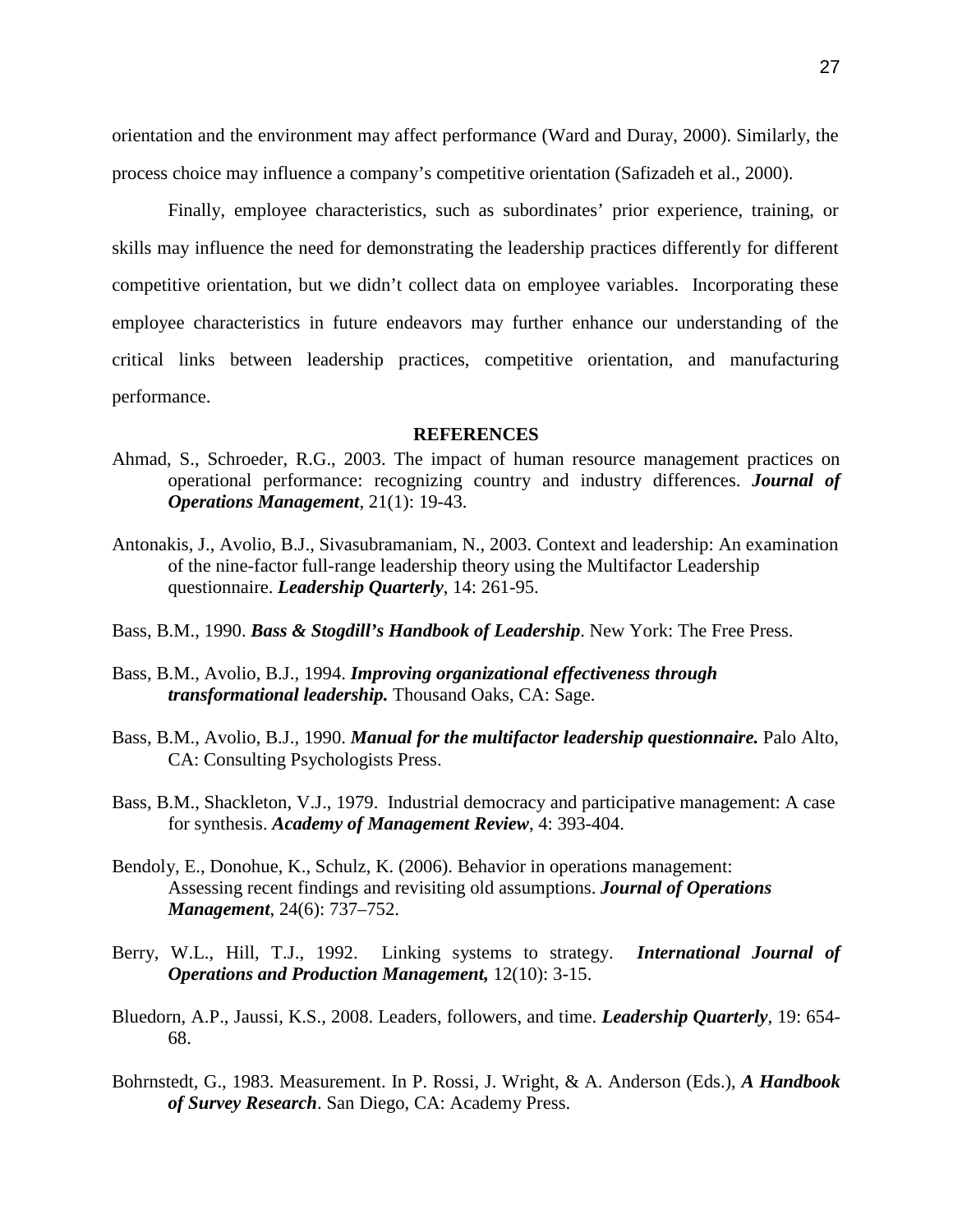- Boyer, K.K., Lewis, M.W., 2002. Competitive Priorities: Investigating the Need for Tradeoffs in Operations Strategy. *Production and Operations Management*, 11(1): 9-20.
- Boyer, K.K., Pagell, M., 2000. Measurement issues in empirical research: Improving measures of operations strategy and advanced manufacturing technology*. Journal of Operations Management*, 18(3): 361-374.
- Boyer, K.K., Verma, R., 2000. Multiple raters in survey-based operations management research: A review and tutorial. *Production and Operations Management*, 9(2): 128-140.
- Boyer, K.K., Bozarth, C., Mc Dermott, C.M. 2000. Configurations in operations: an emerging area of study, *Journal of Operations Management,* 18: 601–604.
- Boyer, K.K, Swink, M., Rosenzweig, E.D., 2005. Operations strategy research in the POMS Journal. *Production and Operations Management*, 14(4): 442-449.
- Boyer, K.K., Ward, P.T., Leong, G.K., 1996. Approaches to the factory of the future: an empirical taxonomy. *Journal of Operations Management*, 14: 297-313.
- Bozarth, C., Edwards, S., 1997. The impact of market requirements focus and manufacturing characteristics focus on plant performance. *Journal of Operations Management*, 15 (3): 161-180.
- Bozarth, C., McDermott, C., 1998. Configurations in manufacturing strategy: a review and directions for future research. *Journal of Operations Management*, 16 (4): 427-439.
- Brennesholtz, M.D., 1996. A case for incremental change: Leveraging on existing manufacturing flexibility. *Production and Inventory Management Journal,* First quarter, 58-60.
- Brown, S., Blackmon, K., 2005. Aligning manufacturing strategy and business-level competitive strategy in new competitive environments : The case for strategic resonance. *Journal of Management Studies,* 42 (4): 793-815.
- Burke, W.W., 1965. Leadership behavior as a function of the leader, the follower, and the situation. *Journal of Personality*, 33: 60-81.
- Burns, J.M., 1978. *Leadership*. New York: Harper & Row.
- [de Treville, S., Antonakis,](http://www.sciencedirect.com/science?_ob=ArticleURL&_udi=B6VF8-4VDH8V5-2&_user=2631791&_rdoc=1&_fmt=&_orig=search&_sort=d&_docanchor=&view=c&_acct=C000058329&_version=1&_urlVersion=0&_userid=2631791&md5=62b2748f447e3e4a480fdf88bda4a00a#bbib6) J., 2006. Can lean production be intrinsically motivating? Contextual, configurational, and levels-of-analysis issues, *Journal of Operations Management,* 24 (2): 99–123.
- Dess, G.S., Robinson, R.B., 1984. Measuring organizational performance in the absence of objective measures. *Strategic Management Journal*, 5 (3): 265-273.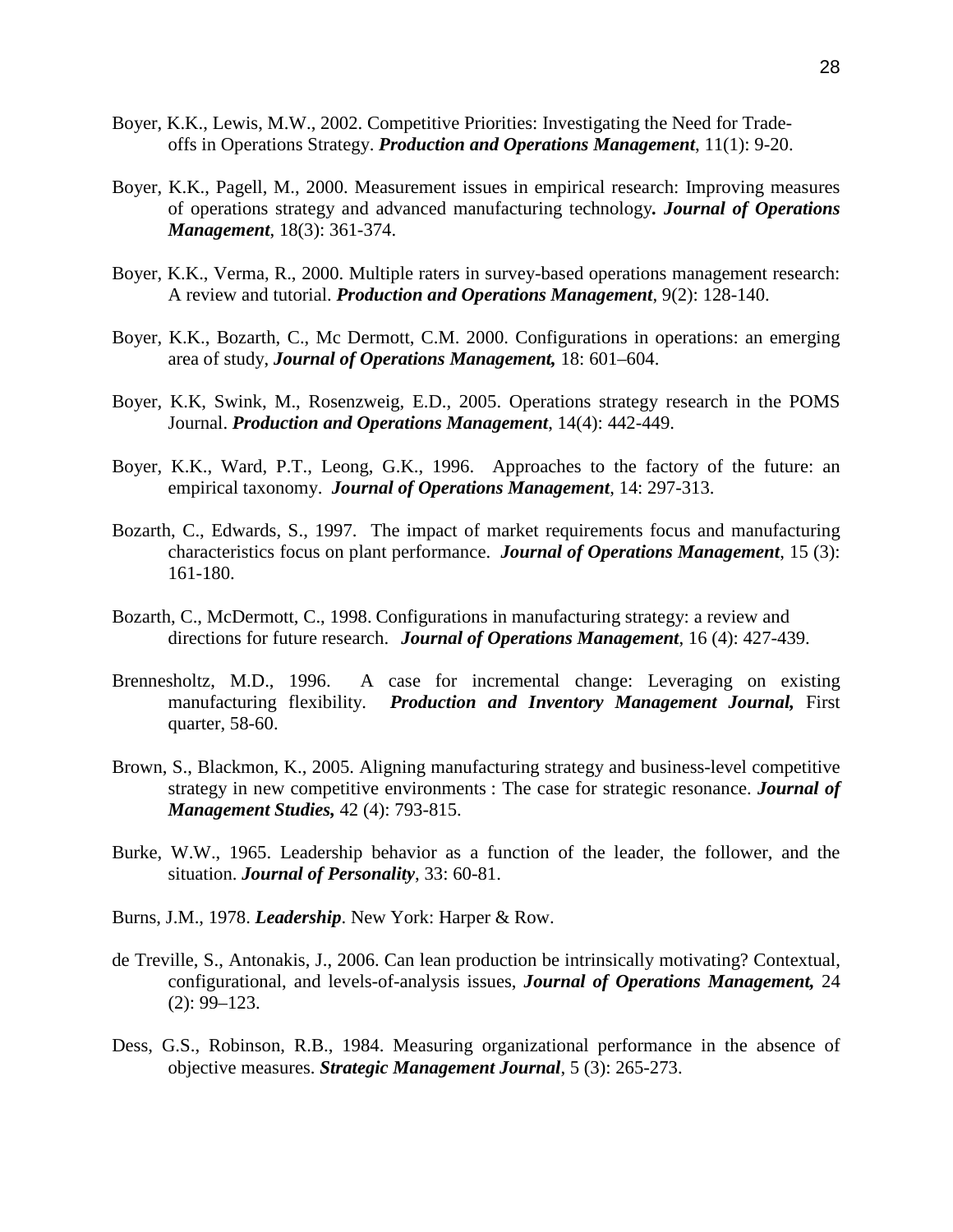- Devaraj, S., Hollingworth, D.G., Schroeder, R.G., 2001. Generic manufacturing strategies: an empirical test of two configurational typologies, *Journal of Operations Management,* 19: 427–452.
- DuBrin, A.J., 1998. *Leadership: Research findings, practices and skills*. Boston: Houghton Mifflin Company.
- Ferdows, K., De Meyer, A., 1990. Lasting improvements in manufacturing performance: In search of a new theory. *Journal of Operations Management*, 9 (2): 168-184.
- Flynn, B.B., Flynn, J.E., 2004. An exploratory study of the nature of cumulative capabilities. *Journal of Operations Management*, 22 (5): 439-457.
- Frohlich, M.T., Dixon, J.R., 2001. A taxonomy of manufacturing strategies revisited. *Journal of Operations Management*, 19(5): 541-558.
- Giffi, C., Roth, A., Seal, G.M., 1990. *Competing in world class manufacturing: America's 21st century challenge.* Homewood, IL: Business One Irwin.
- Govindrajan, V., 1989. Implementing Competitive Strategies at the Business Unit Level: Implications of Matching Managers to Strategies. *Strategic Management Journal*, 10: 251-269.
- Griffin, R.W., 1980. Relationship among individual, task design, and leader behavior variables. *Academy of Management Journal*, 23: 665-683.
- Gupta, A., Govindrajan, V., 1984. Build, hold, harvest: Converting strategic Intentions into Reality. *Journal of Business Strategy*, 4(3): 34-47.
- Hall, R.H., 1962. Intraorganizational structural variation: application of bureaucratic model. *Administrative Science Quarterly*, 7, 295-308.
- Hayes, R.H., Wheelwright, S.C., 1979. Link manufacturing process and product life cycles. *Harvard Business Review*, Jan.-Feb.: 133-140.
- Hill, T., 1989. *Manufacturing strategy: Text and cases*. Homewood, IL: Irwin.
- Howell, J.P., Costley, D.L., 2001. *Understanding behaviors for effective leadership*. Upper Saddle River, NJ : Prentice Hall.
- Jambulingam, T., Kathuria, R., Doucette, W.R. 2005. Entrepreneurial orientation as a basis for classification within a service industry. *Journal of Operations Management*, 23(1): 23- 42.
- Jayaram, J., Droge, C., Vickery, S.K., 1999. The impact of human resource management practices on manufacturing performance. *Journal of Operations Management*, 18(1): 1- 20.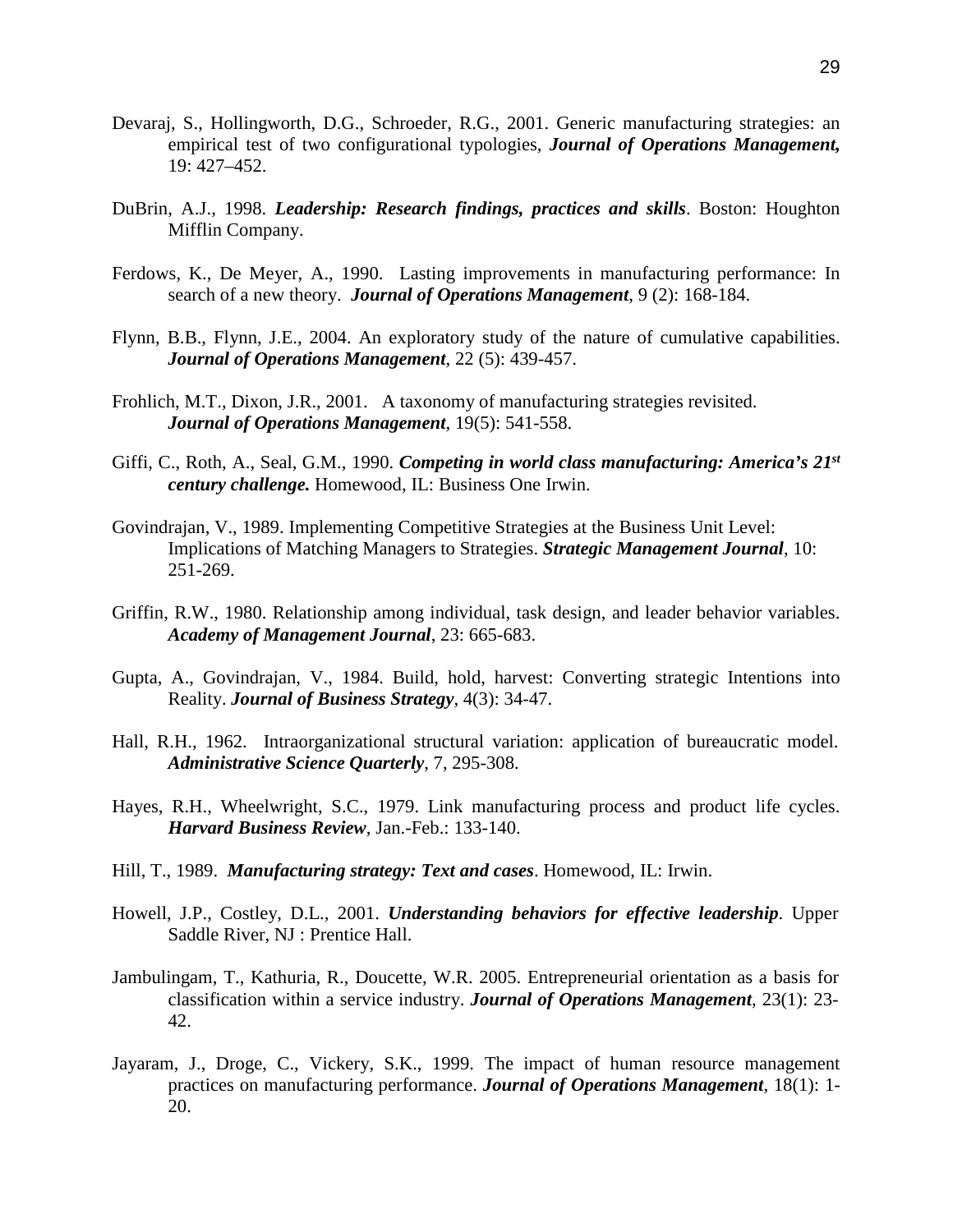- Kahai, S.S., Sosik, J.J., Avolio, B.J., 1997. Effects of leadership style and problem structure on work group process and outcomes in an electronic meeting system environment. *Personnel Psychology*, 50(1) : 121-146.
- Kathuria, R., 2000. Competitive priorities and managerial performance: A taxonomy of small manufacturers. *Journal of Operations Management*, 18(6): 627-641.
- Kathuria, R., Anandarajan, M., Igbaria, M., 1999. Linking IT applications with manufacturing strategy: An intelligent decision support system approach. *Decision Sciences*, 30(4): 959-991.
- Ketokivi, M.A., Schroeder, R., 2004. Perceptual measures of performance: fact or fiction? *Journal of Operations Management*, 22(3): 247-264.
- Kleindorfer, P.R., Partovi, F.Y., 1990. Integrating manufacturing strategy and technology choice. *European Journal of Operational Research*, 47: 214-224.
- Lapre, M.A., Scudder, G.D., 2004. Performance improvement paths in the U.S. airline industry: Linking trade-offs to asset frontiers. *Production and Operations Management,* 13(2): 53-71.
- Lawrence, L.C., Smith, P.C., 1955. Group decision and employee participation. *Journal of Applied Psychology*, 39: 334-337.
- Liden, R. C., Antonakis, J. 2009. Considering context in psychological leadership research. *Human Relations*, 62(11): 1587-1605.
- Meyer, A.D., Hinings, C.R., Tsui, A.S., 1993. Configurational approaches to organizational analysis, *Academy of Management Journal*, 36 (6): 1175–1195.
- Miller, J.G., Roth, A.V., 1994. A taxonomy of manufacturing strategies. *Management Science*, 40 (3): 285-304.
- Morrison, A., Roth, K., 1993. Relating Porter's configuration/coordination framework to competitive strategy and structural mechanisms: Analysis and implications. *Journal of Management*, 19 (4), 797-818.
- Nakane, J., 1986. *Manufacturing Futures Survey in Japan, a Comparative Survey 1983- 1986.* System Science Institute. Waseda University: Tokyo.
- Nemetz, P., 1990. Bridging the strategic outcome measurement gap in manufacturing organizations. In Ettlie, J.E., Burstein, M.C., Fiegenbaum, A. (Eds.), *Manufacturing strategy*, Kluwer Academic Publishers, Boston, MA.
- Noble, M.A., 1995. Manufacturing strategy: Testing the cumulative model in a multiple country context. *Decision Sciences*, 26 (5): 693-721.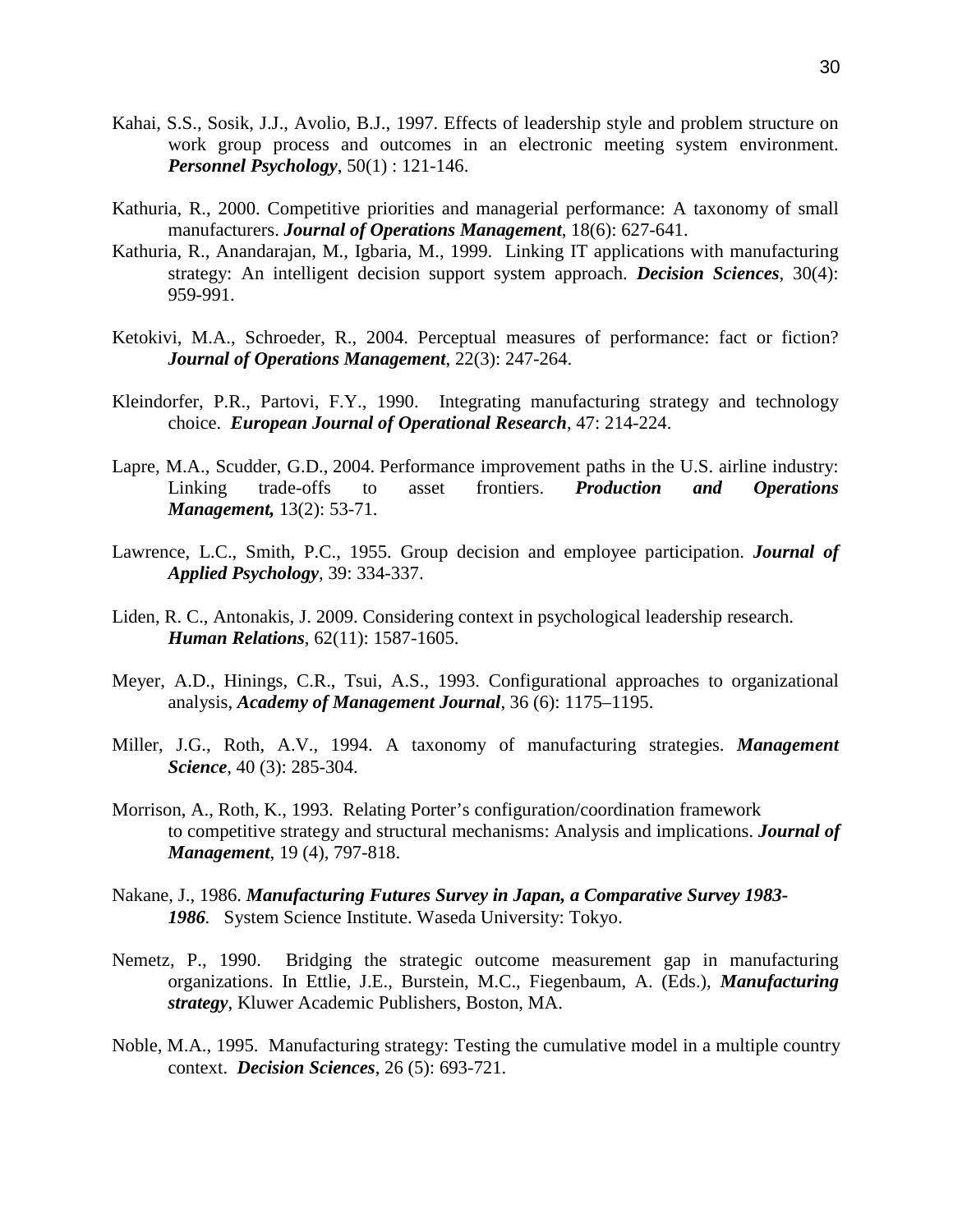Northey, P., Southway, N., 1993. *Cycle time management*. Portland, OR: Productivity Press.

Nunnally**,** J. C., 1978. *Psychometric Theory*. Second edition. New York: McGraw-Hill.

- Pagell, M., Melnyk,S.A., Handfield, R., 2000. Manufacturing Strategy: Strategic Choices and Tradeoffs in the Stamping Die Industry. *Business Horizons*, 43(3): 69-77.
- Podsakoff, P.M., Organ, D.W., 1986. Self-Reports in Organizational Research: Problems and Prospects, *Journal of Management,* 12(4): 531-544
- Podsakoff, P. M., MacKenzie, S. B., Lee, J.Y., Podsakoff, N. P., 2003. Common Method Biases in Behavioral Research: A Critical Review of the Literature and Recommended Remedies. *Journal of Applied Psychology, 89*(5), 879-903.
- Podsakoff, P.M., Todor, W.D., Grover, R.A., Huber, V.L., 1984. Situational moderators of leader reward and punishment behavior: Fact or fiction? *Organizational Behavior and Human performance*, 34: 21-63.
- Porter, M., 1980. *Competitive strategy: Techniques for analyzing industries and competitors.* New York: Free Press.
- Porter, M., 1985. *Competitive advantage*, Free Press, New York, 1985.
- Ritzman, L., Safizadeh, H., Wood, C.H., Sharma, D., 1993. An empirical investigation of the relationship between product plans, business strategy and competitive priorities. *Proceedings of the 24th Annual Meeting of the Decision Sciences Institute*, Washington, DC.
- Rosenzweig, E.D., Roth, A.V., 2004. Towards a theory of competitive progression: Evidence from high-tech manufacturing, *Production and Operations Management*, 13 (4): 354– 368.
- Rosenzweig, E.D., Roth, A.V., Dean, J.W., 2004. The influence of an integration strategy on competitive capabilities and business performance: An exploratory study of consumer products manufacturers. *Journal of Operations Management*, 21 (4): 437-456.
- Roth, A., Miller, J.G., 1990. Manufacturing strategy, manufacturing strength, managerial success, and economic outcomes. In Ettlie, J.E., Burstein, M.C., Fiegenbaum, A. (Eds.), *Manufacturing strategy*, Kluwer Academic Publishers, Boston, MA, pp. 97-108.
- Safizadeh, M..H., Ritzman, L.P., Mallick, D., 2000. Revising alternative theoretical paradigms in manufacturing strategy. *Production and Operations Management*, 9 (2): 111-140.
- Safizadeh, M.H., Ritzman, L.P., Sharma, D., Wood, C.H. 1996. An empirical analysis of the product-process matrix. *Management Science*, 42(11): 1576-1591.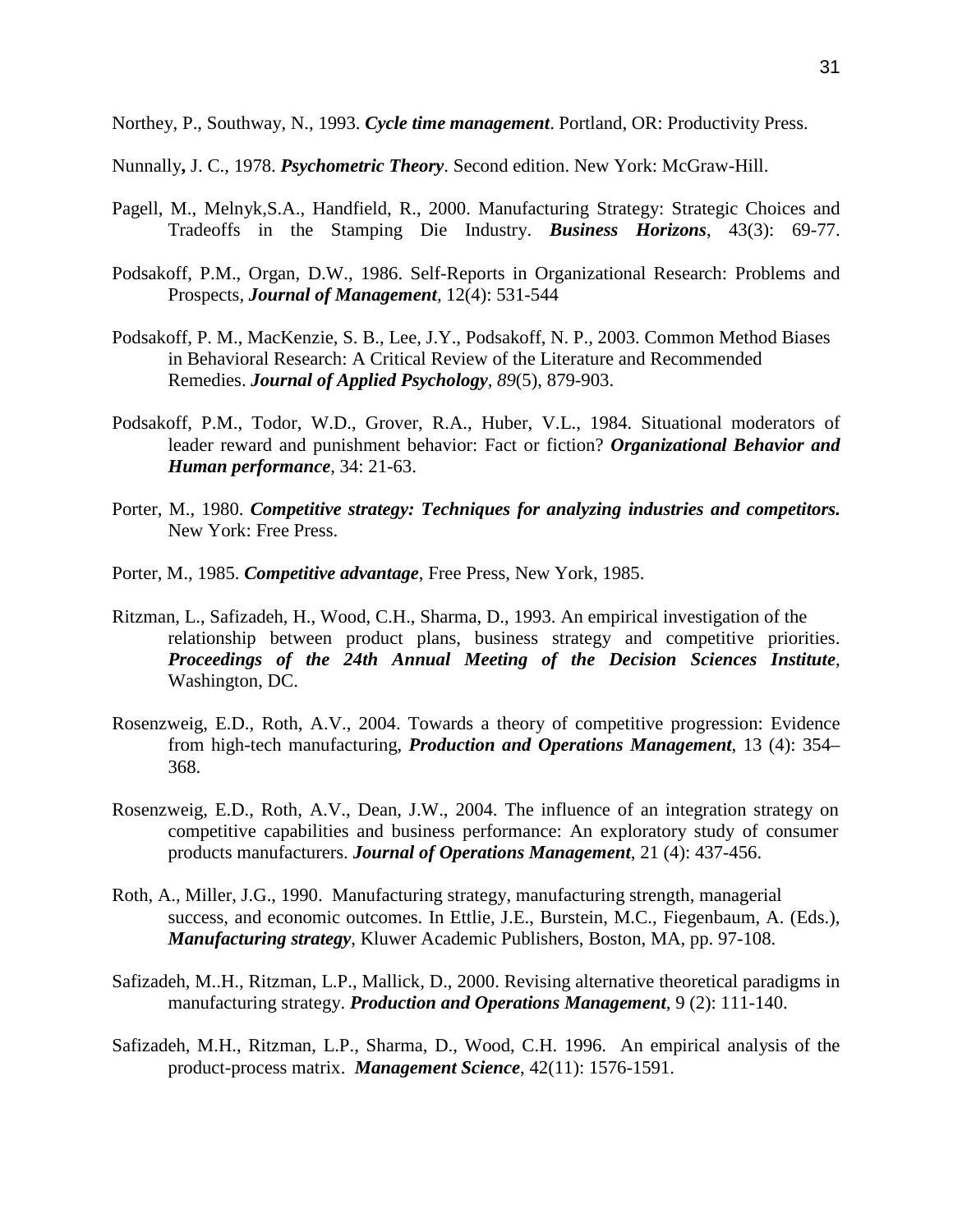- Santos, F.C.A., 2000. integration of human resource management and competitive priorities of manufacturing strategy. *International Journal of Operations and Production Management,* 20(5): 610-628.
- Schmenner, R., Swink, M., 1998. On Theory in Operations Management. *Journal of Operations Management,* 17(1): 97-113.
- Shamir, B., 1995. Social distance and charisma: Theoretical notes and an exploratory study. *Leadership Quarterly*, 6: 19-47.
- Skinner, W., 1996. Manufacturing strategy on the "S" curve. *Production and Operations Management*, 5 (1): 3-14.
- Skinner, W., 1985. *Manufacturing: The formidable competitive weapon*. New York, NY: Wiley.
- Skinner, W., 1969. Manufacturing: The missing link in corporate strategy. *Harvard Business Review*, May-June: 136-145.
- Slater, S.F., 1993. Competing in high-velocity markets. *Industrial Marketing Management*, 22: 255-263.
- Swamidass, P. M., 1994. Technology on the Factory Floor II. Monograph, *National Association of Manufacturers*, Washington, DC.
- Swamidass, P. M., Newell, W.T., 1987. Manufacturing strategy, environmental uncertainty and performance: A path analytic model. *Management Science*, 33 (4) : 509-524.
- Swink, M., Narasimhan, R., Kim, S.W., 2005. Manufacturing practices and strategy integration: effects on cost efficiency, flexibility, and market-based performance. *Decision Sciences*, 36(3): 427-457.
- Thomas, A.S., Litschert, R.J., Ramaswamy, K., 1991. The performance impact of strategy manager coalignment: An empirical examination. *Strategic Management Journal*, 12: 509-522.
- Tracey, J.B., Hinkin, T.R., 1998. Transformational leadership or effective managerial practices? *Group & Organization Management*, 23 (3): 220-236.
- Upton, D.M., 1994. The management of manufacturing flexibility. *California Management Review*, Winter, 72-89.
- Vickery, S.K., Droge, C., Markland, R.E., 1997. Dimensions of manufacturing strength in the furniture industry. *Journal of Operations Management*, 15 (4): 317-330.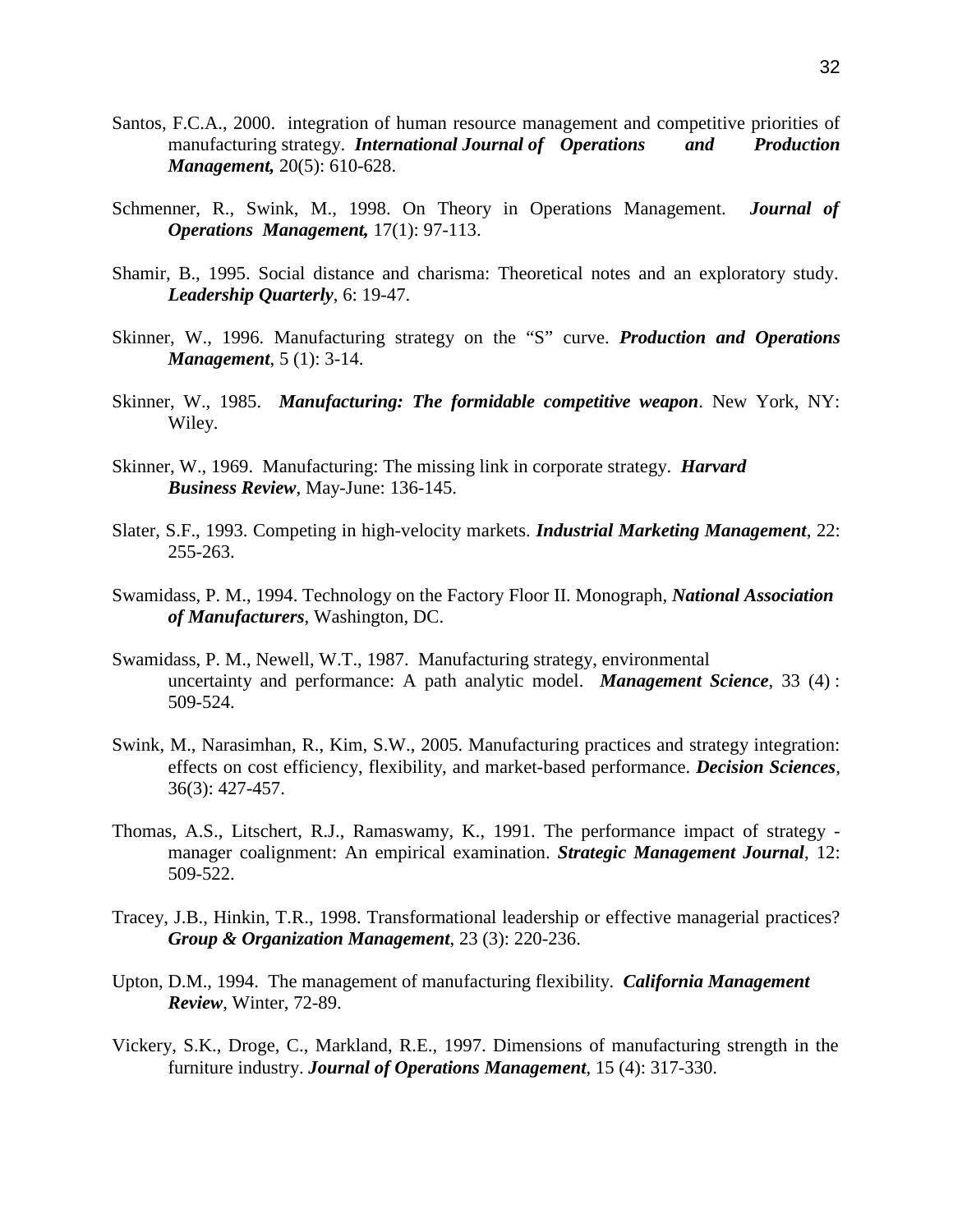- Vroom, V.H., Jago, A.G., 1988. *The new leadership: Managing participation in organizations*. Upper Saddle River, NJ: Prentice Hall.
- Waldman, D. A., Yammarino, F. J., 1999. CEO charismatic leadership: Levels-of-management and levels-of-analysis effects. *Academy of Management Review*, 24(2): 266-285.
- Waldman, D. A., Bass, B.M., Yammarino, F. J., 1990. Adding to contingent reward behavior: The augmenting effect of charismatic leadership. *Group and Organization studies*, 15: 382-395.
- Ward, P.T., Duray, R., 2000. Manufacturing strategy in context: environment, competitive strategy, manufacturing strategy. *Journal of Operations Management*, 18 (2): 123-138.
- Ward, P.T., Leong, G.K., Boyer, K.K., 1994. Manufacturing proactiveness and performance. *Decision Sciences*, 27(3): 337-358.
- Ward, P.C., McCreery, T.K., Ritzman, L. P., Sharma, D., 1998. Competitive priorities in operations management. *Decision Sciences*, 29(4): 1035-1046.
- Wheelwright, S.C., 1984. Manufacturing strategy: Defining the missing link. *Strategic Management Journal*, 5: 77-91.
- Wofford, J.C., 1971. Managerial behavior, situational factors, and productivity and morale. *Administrative Science Quarterly,* 16, 10-17.
- Wood, C.H., Ritzman, L.P., Sharma, D., 1990. Intended and achieved competitive priorities: measures, frequencies, and financial impact. In Ettlie, J. E., Burstein, M.C., Fiegenbaum, A. (Eds.), *Manufacturing strategy*, Kluwer Academic Publishers, Boston, MA, pp. 225- 232.
- Yukl, G.A., 1989. *Leadership in organizations* (2<sup>nd</sup> ed.). Englewood Cliffs, NJ: Prentice-Hall.
- Yukl, G.A., 1990. *Managerial practices survey*. Albany, NY: State University of New York.
- Yukl, G.A., 2006. *Leadership in organizations*, (6th Ed.), Upper Saddle River, NJ: Prentice Hall.
- Yukl, G.A., 2008. How leaders influence organizational effectiveness. *The Leadership Quarterly*, 19(6): 708-722.
- Yukl, G. A., Van Fleet, D. D., 1992. Theory and research on leadership in organizations. In M. D. Dunnette & L. M. Hough (Eds.), *Handbook of industrial organizational psychology* (2nd ed.), Palo Alto, CA: Consulting Psychologists Press.
- Yukl, G. A., Wall, S., Lepsinger, R., 1990. Preliminary report on validation of the managerial practices survey. In K. E. Clark & M. B. Clark (Eds.), *Measures of leadership*, West Orange, NJ: Leadership Library of America, Inc.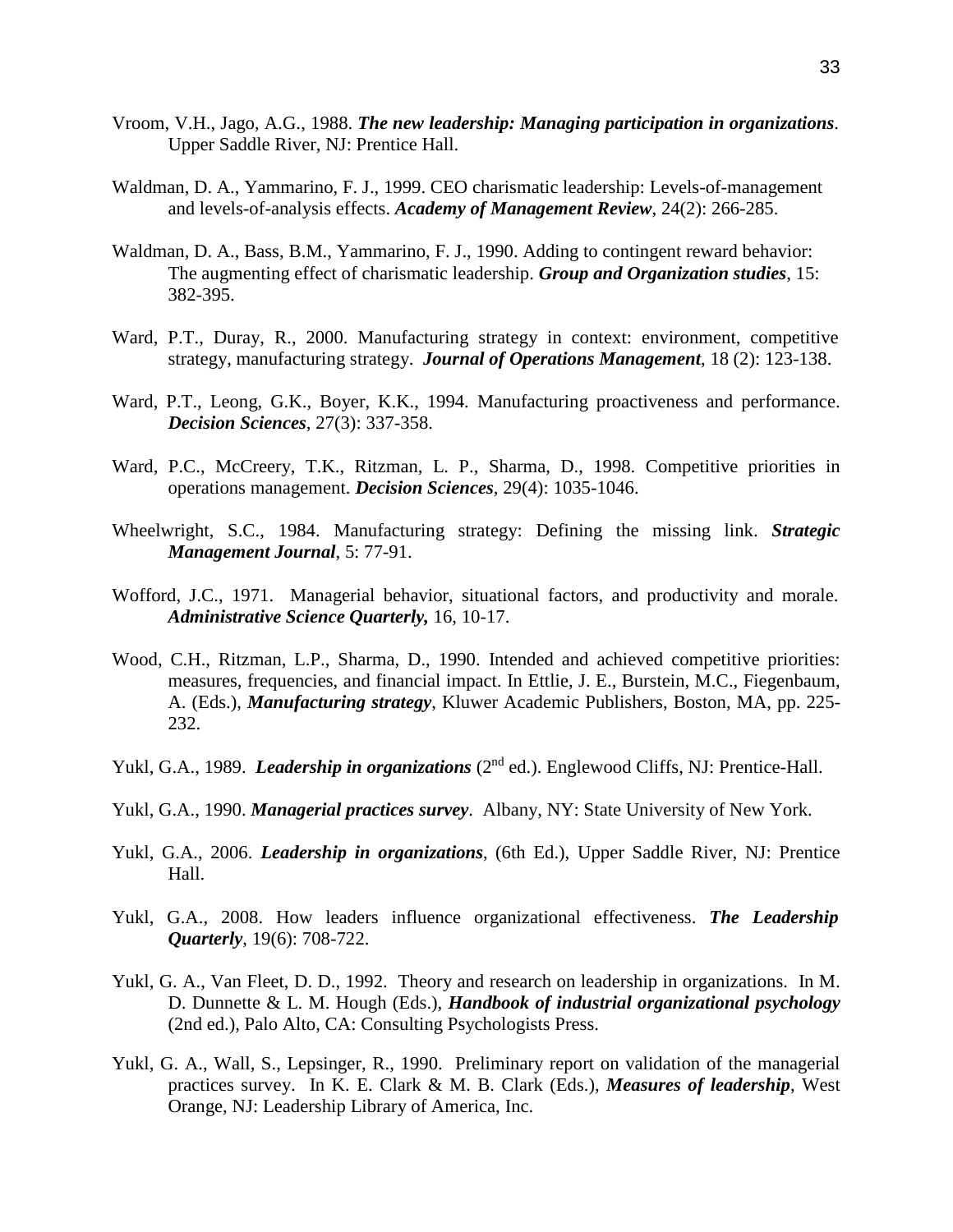| <b>Table 1</b>                                    |  |
|---------------------------------------------------|--|
| <b>Sample Description: Frequency Distribution</b> |  |

| <b>Type of Industry</b>          | N  | Percent |
|----------------------------------|----|---------|
| 1 - Fabricated Metal             | 15 | 15      |
| 2 - Machinery except Electrical  | 08 | 09      |
| and Computers                    |    |         |
| 3 - Electrical Machinery and     | 11 |         |
| other Electric Goods             |    |         |
| 4 - Transportation and Aerospace | 07 | 07      |
| 5 - Consumer Nondurable          | 19 | 20      |
| 6 - Chemical / Pharmaceuticals/  | 37 | 38      |
| Packaging                        |    |         |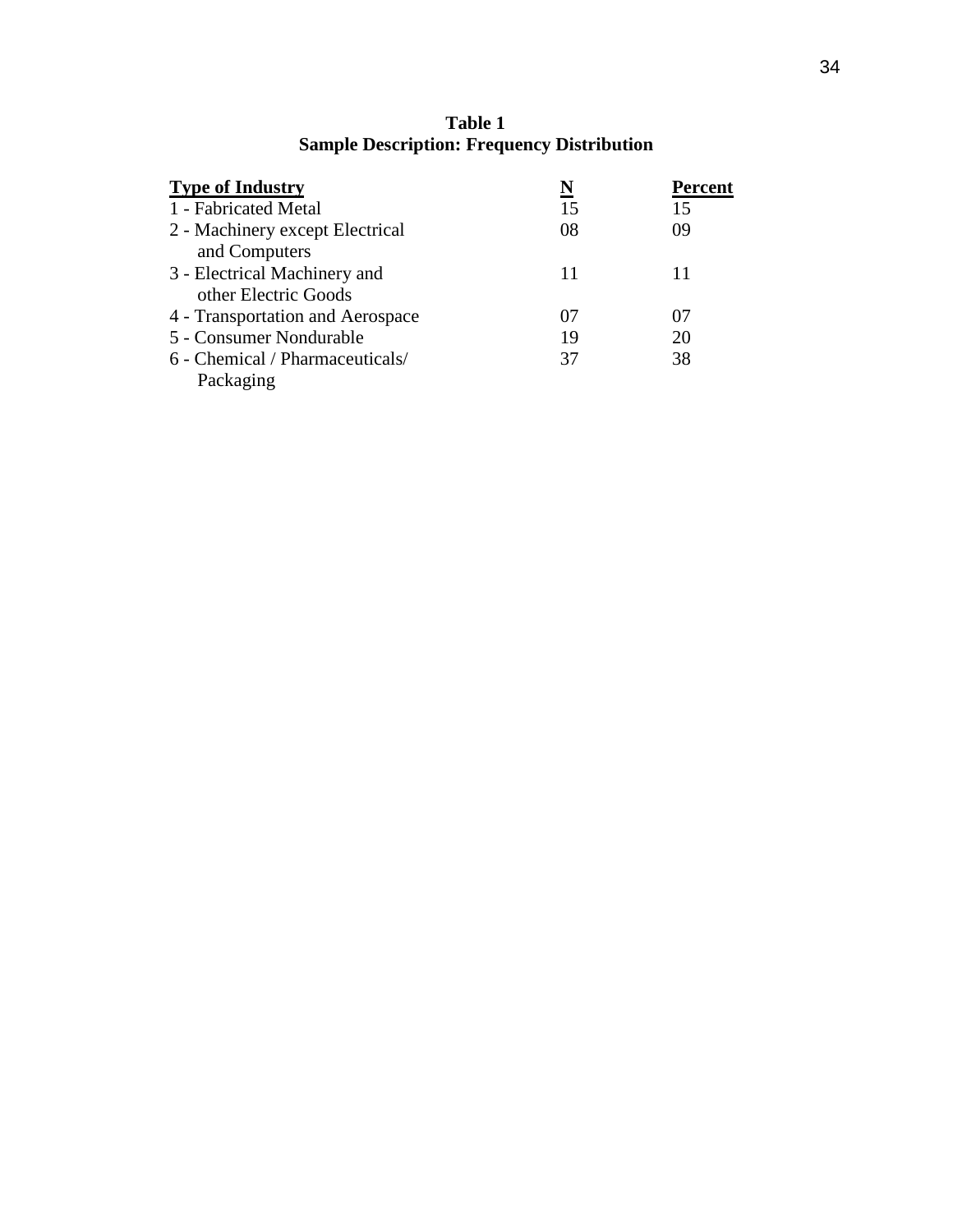**Table 2 Manufacturing Configurations Based on Competitive Orientation of Clusters**

|                                                        | Cluster #1<br>$n = 40$             | Cluster #2<br>$n = 32$ | Cluster $#3$<br>$n=11$                | Cluster #4<br>$n=15$  | $F =$ Value<br>$(p = probability)$ |
|--------------------------------------------------------|------------------------------------|------------------------|---------------------------------------|-----------------------|------------------------------------|
| Configuration<br><b>Competitive</b><br><b>Priority</b> | <b>Speedy</b><br><b>Conformers</b> | <b>Starters</b>        | <b>Efficient</b><br><b>Conformers</b> | <b>Agile</b>          |                                    |
| Cost<br><b>Cluster Mean</b><br>Std. error              | 4.10(2, 4)<br>0.09                 | 3.51(1, 3, 4)<br>0.10  | 4.51(2)<br>0.10                       | 4.64(1, 2)<br>0.07    | $F = 19.75$<br>p < 0.0001          |
| <b>Delivery</b><br><b>Cluster Mean</b><br>Std. error   | 4.35(2, 3)<br>0.06                 | 3.63(1, 3, 4)<br>0.09  | 2.93(1, 2, 4)<br>0.10                 | 4.51(2, 3)<br>0.10    | $F = 40.27$<br>p < 0.0001          |
| Flexibility<br><b>Cluster Mean</b><br>Std. error       | 3.96(2, 3)<br>0.06                 | 3.33(1,4)<br>0.09      | 3.05(1, 4)<br>0.07                    | 4.58(1, 2, 3)<br>0.08 | $F = 42.11$<br>p < 0.0001          |
| Quality<br><b>Cluster Mean</b><br>Std. error           | 4.43(2, 4)<br>0.05                 | 3.78(1, 3, 4)<br>0.09  | 4.48(1, 4)<br>0.12                    | 4.93(1, 2, 3)<br>0.03 | $F = 31.93$<br>p < 0.0001          |

Note: The numbers in parentheses show the cluster number(s) from which this cluster was significantly different at the 0.05 level of significance, based on the Scheffe's pairwise tests.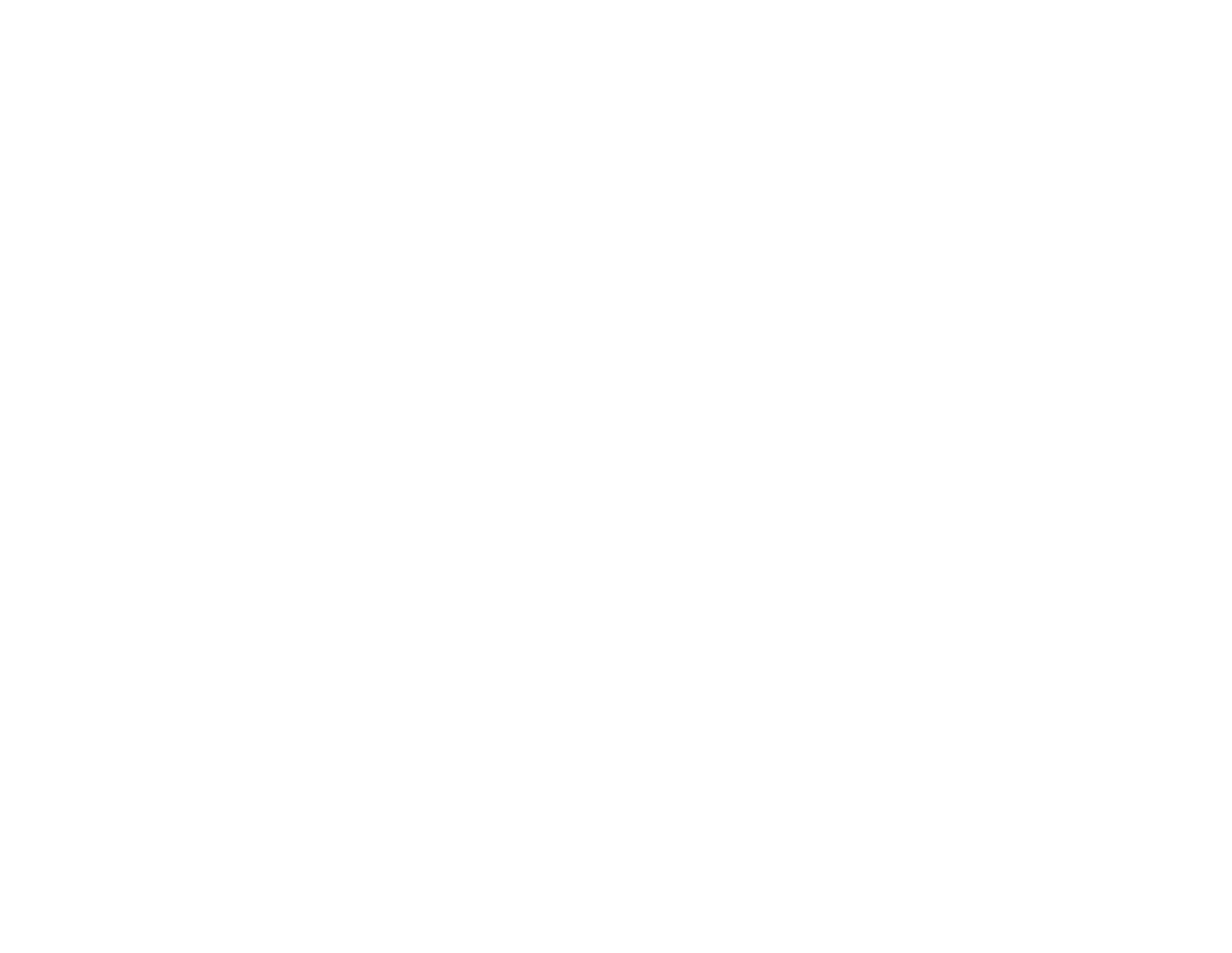### **Table 3 Descriptive Statistics**

|                                    | <b>Mean</b> | S.D. | Range     | $\overline{2}$ | 3    | 4    | 5    | 6    | $\overline{7}$ | 8    | 9 <sup>°</sup> |
|------------------------------------|-------------|------|-----------|----------------|------|------|------|------|----------------|------|----------------|
| 1. Timeliness                      | 5.45        | 1.15 | 2.00-7.00 | 0.34           | 0.47 | 0.34 | 0.47 | 0.33 | 0.37           | 0.28 | 0.70           |
| 2. Accuracy                        | 5.49        | 0.96 | 2.00-7.00 |                | 0.28 | 0.67 | 0.30 | 0.38 | 0.26           | 0.24 | 0.65           |
| 3. Customer<br><b>Satisfaction</b> | 5.38        | 1.00 | 3.00-7.00 |                |      | 0.31 | 0.38 | 0.18 | 0.34           | 0.10 | 0.60           |
| 4. Quality                         | 5.44        | 0.92 | 2.00-7.00 |                |      |      | 0.35 | 0.40 | 0.15           | 0.19 | 0.66           |
| 5. Efficiency                      | 5.01        | 0.94 | 3.00-7.00 |                |      |      |      | 0.49 | 0.72           | 0.27 | 0.77           |
| <b>6. Quantity</b>                 | 5.35        | 1.04 | 3.00-7.00 |                |      |      |      |      | 0.46           | 0.22 | 0.67           |
| 7. Productivity                    | 4.98        | 1.03 | 2.00-7.00 |                |      |      |      |      |                | 0.10 | 0.69           |
| 8. Leadership*                     | 42.39       | 6.14 |           |                |      |      |      |      |                |      | 0.30           |
| 9. Manufacturing<br>Performance**  | 5.29        | 0.69 |           |                |      |      |      |      |                |      |                |

Note: Correlation coefficients of value  $0.17$  or higher are significant at  $p < 0.05$ .

\*Aggregate of 14 managerial practices \*\*Average of items 1(timeliness)—7(productivity).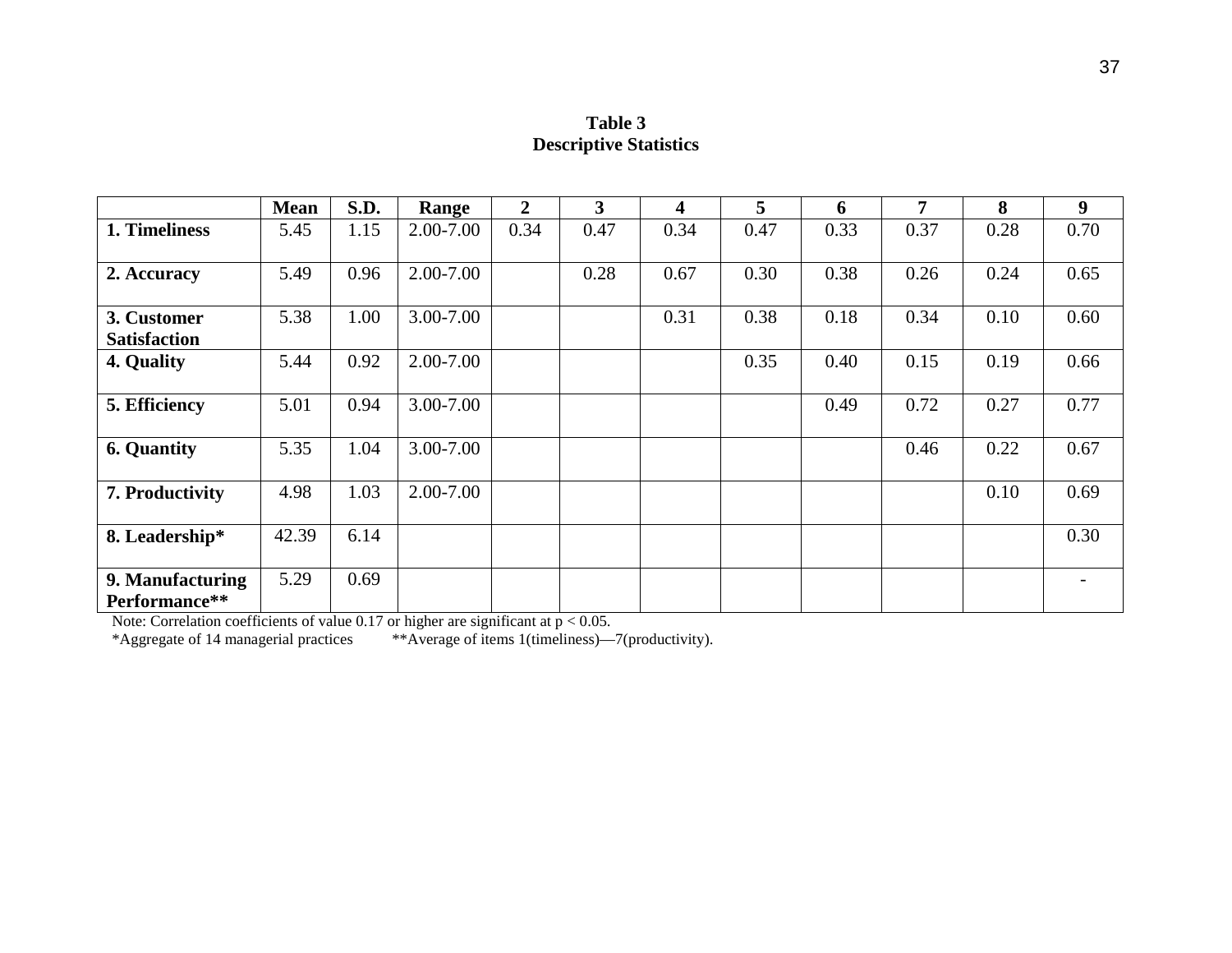**Table 4 Effects of Leadership on Manufacturing Performance Beyond the Fixed Effects of Configuration and Industry Membership**

| <b>Parameter</b>                      | <b>Model 1</b>        |                     |                       | <b>Model 2</b>      | <b>Model 3</b>        |                     |
|---------------------------------------|-----------------------|---------------------|-----------------------|---------------------|-----------------------|---------------------|
|                                       | <b>B</b> (Std. Error) | <b>Standardized</b> | <b>B</b> (Std. Error) | <b>Standardized</b> | <b>B</b> (Std. Error) | <b>Standardized</b> |
|                                       |                       | <b>Beta</b>         |                       | <b>Beta</b>         |                       | <b>Beta</b>         |
| <b>Intercept</b>                      | 5.266(0.113)          |                     | 5.487(0.205)          |                     | 4.006(0.530)          |                     |
| Ind. Dummy_FM                         | 0.272(0.211)          | $0.145*$            | 0.292(0.219)          | $0.156*$            | 0.315(0.210)          | $0.168*$            |
| <b>Ind. Dummy_MC</b>                  | $-0.123(0.268)$       | $-0.050$            | $-0.073(0.274)$       | $-0.030$            | 0.060(0.266)          | 0.024               |
| Ind. Dummy_EM                         | 0.102(0.236)          | 0.048               | 0.134(0.238)          | 0.063               | 0.061(0.229)          | 0.029               |
| Ind. Dummy_TA                         | $-0.164(0.283)$       | $-0.063$            | $-0.149(0.285)$       | $-0.057$            | $-0.217(0.274)$       | $-0.083$            |
| Ind. Dummy_CN                         | 0.018(0.194)          | 0.011               | 0.040(0.195)          | 0.024               | $-0.027(0.188)$       | $-0.016$            |
| Config.                               |                       |                     | $-0.211(0.220)$       | $-0.153$            | $-0.188(0.211)$       | $-0.137$            |
| <b>Dummy_Speedy</b>                   |                       |                     |                       |                     |                       |                     |
| Config.                               |                       |                     | $-0.373(0.223)$       | $-0.259**$          | $-0.299(0.215)$       | $-0.208*$           |
| <b>Dummy_Starters</b>                 |                       |                     |                       |                     |                       |                     |
| Config.                               |                       |                     | $-0.241(0.284)$       | $-0.113$            | $-0.151(0.274)$       | $-0.071$            |
| Dummy_Efficient                       |                       |                     |                       |                     |                       |                     |
| Leadership                            |                       |                     |                       |                     | 0.034(0.011)          | $0.312***$          |
| $\mathbf{R}^2$ (Adj. $\mathbf{R}^2$ ) | $0.032(-0.021)$       |                     | $0.063(-0.022)$       |                     | 0.151(0.064)          |                     |
| $\Delta$ R <sup>2</sup> ( $\Delta$ F) | 0.032(0.600)          |                     | 0.031(0.977)          |                     | $0.088(9.046)$ ***    |                     |

Dependent Variable: Manufacturing Performance based on average of seven measures of performance;

Referent/omitted groups: Chemical/Pharmaceutical industry, and Agile configuration;

*Ind. Dummy\_FM*=Industry Dummy\_Fabricated Metal; *MC*=Machinery except Electrical and Computers; *EM*=Electrical Machinery and Electric Goods *TA*=Transportation and Aerospace; *CN*=Consumer Nondurable;

All p-values are one-tailed; \*p-value  $\leq 0.10$  \*\*p-value  $\leq 0.05$  \*\*\*p-value  $\leq 0.01$ .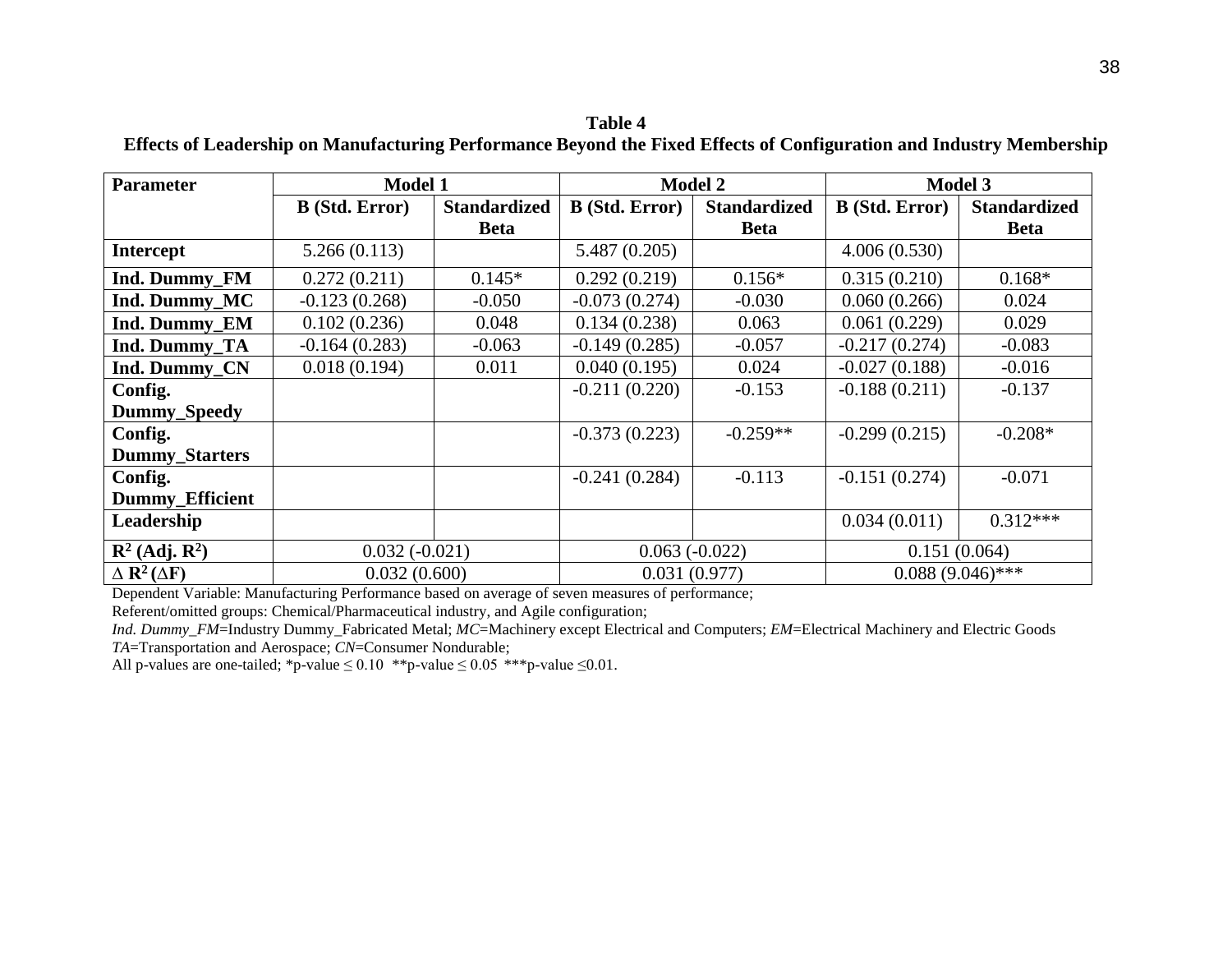**Table 5 Regression Models for Individual Performance Items: Effects of Leadership Beyond the Fixed Effects of Configuration and Industry Membership**

| Dependent $\rightarrow$               | <b>Accuracy</b>     | <b>Quality</b>      | <b>Productivity</b> | <b>Efficiency</b>   | Quantity            | <b>Customer</b>     | <b>Timeliness</b>   |
|---------------------------------------|---------------------|---------------------|---------------------|---------------------|---------------------|---------------------|---------------------|
|                                       |                     |                     |                     |                     |                     | satisfaction        |                     |
| <b>Parameter</b>                      | <b>Standardized</b> | <b>Standardized</b> | <b>Standardized</b> | <b>Standardized</b> | <b>Standardized</b> | <b>Standardized</b> | <b>Standardized</b> |
|                                       | <b>Beta</b>         | <b>Beta</b>         | <b>Beta</b>         | <b>Beta</b>         | <b>Beta</b>         | <b>Beta</b>         | <b>Beta</b>         |
| Intercept                             |                     |                     |                     |                     |                     |                     |                     |
| <b>Ind. Dummy_FM</b>                  | $.166*$             | $.155*$             | .076                | .066                | .097                | $.214**$            | .071                |
| <b>Ind. Dummy_MC</b>                  | $-.079$             | .027                | .128                | .079                | $-.057$             | $-.005$             | .003                |
| <b>Ind. Dummy_EM</b>                  | $-.068$             | .107                | .042                | .018                | .015                | $.173*$             | $-.140$             |
| <b>Ind. Dummy_TA</b>                  | $-186**$            | $-149*$             | $-.038$             | $-.065$             | .069                | .014                | $-.099$             |
| Ind. Dummy_CN                         | $-.080$             | .017                | $-.061$             | .005                | $-0.019$            | .010                | .046                |
| Config.                               | $-186$              | $-.093$             | $-.068$             | $-.061$             | $-.119$             | $-.244*$            | $-.084$             |
| <b>Dummy_Speedy</b>                   |                     |                     |                     |                     |                     |                     |                     |
| Config.                               | $-.285**$           | $-.309**$           | .034                | $-.073$             | $-.041$             | $-415***$           | $-119$              |
| <b>Dummy_Starters</b>                 |                     |                     |                     |                     |                     |                     |                     |
| Config.                               | $-.148$             | $-.192*$            | .069                | .071                | .065                | $-.225**$           | $-.060$             |
| Dummy_Efficient                       |                     |                     |                     |                     |                     |                     |                     |
| Leadership                            | $.270**$            | $.172**$            | $.143*$             | $.297***$           | $.219**$            | .053                | $.307***$           |
| $\mathbf{R}^2$ (Adj. $\mathbf{R}^2$ ) | 0.177(0.087)        | 0.164(0.078)        | $0.049(-051)$       | 0.096(0.000)        | $0.095(-0.006)$     | 0.138(0.042)        | 0.137(0.045)        |
| $\triangle R^2(\triangle F)$          | 0.065               | 0.027               | 0.019               | 0.080               | 0.044               | 0.003               | 0.086               |
| <b>Due Leadership</b>                 | $(6.492)$ **        | $(2.801)$ **        | $(1.685)*$          | $(7.546)$ ***       | $(3.907)$ **        | (0.238)             | $(8.382)$ ***       |

Referent/omitted groups: Chemical/Pharmaceutical industry, and Agile configuration;

*Ind. Dummy\_FM*=Industry Dummy\_Fabricated Metal; *MC*=Machinery except Electrical and Computers; *EM*=Electrical Machinery and Electric Goods

*TA*=Transportation and Aerospace; *CN*=Consumer Nondurable;

All p-values are one-tailed; \*p-value  $\leq 0.10$  \*\*p-value  $\leq 0.05$  \*\*\*p-value  $\leq 0.01$ .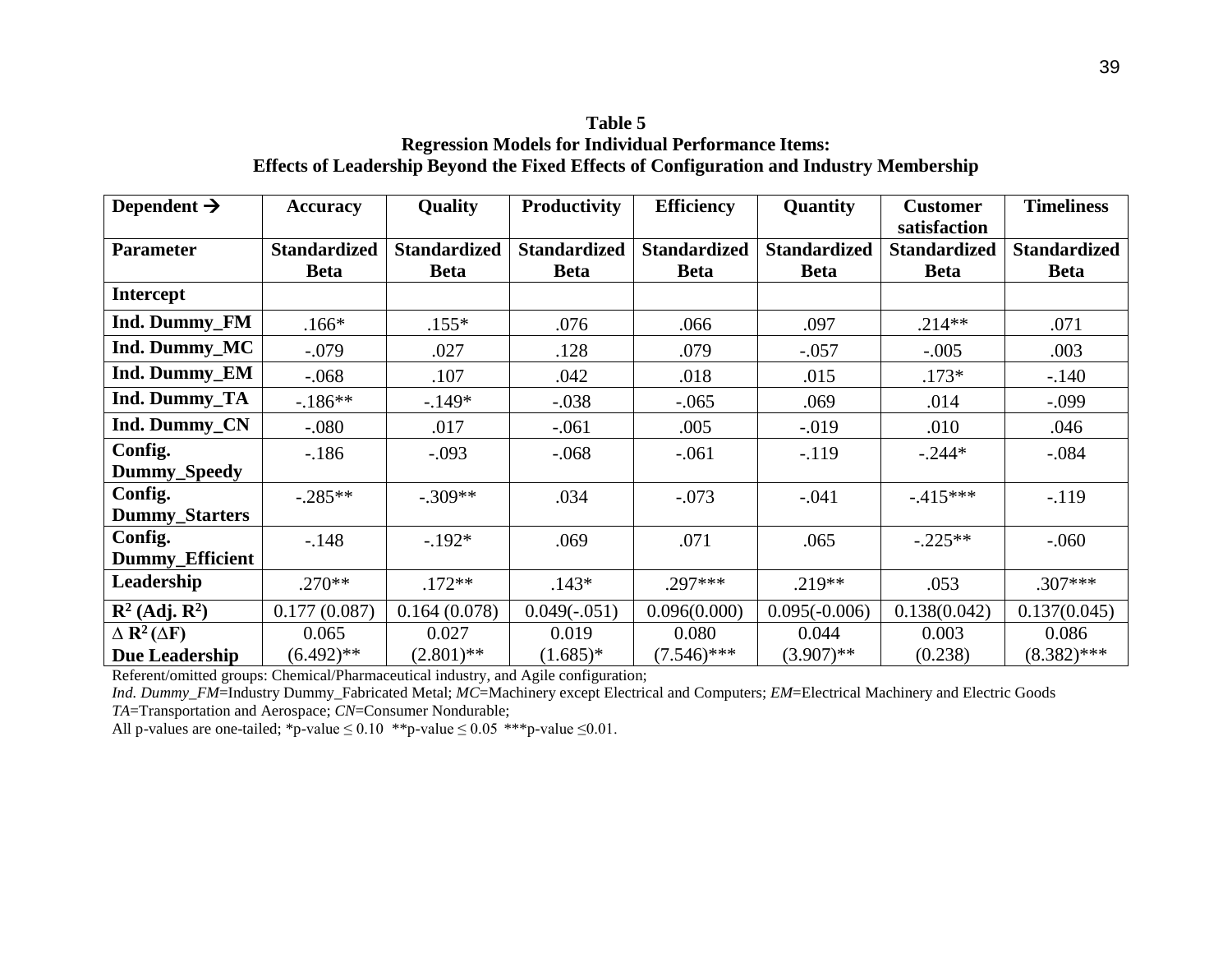

**Figure 1. The Conceptual Model Linking Leadership Practices, Competitive Orientation, Industry Type and Manufacturing Group Performance.**

Legend: C- Cost; D- Delivery; Q- Quality; F-Flexibility.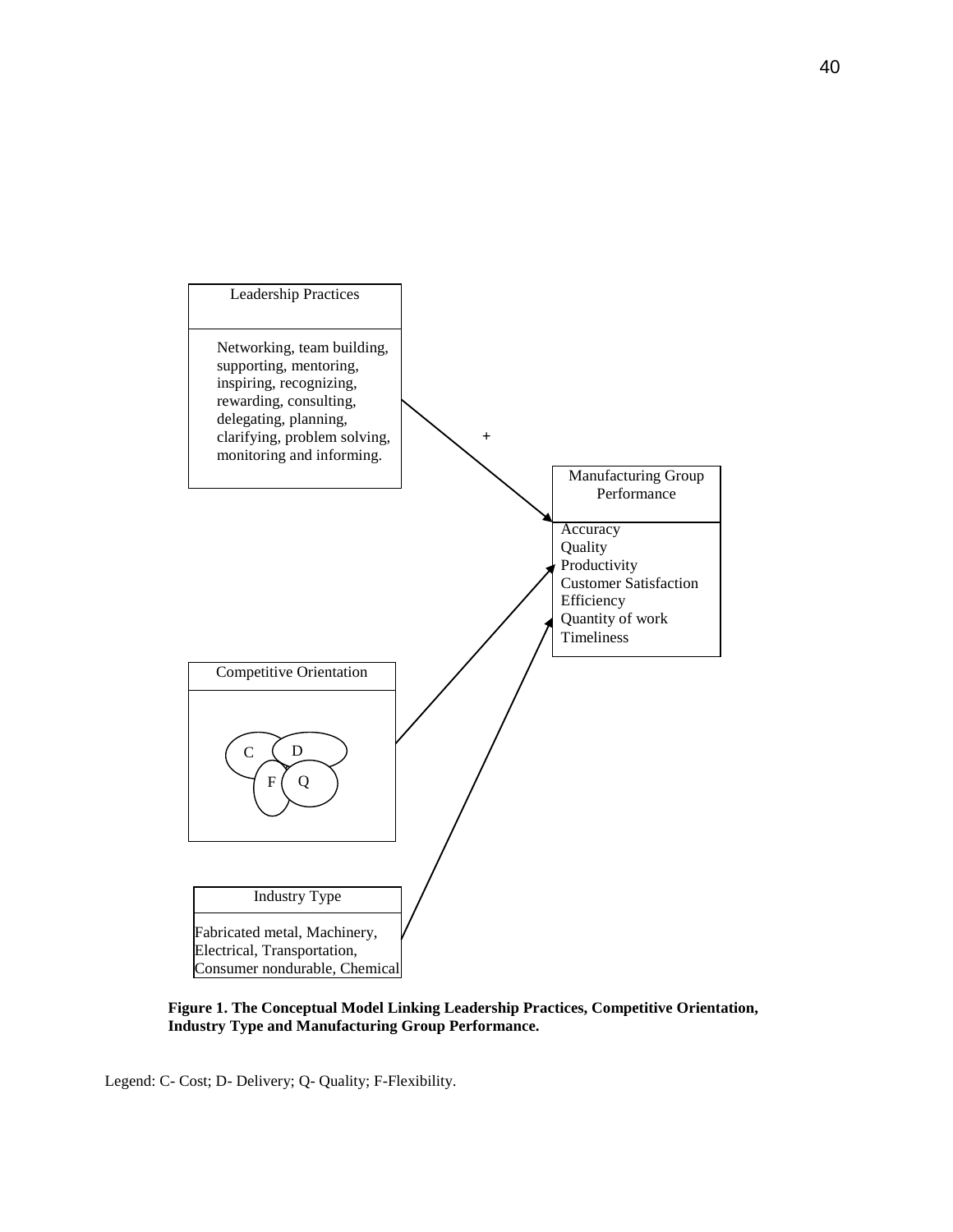### **Appendix**

### **I. Manufacturing Manager's Survey**

**Section I.** Competitive Priorities**:** Measured by the importance given to each item in *a manufacturing unit*.

(1 - Not at all Important --to-- 5 - Extremely Important)

| Item #            | Underlying construct/measures                                                                                        |                                                                                                                           |                                                                             |  |  |  |
|-------------------|----------------------------------------------------------------------------------------------------------------------|---------------------------------------------------------------------------------------------------------------------------|-----------------------------------------------------------------------------|--|--|--|
|                   |                                                                                                                      | Quality-of-conformance $(Chobach's alpha = 0.74)$                                                                         |                                                                             |  |  |  |
| M8.               |                                                                                                                      | Ensuring conformance of final product to design specifications                                                            |                                                                             |  |  |  |
| M <sub>10</sub> . | Ensuring accuracy in manufacturing                                                                                   |                                                                                                                           |                                                                             |  |  |  |
| M12.              | Ensuring consistency in manufacturing                                                                                |                                                                                                                           |                                                                             |  |  |  |
|                   | Quality-of-design                                                                                                    | (Cronbach's alpha = $0.46$ )                                                                                              | Scale dropped due to low alpha.                                             |  |  |  |
| M5.               | Manufacturing durable and reliable products                                                                          |                                                                                                                           |                                                                             |  |  |  |
| M13.              |                                                                                                                      | Making design changes in the product as desired by customer                                                               |                                                                             |  |  |  |
|                   | M15.                                                                                                                 | Meeting and exceeding customer needs and preferences                                                                      |                                                                             |  |  |  |
|                   | Delivery                                                                                                             | (Cronbach's alpha = $0.61$ )                                                                                              |                                                                             |  |  |  |
| M14.              | Reducing manufacturing lead time                                                                                     |                                                                                                                           |                                                                             |  |  |  |
| M11.              | Meeting delivery dates                                                                                               |                                                                                                                           |                                                                             |  |  |  |
| M17.              | Making fast deliveries                                                                                               |                                                                                                                           |                                                                             |  |  |  |
|                   | Cost                                                                                                                 | (Cronbach's alpha = $0.70$ )                                                                                              |                                                                             |  |  |  |
| M1.               | Controlling production costs                                                                                         |                                                                                                                           |                                                                             |  |  |  |
| M3.               | Improving labor productivity                                                                                         |                                                                                                                           |                                                                             |  |  |  |
| M9.               | Running equipment at peak efficiency                                                                                 |                                                                                                                           |                                                                             |  |  |  |
|                   | Flexibility                                                                                                          | (Cronbach's alpha = $0.66$ )                                                                                              |                                                                             |  |  |  |
| M4.               |                                                                                                                      | Introducing new designs or new products into production quickly                                                           |                                                                             |  |  |  |
| M6.               | Adjusting capacity rapidly within a short period                                                                     |                                                                                                                           |                                                                             |  |  |  |
| M7.               | Handling variations in customer delivery schedule                                                                    |                                                                                                                           |                                                                             |  |  |  |
| M2.               | Handling changes in the product mix quickly                                                                          |                                                                                                                           |                                                                             |  |  |  |
| M16.<br>2.<br>3.  | Customizing product to customer specifications<br>1) Fabricated metal<br>3) Electrical machinery including computers | Name a major product line of this manufacturing unit<br>The industry this product line belongs to is: (Please circle one) | 2) Machinery except elect. and computers<br>4) Transportation and aerospace |  |  |  |
|                   | 5) Consumer nondurables                                                                                              |                                                                                                                           | 6) other (Please specify)                                                   |  |  |  |